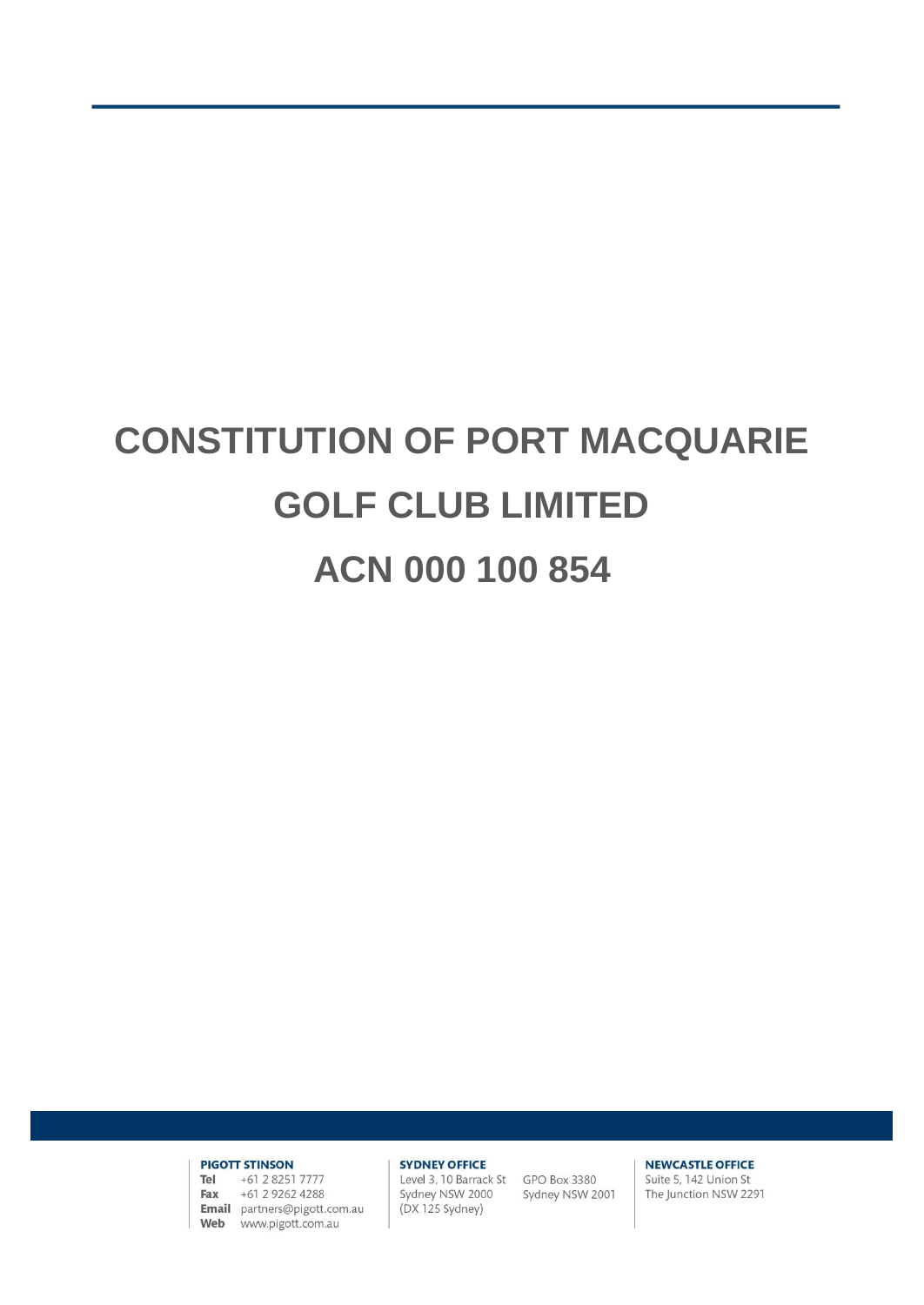| 1.  |                                                  |  |
|-----|--------------------------------------------------|--|
| 2.  |                                                  |  |
| 3.  |                                                  |  |
| 4.  |                                                  |  |
| 5.  |                                                  |  |
| 6.  |                                                  |  |
| 7.  |                                                  |  |
| 8.  |                                                  |  |
| 9.  |                                                  |  |
| 10. |                                                  |  |
| 11. |                                                  |  |
| 12. |                                                  |  |
| 13. |                                                  |  |
| 14. |                                                  |  |
| 15. |                                                  |  |
| 16. |                                                  |  |
| 17. |                                                  |  |
| 18. |                                                  |  |
| 19. |                                                  |  |
| 20. |                                                  |  |
| 21. |                                                  |  |
| 22. |                                                  |  |
| 23. | REMOVAL OF PERSONS FROM THE PREMISES OF THE CLUB |  |
| 24. |                                                  |  |
| 25. |                                                  |  |
| 26. |                                                  |  |
| 27. |                                                  |  |
| 28. |                                                  |  |
| 29. |                                                  |  |
| 30. |                                                  |  |
| 31. |                                                  |  |
| 32. |                                                  |  |
| 33. |                                                  |  |
| 34. |                                                  |  |
| 35. |                                                  |  |
| 36. |                                                  |  |
| 37. |                                                  |  |
| 38. |                                                  |  |
| 39. |                                                  |  |
| 40. |                                                  |  |
| 41. |                                                  |  |
| 42. |                                                  |  |
| 43. |                                                  |  |
| 44. |                                                  |  |
| 45. |                                                  |  |
| 46. |                                                  |  |
| 47. |                                                  |  |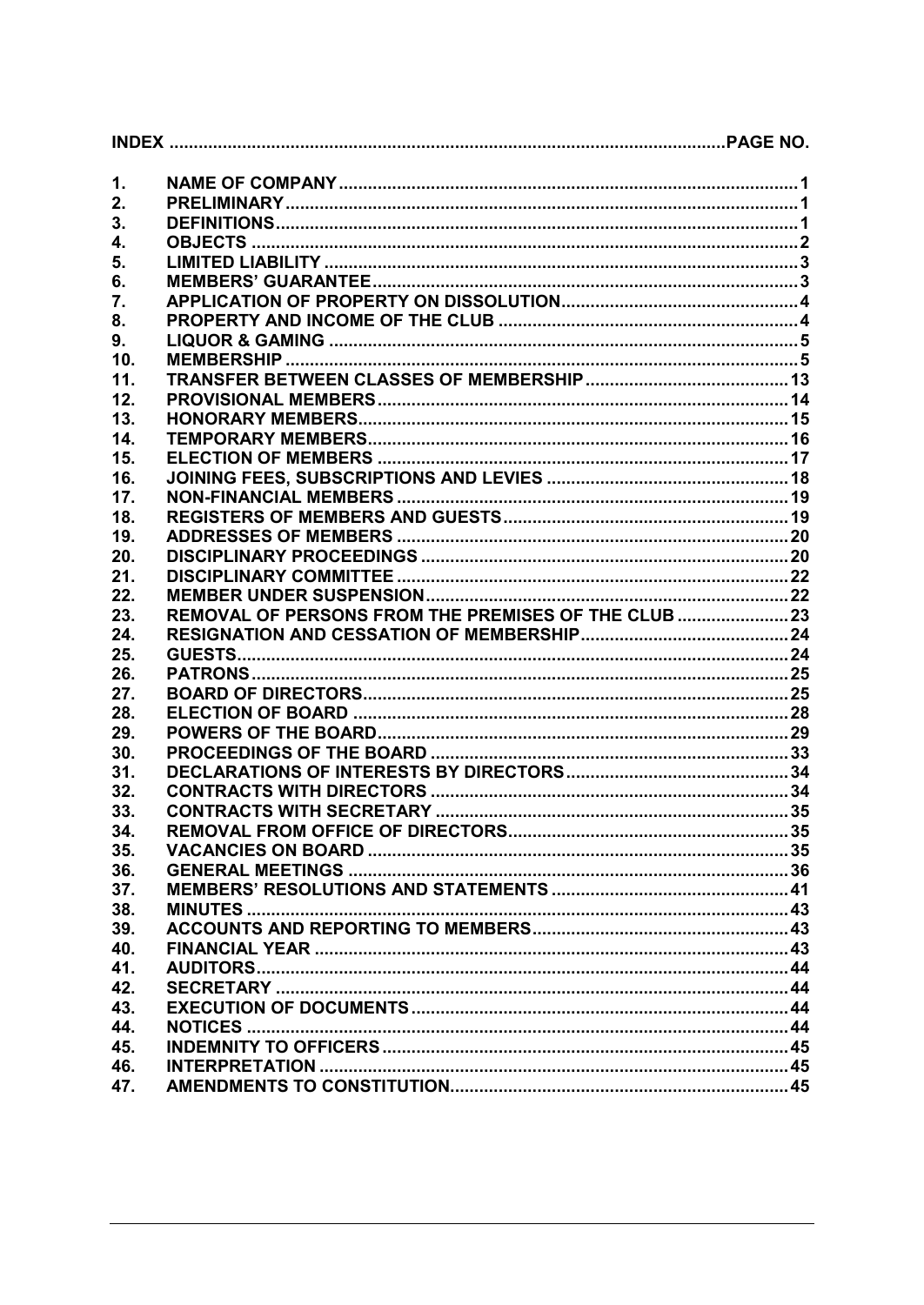# **Constitution**

#### <span id="page-2-0"></span>1. **NAME OF COMPANY**

1.1 The name of the Company is Port Macquarie Golf Club Limited.

#### <span id="page-2-1"></span>2. **PRELIMINARY**

- 2.1 The Company is a company limited by guarantee and shall be a non-proprietary company.
- 2.2 The Company is established for the purposes set out in this Constitution.
- 2.3 Pursuant to Section 135(2) of the Act all replaceable rules referred to in the Act are hereby displaced or modified as provided in this Constitution.
- 2.4 A copy of the Constitution of the Club shall be supplied to a member on request being made to the Secretary of the Club, and if demanded by the Secretary from that member, on payment of any fee that may be prescribed by the Act.

#### <span id="page-2-2"></span>3. **DEFINITIONS**

- 3.1 In this Constitution unless there be something in the subject or context inconsistent therewith:
	- (a) **"Act"** means the Corporations Act 2001 and any regulation made under the Corporations Act 2001. Any reference to a provision of the Corporations Act includes a reference to the same or similar provision in any legislation replacing, amending or modifying the Corporations Act however that provision may be amended in that legislation.
	- (b) **"Board"** means the members for the time being of the Board of Directors of the Club constituted in accordance with this Constitution.
	- (c) "**By-Laws**" shall mean the By-laws made in accordance with this Constitution.
	- (d) "**Club**" means Port Macquarie Golf Club Limited ACN 000 100 854.
	- (e) "**Club Notice Board**" means a board designated as such and located in a conspicuous place within the Club premises on which notices for the information of members are posted.
	- (f) "**Constitution**" means this Constitution.
	- (g) **"Financial member"**. A member shall not be a financial member of the Club if:
		- (i) the member's subscription or any part thereof has not been paid in accordance with Rule [16.5;](#page-19-1) or
		- (ii) any money (other than a member's subscription) owing by that member to the Club has remained unpaid at the expiration of seven (7) days from service on that member of a notice from the Club requiring payment thereof; and

in either case that member shall be and remain non-financial for the purposes of Rule [17](#page-20-0) until the full amount owing is paid to the Club.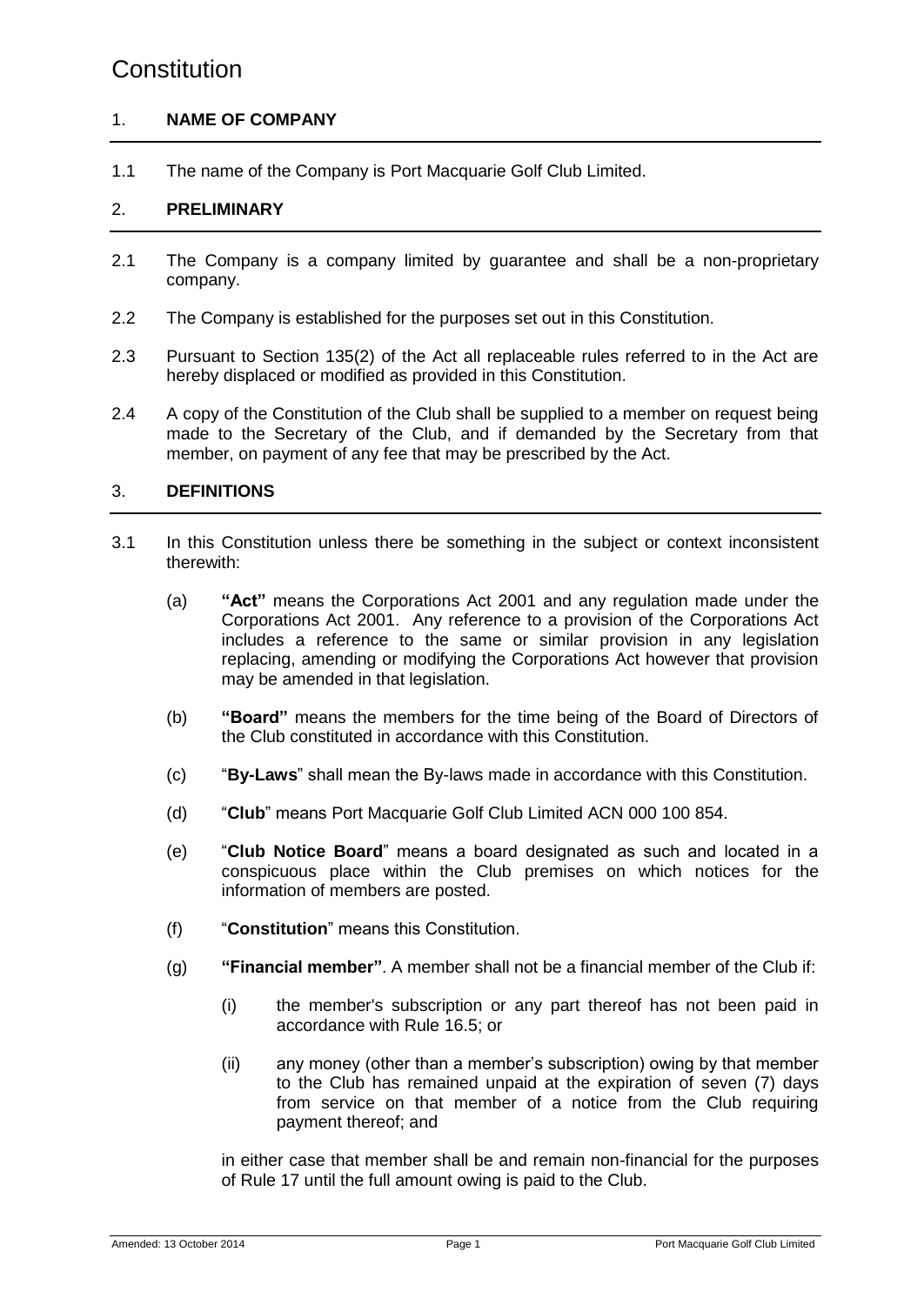- (h) "**Full member**" means any person who is in one of the categories of membership referred to in Rule [10.3.](#page-7-0)
- (i) "**Gaming Machines Act"** means the Gaming Machines Act 2001 and any regulation made under the Gaming Machines Act 2001. Any reference to a provision of the Gaming Machines Act includes a reference to the same or similar provision in any legislation replacing, amending or modifying the Gaming Machines Act however that provision may be amended in that legislation.
- (j) **"Liquor Act"** means the Liquor Act 2007 and any regulation made under the Liquor Act 2007. Any reference to a provision of the Liquor Act includes a reference to the same or similar provision in any legislation replacing, amending or modifying the Liquor Act however that provision may be amended in that legislation.
- (k) "**Month**" except where otherwise provided in this Constitution means calendar month.
- (l) "**Office**" means the general administrative office of the Club.
- (m) "**Registered Clubs Act**" means the Registered Clubs Act 1976 and any regulation made under the Registered Clubs Act 1976. Any reference to a provision of the Registered Clubs Act includes a reference to the same or similar provision in any legislation replacing, amending or modifying the Registered Clubs Act however that provision may be amended in that legislation.
- (n) "**Rules**" means the rules comprising this Constitution.
- (o) "**Secretary**" includes Acting Secretary, Honorary Secretary, Acting Honorary Secretary, Secretary Manager, General Manager, Chief Executive Officer or any other title attributed to the person who is the Secretary of the Club for the purpose of the Registered Clubs Act.
- (p) "**Special Resolution**" has the meaning assigned thereto by the Act. To be passed, a Special Resolution must receive at least seventy five percent (75%) of the votes cast by members eligible to vote on the Special Resolution.
- (q) "**Sub club**" means any sub club that pursuant to a resolution of the Board under Rule [29.10](#page-32-0) is or has been established by the Club.
- 3.2 Words importing the singular number also include the plural and vice versa and the masculine gender the feminine gender and vice versa.

## <span id="page-3-0"></span>4. **OBJECTS**

- 4.1 The objects of the Club are:
	- (a) To promote the game of golf.
	- (b) To provide golf links and grounds at Port Macquarie or elsewhere in the County of Macquarie, and to lay out, prepare and maintain the golf links.
	- (c) To provide a clubhouse and such other conveniences for members and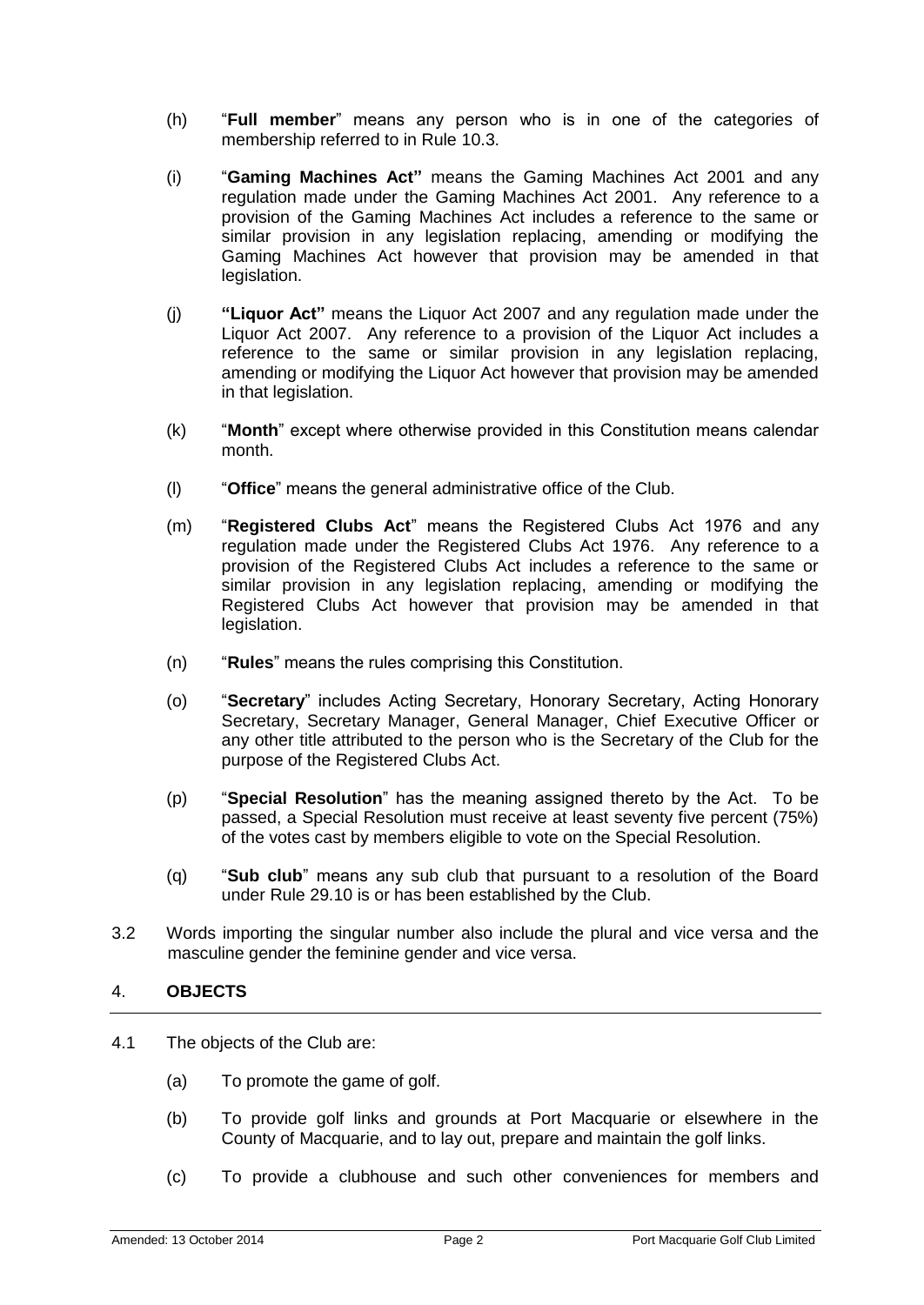guests.

- (d) To apply for and obtain a Club Licence under the Liquor Act, entitlements under the Gaming Machines Act and any other rights, entitlements, permits, authorities or licences as may be required or conveniently used in connection with the Club.
- (e) To take over the assets and liabilities of the previously unincorporated club known as the Port Macquarie Golf Club.
- (f) To purchase, hire, make, sell or provide and maintain such things as may be required or conveniently used in connection with the Club.
- (g) To purchase, take on lease or in exchange or otherwise acquire any lands, buildings, easements, rights of common or property, real or personal to be used in connection with any of the objects of the Club and to sell, convey, transfer, assign, mortgage, give in exchange or dispose of the same subject to the requirements of the Liquor Act and the Registered Clubs Act.
- (h) To hire, employ, control and dismiss employees, workers, contractors and any other persons.
- (i) To promote and hold either alone or jointly with any other association, club or persons, golf meetings, competitions and matches of any kind and to offer, give or contribute towards prizes, medals and awards.
- (j) To establish, promote or assist in establishing or promoting and to subscribe to or become a member of any other association or club whose objects are similar or in part similar to the objects of the Club.
- (k) To borrow or raise money for the Club and invest and deal with the moneys of the Club.
- (l) To amalgamate with any other club whose objects are similar to the objects of the Club and which shall prohibit the distribution of its income and property among its members to an extent at least as great as is imposed on the Club under and by virtue of this Constitution.
- (m) To do all such lawful things as are incidental or conducive to the attainment of the above objects or any of them.

#### <span id="page-4-0"></span>5. **LIMITED LIABILITY**

5.1 The liability of the members is limited.

### <span id="page-4-1"></span>6. **MEMBERS' GUARANTEE**

- <span id="page-4-2"></span>6.1 Each member undertakes to contribute an amount not exceeding two dollars (\$2.00) if the Club is wound up:
	- (a) while he or she is a member of the Club; or
	- (b) within one year of the date that he or she ceases to be a member.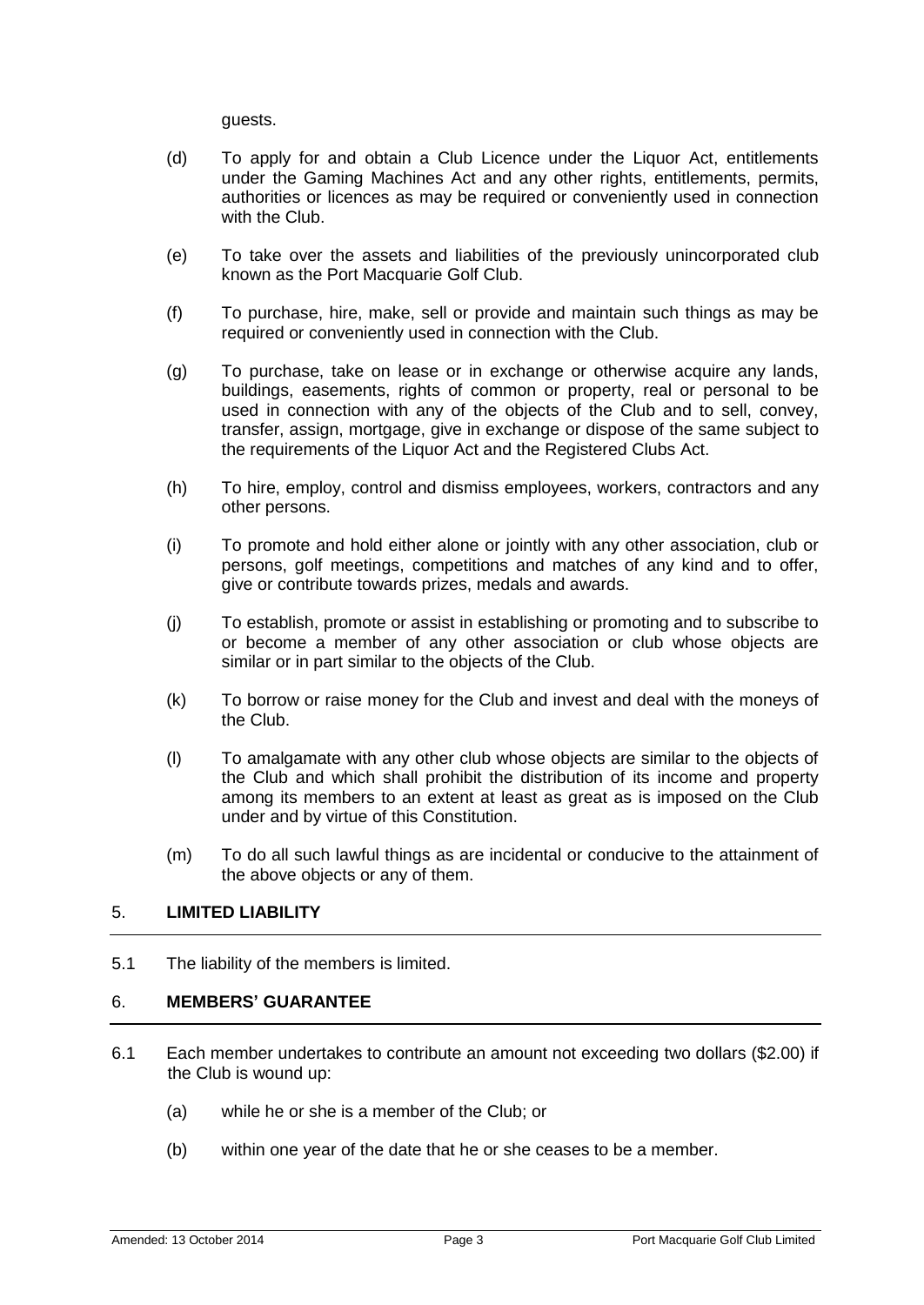- 6.2 The contribution referred to in Rule [6.1](#page-4-2) shall be for the:
	- (a) payment of the debts and liabilities of the Club contracted before the member ceased to be a member; and
	- (b) costs, charges and expenses of winding up.

#### <span id="page-5-0"></span>7. **APPLICATION OF PROPERTY ON DISSOLUTION**

- <span id="page-5-2"></span>7.1 If the Club is wound up or dissolved and after the satisfaction of all the Club's debts and liabilities, any property whatsoever remains, that property shall:
	- (a) not be transferred, paid to or distributed among the members;
	- (b) be given or transferred to an institution or institutions having objects similar to the objects of the Club and which prohibit the distribution of its or their income and property amongst its or their members to an extent at least as great as is imposed on the Club.
- 7.2 The institution or institutions referred to in Rule [7.1\(b\)](#page-5-2) shall be determined by:
	- (a) the members of the Club in general meeting (by ordinary resolution) at or before the time of dissolution; or in default thereof
	- (b) the Supreme Court of New South Wales.

#### <span id="page-5-1"></span>8. **PROPERTY AND INCOME OF THE CLUB**

- 8.1 The income and property of the Club shall be applied solely towards the promotion of the objects of the Club as set forth in this Constitution. No portion of the income or property of the Club shall be paid or transferred directly or indirectly by way of dividend bonus or otherwise by way of profit to the members of the Club.
- 8.2 Subject to the provisions of Section 10(6) and Section 10(6A) of the Registered Clubs Act, a member of the Club, whether or not he or she is a director or a member of any committee of the Club shall not be entitled under the Constitution of the Club or otherwise to derive directly or indirectly any profit, benefit or advantage from the Club that is not offered equally to every Full member of the Club.
- 8.3 Subject to the provisions of Section 10(7) of the Registered Clubs Act, a person, other than the Club or its members, shall not be entitled under the Constitution of the Club or otherwise to derive directly or indirectly any profit, benefit or advantage from the grant to the Club of, or the fact that the Club has applied for, a club licence under the Liquor Act or from any added value that may accrue to the premises of the Club because of the grant to the Club of, or the fact that the Club has applied for, such a licence.
- 8.4 A director shall not hold or be appointed or elected to any office of the Club paid by salary or wages or any similar basis of remuneration.
- 8.5 Subject to Rule [8.6](#page-6-2) nothing in this Constitution shall prevent the payment:
	- (a) in good faith of reasonable and proper remuneration to any employed officer or other employee of the Club; or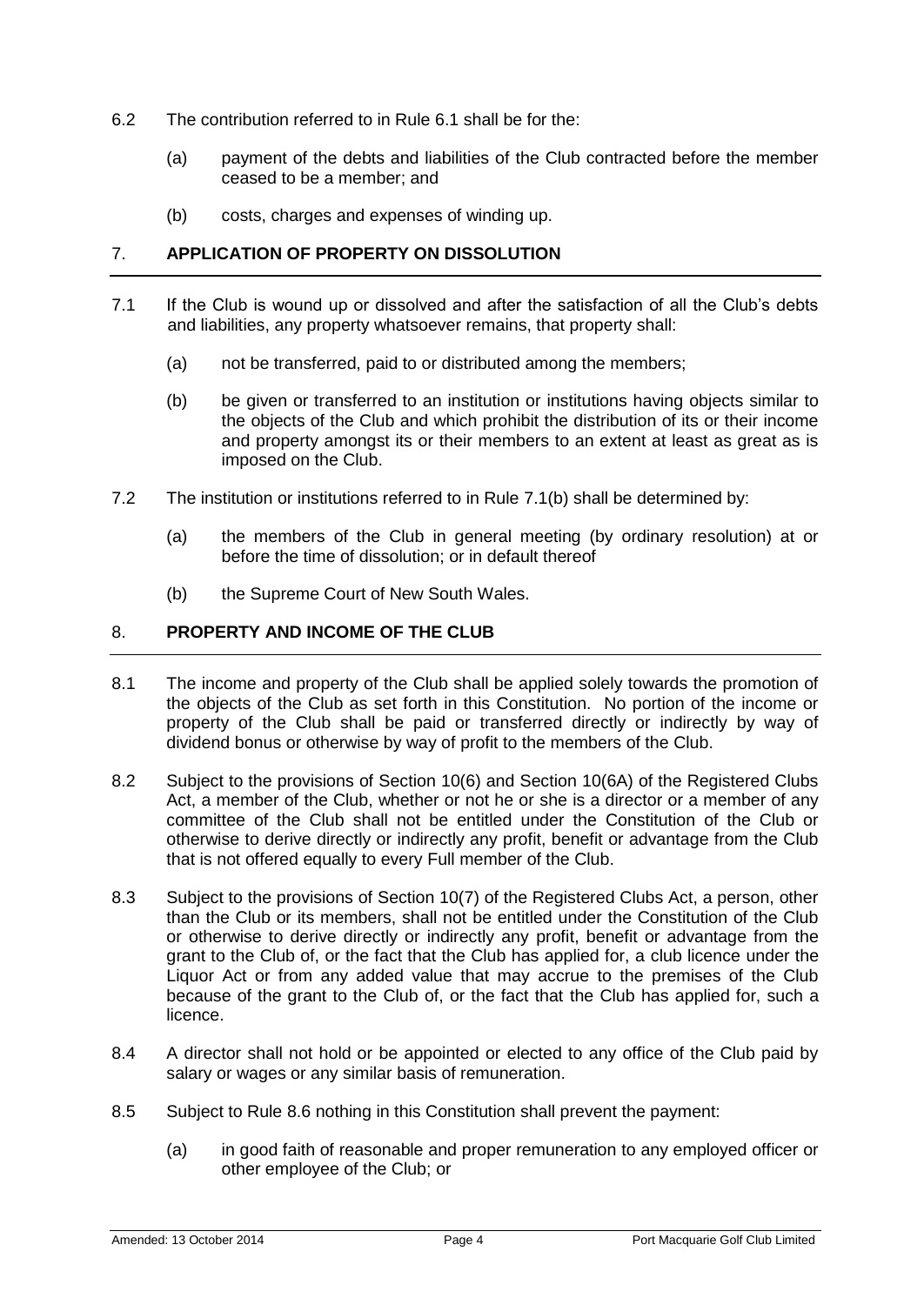- (b) in good faith of reasonable and proper remuneration to any member of the Club in return for services actually rendered;
- (c) of interest at a rate not exceeding interest at the rate for the time being charged by bankers in Sydney for overdrawn accounts on money lent by a member to the Club;
- (d) of reasonable and proper rent for premises demised or let by any member to the Club.
- <span id="page-6-2"></span>8.6 A director shall not receive from the Club remuneration or other benefit in money or monies worth in respect of his or her duties except by way of:
	- (a) an honorarium in accordance with Section 10(6)(b) of the Registered Clubs Act; or
	- (b) repayment of out of pocket expenses in accordance with Section 10(6)(d) of the Registered Clubs Act.

#### <span id="page-6-0"></span>9. **LIQUOR & GAMING**

- <span id="page-6-3"></span>9.1 Liquor shall not be sold, supplied or disposed of on the premises of the Club to any person other than a member except on the invitation and in the company of a member. This Rule [9.1](#page-6-3) does not apply in respect of the sale, supply or disposal of liquor to any person at a function in respect of which an authority is granted to the Club under Section 23(1) of the Registered Clubs Act.
- 9.2 Liquor shall not be sold, supplied or disposed of on the premises of the Club to any person under the age of 18 years.
- 9.3 A person under the age of 18 years shall not use or operate the gaming facilities of the Club.
- 9.4 The Secretary or any employee, director or member of any committee of the Club shall not be entitled under this Constitution or otherwise to receive directly or indirectly any payment calculated by reference to the quantity of liquor purchased, supplied, sold or disposed of by the Club or the receipts of the Club for any liquor supplied or disposed of by the Club.
- 9.5 Subject to Section 73(2)(b) of the Gaming Machines Act, the Club shall not share any receipts arising from the operation of an approved gaming machine kept by the Club and shall not make any payment or part payment by way of commission or an allowance from or on any such receipts.
- 9.6 Subject to Section 74(2) of the Gaming Machines Act, the Club shall not grant any interest in an approved gaming machine kept by the Club to any other person.

#### <span id="page-6-1"></span>10. **MEMBERSHIP**

- 10.1 The number of members of the Club shall not exceed the maximum permissible under the Registered Clubs Act.
- 10.2 No person under the age of eighteen (18) years shall be admitted as a member of the Club, other than as a Junior member in accordance with this Constitution.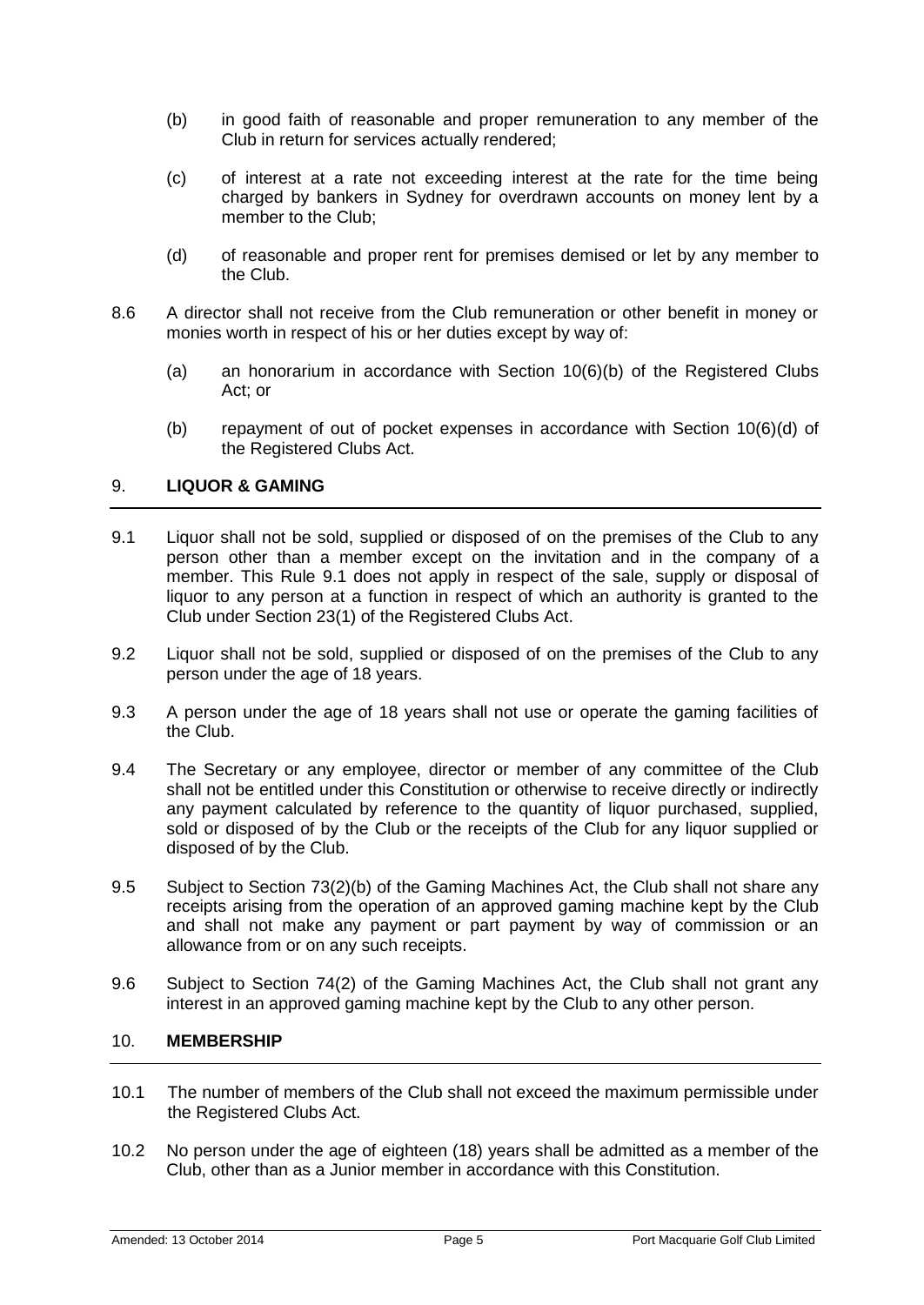- <span id="page-7-0"></span>10.3 The Full membership of the Club shall be divided into the following categories:
	- (a) Foundation members; and
	- (b) Seven Day members;
	- (c) Seven Day Conditional members;
	- (d) Six Day members;
	- (e) Weekday members;
	- (f) Country members;
	- (g) Non-Playing members;
	- (h) Student members;
	- (i) Intermediate members;
	- (j) Junior members;
	- (k) Social members;
	- (l) Life members.
- 10.4 Persons who are not Full members may, in accordance with this Constitution be admitted to the Club as:
	- (a) Provisional members; and
	- (b) Honorary members;
	- (c) Temporary members.
- 10.5 The Board shall have the power to create additional categories of membership and determine the eligibility requirements and entitlements of such additional categories of membership.
- 10.6 The number of Full members having the right to vote in the election of the Board shall be not less than the minimum prescribed by the Registered Clubs Act.

#### **FOUNDATION MEMBERS**

- 10.7 A Foundation member shall be a person who:
	- (a) has attained the age of eighteen (18) years; and
	- (b) was a member of the Club whilst the golf course was located in the Town Centre of Port Macquarie.
- 10.8 A Foundation member shall be entitled to:
	- (a) such playing and social privileges and advantages of the Club as may be determined by the Board from time to time; and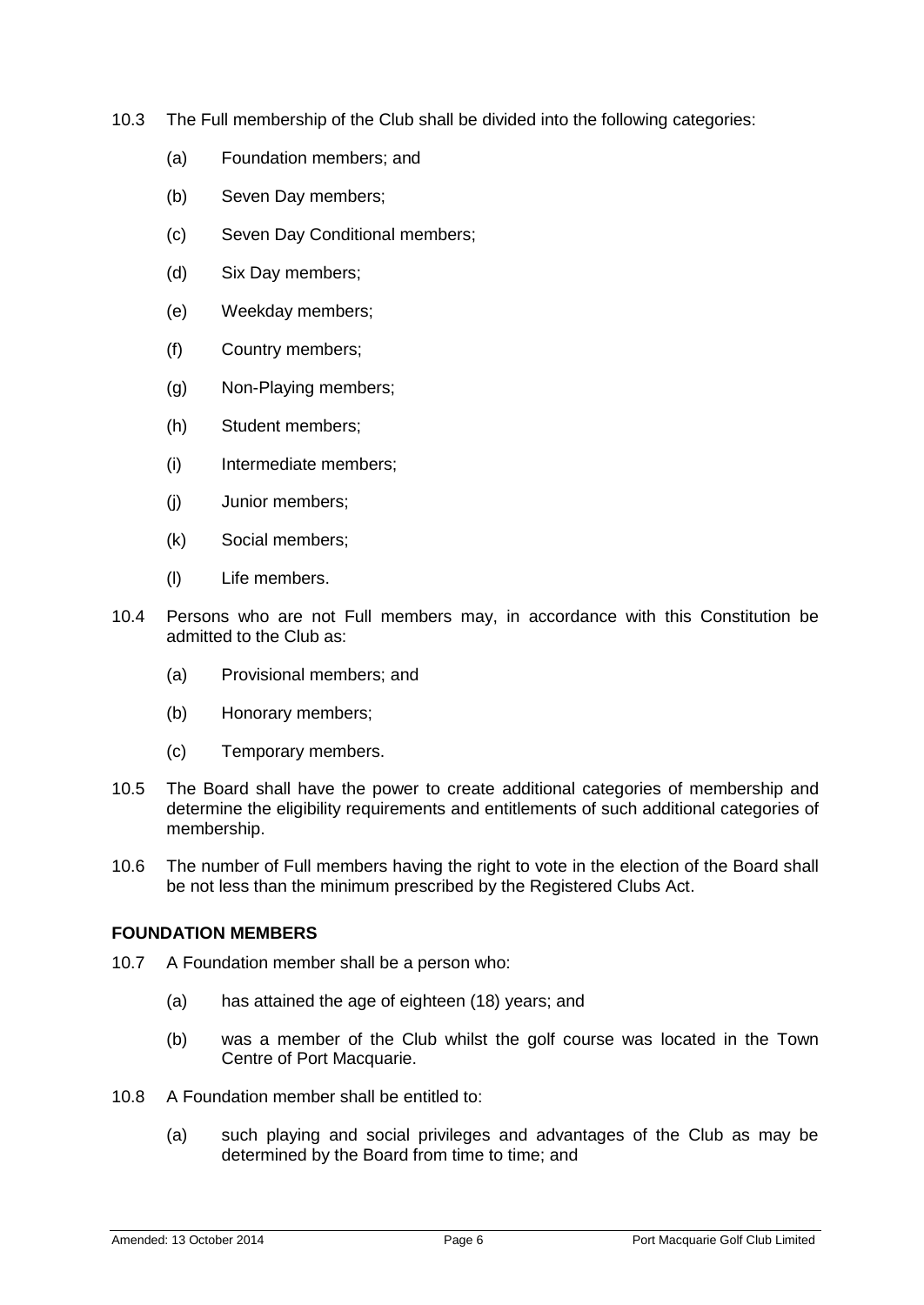- (b) attend and vote at general meetings (including Annual General Meetings) of the Club;
- (c) subject to Rule [27.4,](#page-28-0) nominate for and be elected to hold office on the Board;
- (d) vote in the election of the Board;
- (e) vote on any Special Resolution (including a Special Resolution to amend this Constitution);
- (f) propose, second, or nominate any eligible member for any office of the Club;
- (g) propose, second or nominate any eligible member for Life membership;
- (h) introduce guests to the Club.

#### **SEVEN DAY MEMBERS**

- 10.9 A Seven Day member shall be those members recorded in the Club's register of members as "Ordinary members" as at the date of the Special Resolution adopting this Constitution and any person who has:
	- (a) attained the age of eighteen (18) years; and
	- (b) been elected as a Seven Day member of the Club or transferred to Seven Day membership of the Club.
- 10.10 A Seven Day member shall be entitled to:
	- (a) such playing and social privileges and advantages of the Club as may be determined by the Board from time to time; and
	- (b) attend and vote at general meetings (including Annual General Meetings) of the Club;
	- (c) subject to Rule [27.4,](#page-28-0) nominate for and be elected to hold office on the Board;
	- (d) vote in the election of the Board;
	- (e) vote on any Special Resolution (including a Special Resolution to amend this Constitution);
	- (f) propose, second, or nominate any eligible member for any office of the Club;
	- (g) propose, second or nominate any eligible member for Life membership;
	- (h) introduce guests to the Club.

#### **SEVEN DAY CONDITIONAL MEMBERS**

- 10.11 A Seven Day Conditional member shall be those members recorded in the Club's register of members as "Ordinary Conditional members" as at the date of the Special Resolution adopting this Constitution and any person who has:
	- (a) attained the age of eighteen (18) years; and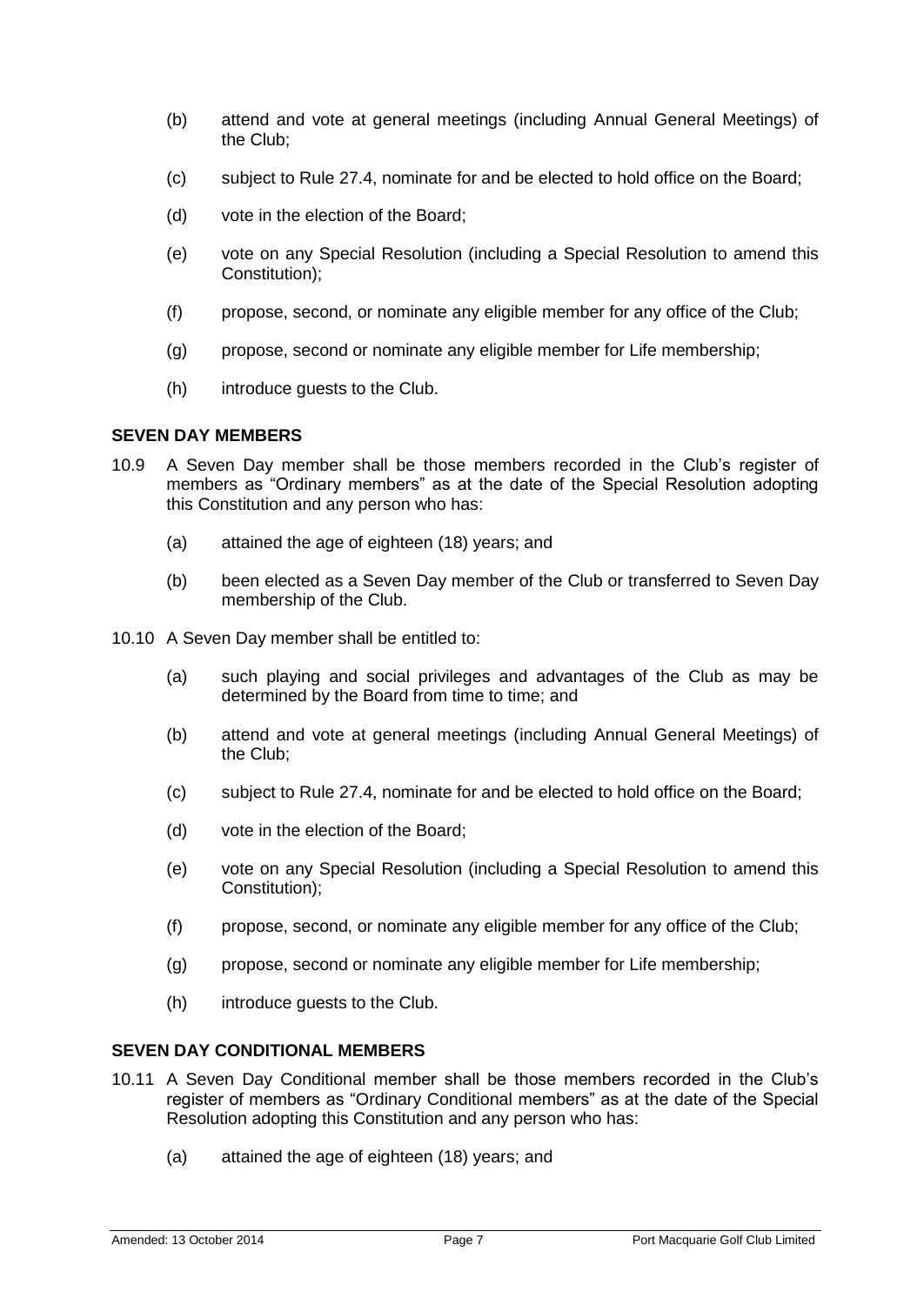- (b) been elected as a Seven Day Conditional member of the Club or transferred to Seven Day Conditional membership of the Club.
- 10.12 A Seven Day Conditional member shall be entitled to:
	- (a) such playing and social privileges and advantages of the Club as may be determined by the Board from time to time; and
	- (b) attend and vote at general meetings (including Annual General Meetings) of the Club;
	- (c) subject to Rule [27.4,](#page-28-0) nominate for and be elected to hold office on the Board;
	- (d) vote in the election of the Board;
	- (e) vote on any Special Resolution (including a Special Resolution to amend this Constitution);
	- (f) propose, second, or nominate any eligible member for any office of the Club;
	- (g) propose, second or nominate any eligible member for Life membership;
	- (h) introduce guests to the Club.

#### **SIX DAY MEMBERS**

- 10.13 A Six Day member shall be those members recorded in the Club's register of members as "Associate members" as at the date of the Special Resolution adopting this Constitution and any person who has:
	- (a) attained the age of eighteen (18) years; and
	- (b) been elected as a Six Day member of the Club or transferred to Six Day membership of the Club.
- 10.14 A Six Day member shall be entitled to:
	- (a) such playing and social privileges and advantages of the Club as may be determined by the Board from time to time; and
	- (b) introduce guests to the Club;
	- (c) vote in the election of the Board.
- 10.15 A Six Day member shall not be entitled to:
	- (a) attend and vote at general meetings (including Annual General Meetings) of the Club subject to Rule [36.19](#page-40-0) below; and
	- (b) nominate for and be elected to hold office on the Board;
	- (c) vote on any Special Resolution (including a Special Resolution to amend this Constitution);
	- (d) propose, second, or nominate any eligible member for any office of the Club;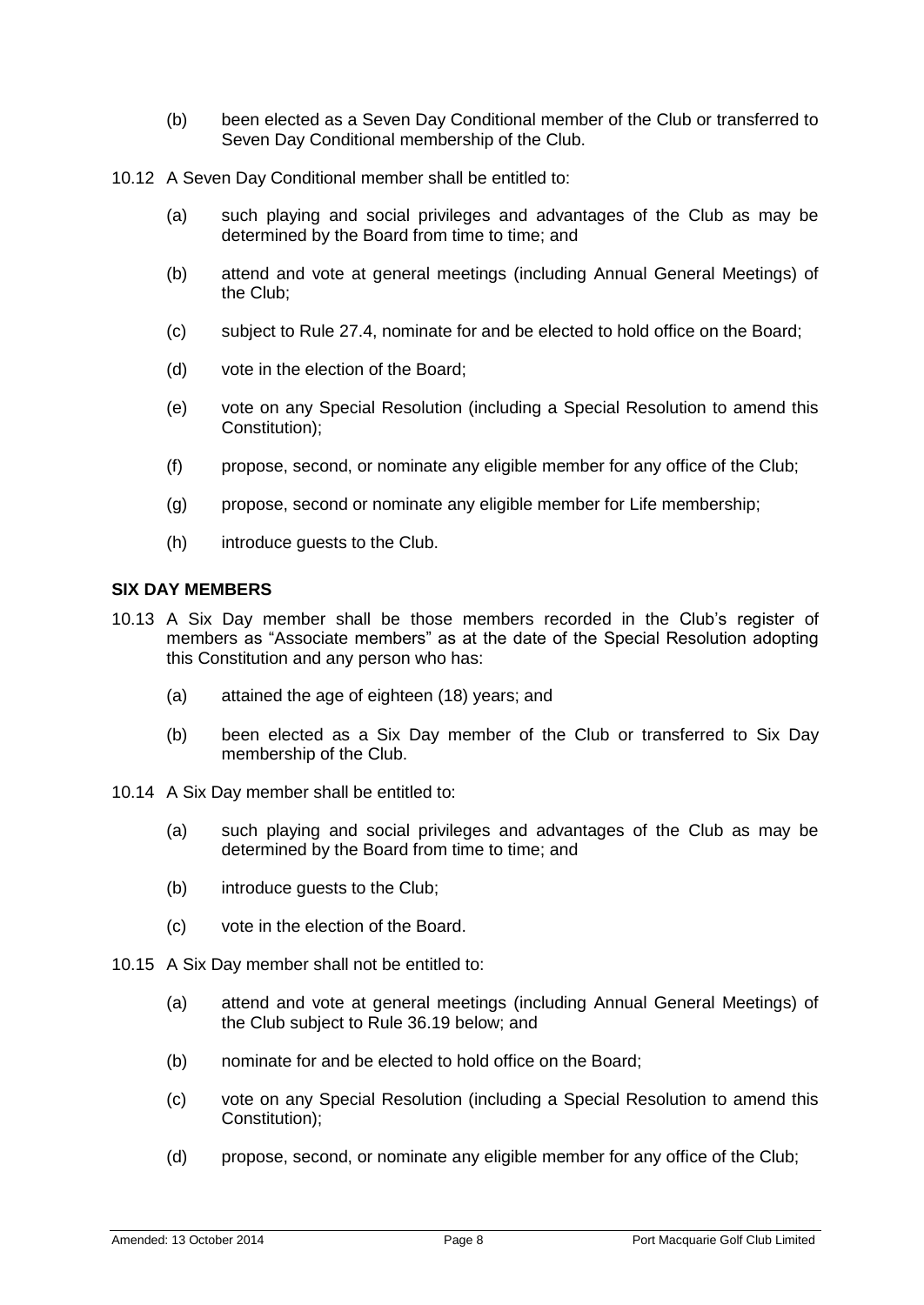(e) propose, second or nominate any eligible member for Life membership.

#### **WEEKDAY MEMBERS**

10.16 A Weekday member shall be a person who has:

- (a) attained the age of eighteen (18) years; and
- (b) been elected as a Weekday member of the Club or transferred to Weekday membership of the Club.
- 10.17 A Weekday member shall be entitled to:
	- (a) such playing and social privileges and advantages of the Club as may be determined by the Board from time to time; and
	- (b) introduce guests to the Club;
	- (c) vote in the election of the Board.
- 10.18 A Weekday member shall not be entitled to:
	- (a) attend and vote at general meetings (including Annual General Meetings) of the Club subject to Rule [36.19](#page-40-0) below; and
	- (b) nominate for and be elected to hold office on the Board;
	- (c) vote on any Special Resolution (including a Special Resolution to amend this Constitution);
	- (d) propose, second, or nominate any eligible member for any office of the Club;
	- (e) propose, second or nominate any eligible member for Life membership.

#### **COUNTRY MEMBERS**

10.19 A Country member shall be a person:

- (a) who has attained the age of eighteen (18) years; and
- (b) whose usual place of residence is beyond a radius of fifty (50) kilometres from the Club;
- (c) who is a member of a golf club affiliated with the New South Wales Golf Association or another State Golf Association;
- (d) has been elected as a Country member of the Club or transferred to Country membership of the Club.
- 10.20 A Country member shall be entitled to:
	- (a) such playing and social privileges and advantages of the Club as may be determined by the Board from time to time; and
	- (b) introduce guests to the Club;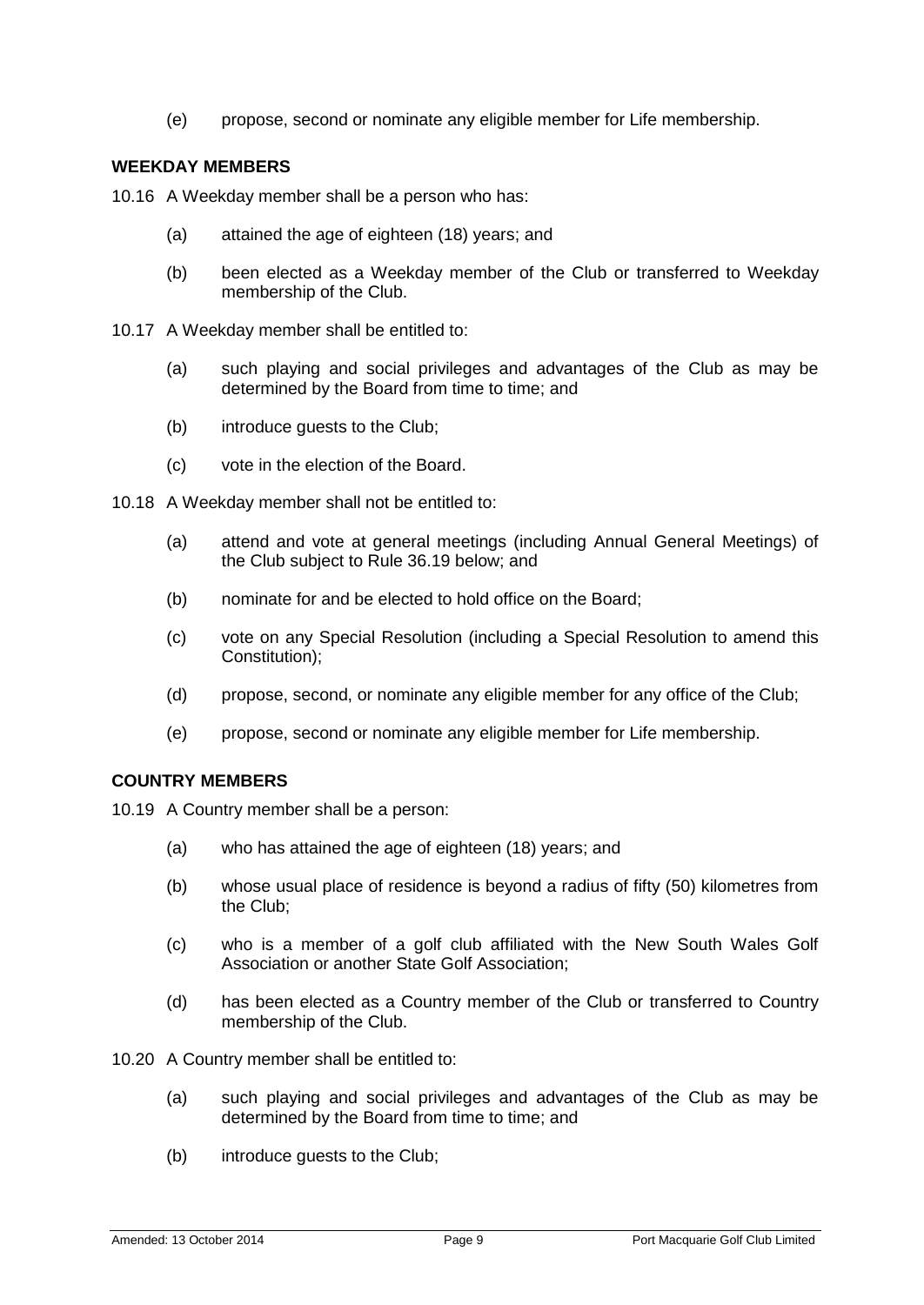- (c) vote in the election of the Board.
- 10.21 A Country member shall not be entitled to:
	- (a) attend and vote at general meetings (including Annual General Meetings) of the Club subject to Rule [36.19](#page-40-0) below; and
	- (b) nominate for and be elected to hold office on the Board;
	- (c) vote on any Special Resolution (including a Special Resolution to amend this Constitution);
	- (d) propose, second, or nominate any eligible member for any office of the Club;
	- (e) propose, second or nominate any eligible member for Life membership.

#### **NON-PLAYING MEMBERS**

10.22 A Non-Playing member shall be a person who has:

- (a) attained the age of eighteen (18) years; and
- (b) been transferred to Non-Playing membership of the Club.
- 10.23 A Non-Playing member shall be entitled to:
	- (a) such playing and social privileges and advantages of the Club as may be determined by the Board from time to time; and
	- (b) introduce guests to the Club;
	- (c) vote in the election of the Board.
- 10.24 A Non-Playing member shall not be entitled to:
	- (a) attend and vote at general meetings (including Annual General Meetings) of the Club subject to Rule [36.19](#page-40-0) below; and
	- (b) nominate for and be elected to hold office on the Board;
	- (c) vote on any Special Resolution (including a Special Resolution to amend this Constitution);
	- (d) propose, second, or nominate any eligible member for any office of the Club;
	- (e) propose, second or nominate any eligible member for Life membership.

#### **STUDENT MEMBERS**

10.25 A Student member shall be a person who:

- (a) has attained the age of eighteen (18) years; and
- (b) satisfies the Board that they attend a secondary or tertiary educational institution on a full time basis;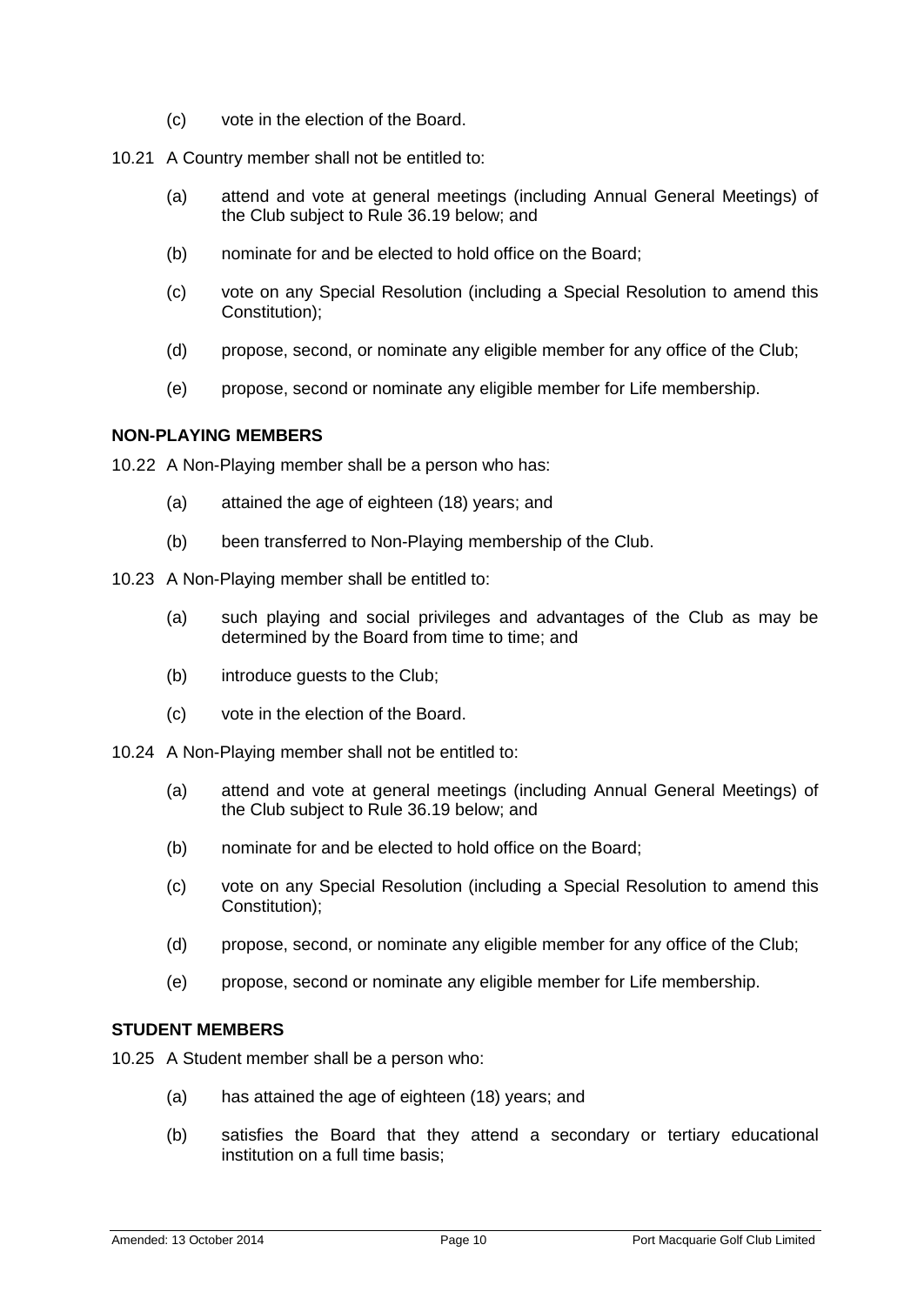- (c) has been elected as a Student member of the Club or transferred to Student membership of the Club.
- 10.26 A Student member shall be entitled to:
	- (a) such playing and social privileges and advantages of the Club as may be determined by the Board from time to time; and
	- (b) introduce guests to the Club;
	- (c) vote in the election of the Board.
- 10.27 A Student member shall not be entitled to:
	- (a) attend and vote at general meetings (including Annual General Meetings) of the Club subject to Rule [36.19](#page-40-0) below; and
	- (b) nominate for and be elected to hold office on the Board;
	- (c) vote on any Special Resolution (including a Special Resolution to amend this Constitution);
	- (d) propose, second, or nominate any eligible member for any office of the Club;
	- (e) propose, second or nominate any eligible member for Life membership.

#### **INTERMEDIATE MEMBERS**

10.28 An Intermediate member shall be a person who:

- (a) has attained the age of eighteen (18) years but is under the age of twenty-one (21) years; and
- (b) has been elected as an Intermediate member of the Club or transferred to Intermediate membership of the Club.
- 10.29 An Intermediate member shall be entitled to:
	- (a) such playing and social privileges and advantages of the Club as may be determined by the Board from time to time; and
	- (b) introduce guests to the Club;
	- (c) vote in the election of the Board.
- 10.30 An Intermediate member shall not be entitled to:
	- (a) attend and vote at general meetings (including Annual General Meetings) of the Club subject to Rule [36.19](#page-40-0) below; and
	- (b) nominate for and be elected to hold office on the Board;
	- (c) vote on any Special Resolution (including a Special Resolution to amend this Constitution);
	- (d) propose, second, or nominate any eligible member for any office of the Club;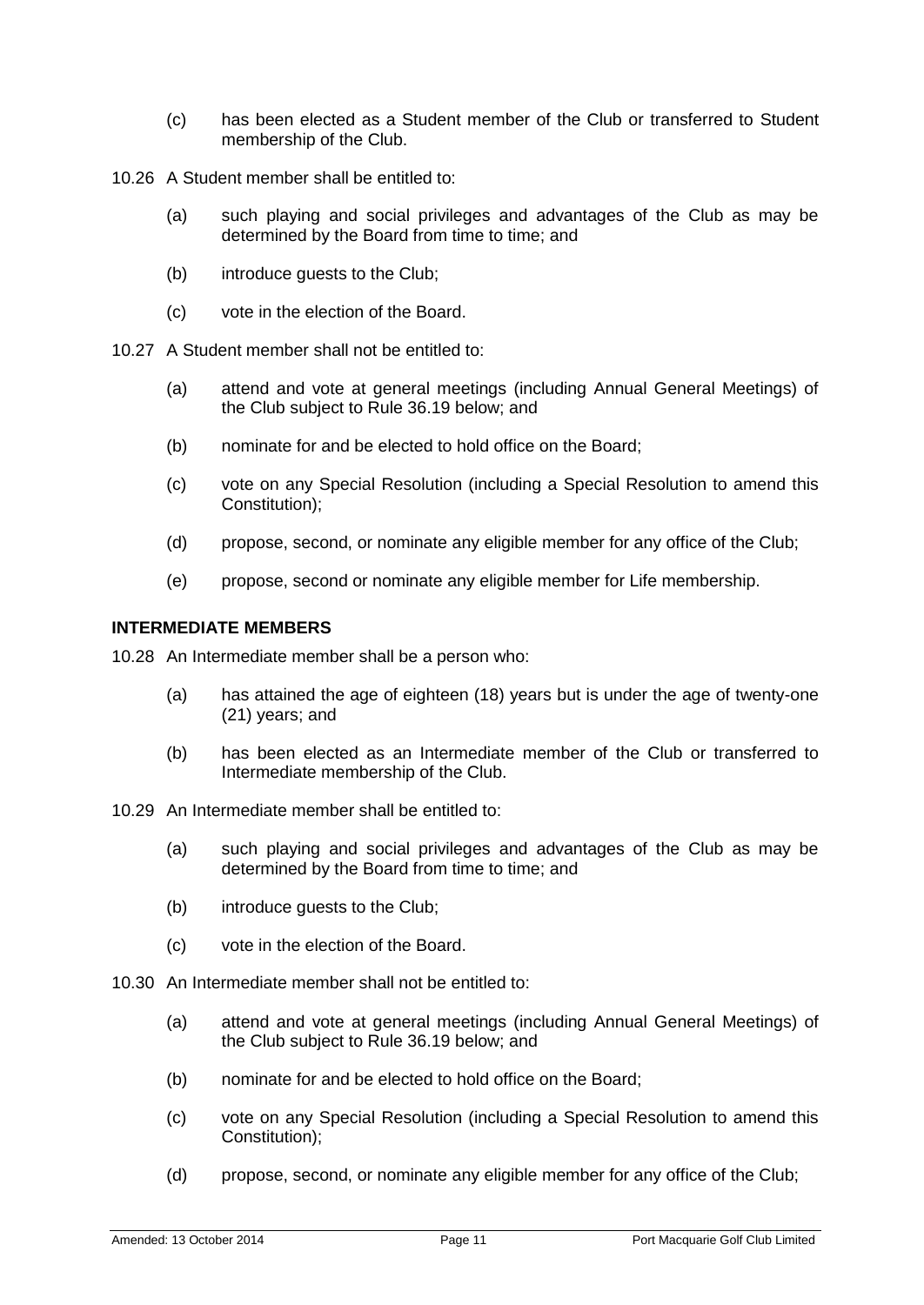(e) propose, second or nominate any eligible member for Life membership.

#### **JUNIOR MEMBERS**

10.31 A Junior member shall be a person who:

- (a) has not attained the age of eighteen (18) years; and
- (b) has been elected to Junior membership of the Club.
- 10.32 A person shall not be admitted as a Junior member of the Club unless the Board:
	- (a) is satisfied that the person is joining the Club for the purposes of playing sport as a member of the Club or a Sub club; and
	- (b) has received from that persons parent or guardian written consent to that person becoming a Junior member of the Club and taking part in the sporting activities organised by the Club or a Sub club;
	- (c) is satisfied that the person will take part in regular sporting activities organised by the Club or a Sub club.
- 10.33 Subject to the provisions of the Registered Clubs Act, Junior members are entitled to such playing and social privileges and advantages of the Club as may be determined by the Board from time to time but shall not be entitled to:
	- (a) attend or vote at general meetings (including Annual General Meetings) of the Club;
	- (b) nominate for or be elected to hold office on the Board;
	- (c) vote in the election of the Board;
	- (d) vote on any Special Resolution (including a Special Resolution to amend this Constitution);
	- (e) propose, second or nominate any eligible member for any office of the Club;
	- (f) propose, second or nominate any eligible member for Life membership;
	- (g) introduce guests to the Club.

#### **SOCIAL MEMBERS**

10.34 A Social member shall be a person who has:

- (a) attained the age of eighteen (18) years; and
- (b) been elected as a Social member of the Club or transferred to Social membership of the Club.
- 10.35 A Social member shall be entitled to:
	- (a) such playing and social privileges and advantages of the Club as may be determined by the Board from time to time; and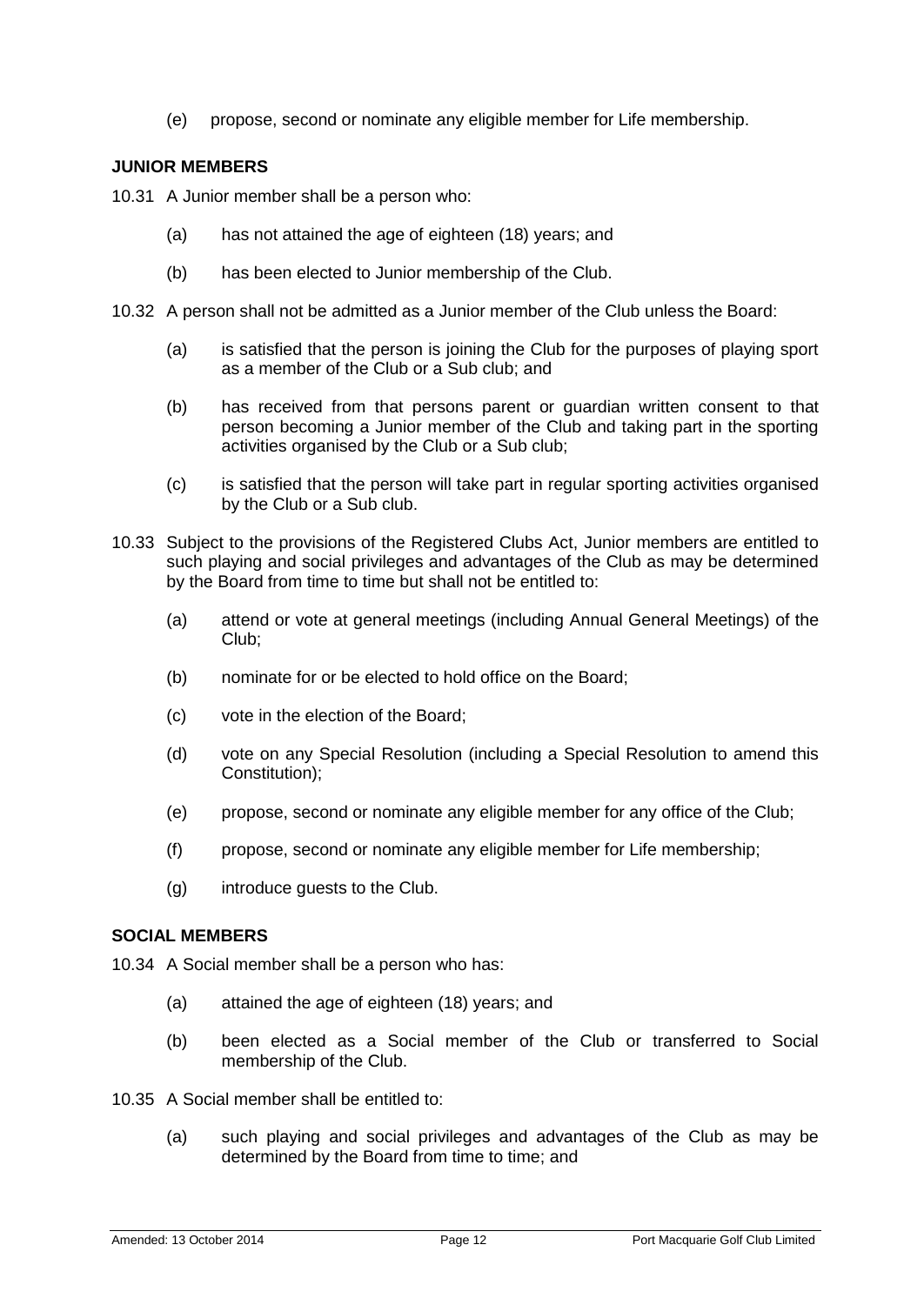- (b) introduce guests to the Club;
- (c) vote in the election of the Board.

10.36 A Social member shall not be entitled to:

- (a) attend and vote at general meetings (including Annual General Meetings) of the Club subject to Rule [36.19](#page-40-0) below; and
- (b) nominate for and be elected to hold office on the Board;
- (c) vote on any Special Resolution (including a Special Resolution to amend this Constitution);
- (d) propose, second, or nominate any eligible member for any office of the Club;
- (e) propose, second or nominate any eligible member for Life membership.

#### **LIFE MEMBERS**

- 10.37 A Life member shall be any member who in consideration of outstanding service to the Club has been granted Life membership of the Club in accordance with this Constitution.
- 10.38 Life membership may only be conferred at a general meeting of the Club (including an Annual General Meeting).
- 10.39 Candidates for Life membership shall be proposed by one and seconded by another Foundation member, Seven Day member, Seven Day Conditional member or Life member and submitted to the Board for approval.
- 10.40 If a nomination for Life membership is approved by the Board, the nomination shall be referred to the next general meeting of the Club and not less than twenty-one (21) days written notice of the nomination shall be given to all members eligible to vote at that meeting.
- 10.41 If a nomination for Life membership is not approved by the Board, the nomination shall not be submitted to a general meeting of the Club.
- 10.42 If a nomination for Life membership is approved by a resolution passed by a two-thirds majority of the members present and voting at the general meeting the person nominated shall thereby be a Life member of the Club.
- 10.43 Every Life member shall be entitled to all the rights and privileges of a Seven Day member.
- 10.44 A Life member is relieved from the payment of any annual subscription.

### <span id="page-14-0"></span>11. **TRANSFER BETWEEN CLASSES OF MEMBERSHIP**

- <span id="page-14-1"></span>11.1 The Board has the power on the application of any member to transfer that member to another category of membership (other than Life membership) if that member has the qualifications for that other category of membership.
- 11.2 Subject to Rule [11.10,](#page-15-1) any application for transfer of membership pursuant to Rule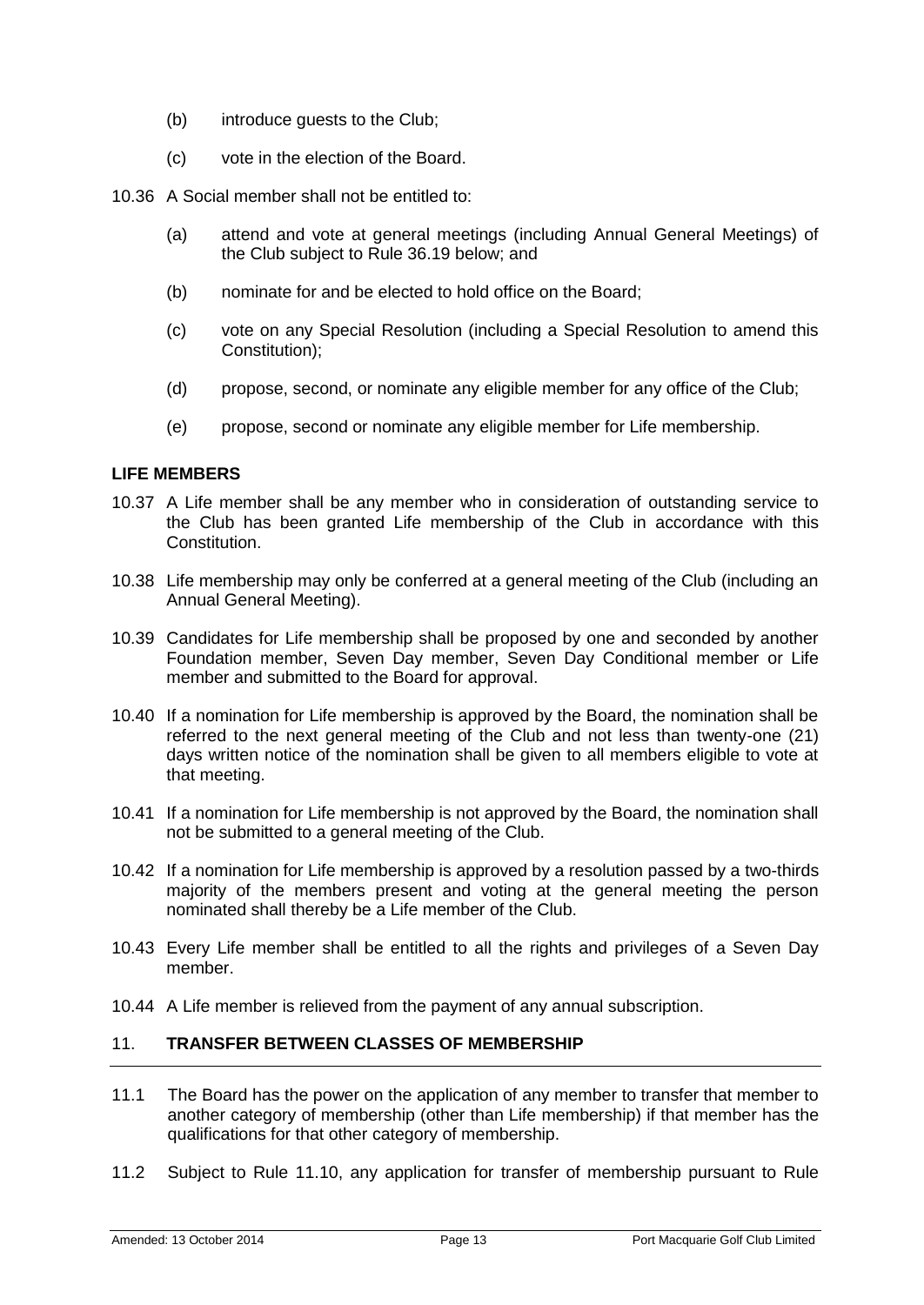[11.1](#page-14-1) together with any joining fee and/or additional subscription shall be deposited at the office and the Secretary shall cause the name and address of the applicant to be exhibited on the Club Notice Board for a continuous period of not less than seven (7) days before the transfer of the applicant to another class of membership of the Club.

- 11.3 A member will not be entitled to any refund of membership fees or any part thereof if their application for transfer is approved.
- 11.4 The Club shall not be required to notify a person if they have been transferred to another class of membership of the Club pursuant to Rule [11.1.](#page-14-1) If a member fails to be transferred, the Secretary shall cause any additional subscription paid by that member to be returned to such member.
- 11.5 The Board shall have the power to transfer a Seven Day Conditional member to Seven Day membership of the Club. If a member is transferred in accordance with this Rule, the member shall be notified (by notice in writing sent by post to the member's last known address) and the member shall be required to pay such additional subscription as may be determined by the Board.
- 11.6 The Board shall have the power to transfer a Junior member who has attained the age of eighteen (18) years to another category of membership of the Club for which the Junior member has the necessary qualifications.
- 11.7 The Board shall have the power to transfer an Intermediate member who has attained the age of twenty-one (21) years to another category of membership of the Club for which the Intermediate member has the necessary qualifications.
- <span id="page-15-3"></span>11.8 Subject to Rule [11.9,](#page-15-2) the Board shall have the power to transfer any Country member or Student member to another class of membership if that member ceases to have the required qualifications for their existing class of membership.
- <span id="page-15-2"></span>11.9 A Country member shall be notified (by notice in writing sent by post to the member's last known address), at least fourteen (14) days before the meeting at which the Board proposes to transfer the Country member to another class of membership pursuant to Rule [11.8.](#page-15-3)
- <span id="page-15-1"></span>11.10 Any Non-Playing member who:
	- (a) was transferred to Non-Playing membership from Seven Day membership; and
	- (b) has, since being transferred from Seven Day membership to Non-Playing membership, paid the relevant subscription in respect of Non-Playing membership,

may transfer to Seven Day membership without payment of a joining fee.

#### <span id="page-15-0"></span>12. **PROVISIONAL MEMBERS**

- 12.1 A person in respect of whom:
	- (a) a nomination form for membership duly completed in accordance with this Constitution has been given to the Club; and
	- (b) who has paid to the Club the joining fee (if any) and the subscription appropriate to the class of membership referred to in the nomination form,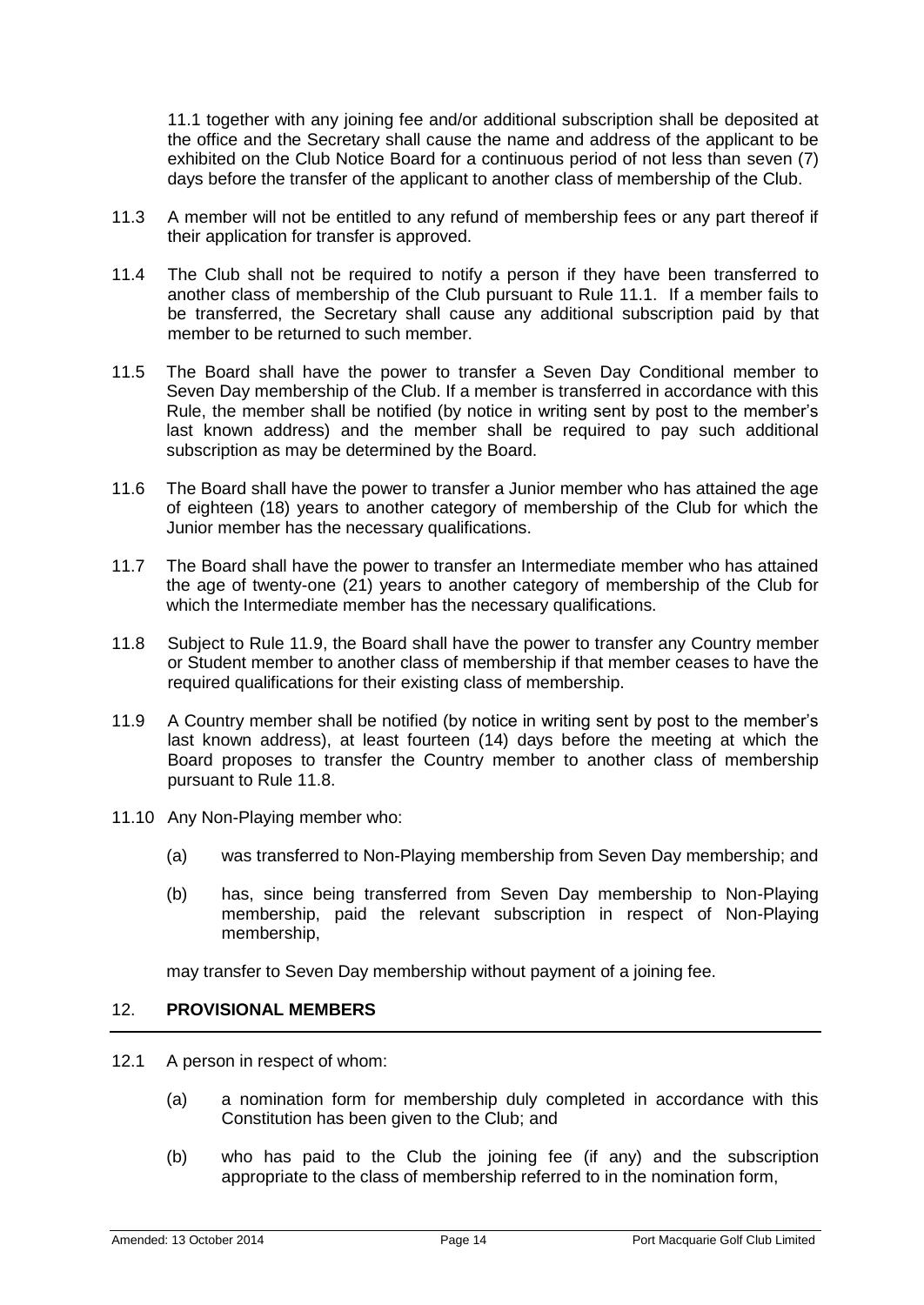may be granted Provisional membership of the Club while awaiting the decision of the Board in relation to that person's application for membership of the Club.

- 12.2 Should a person who is admitted as a Provisional member not be elected to membership of the Club within six (6) weeks from the date of the nomination form being given to the Secretary or should that person's application for membership be refused (whichever is the sooner):
	- (a) that person shall cease to be a Provisional member of the Club; and
	- (b) the joining fee (if any) and subscription submitted with the nomination shall be returned to that person.
- 12.3 Provisional members are entitled to:
	- (a) such playing and social privileges and advantages of the Club as the Board may determine from time to time; and
	- (b) introduce guests into the Club if the Provisional member is an applicant for a class of membership which is permitted to do so.
- 12.4 Provisional members are not entitled to:
	- (a) attend or vote at general meetings (including Annual General Meetings) of the Club; or
	- (b) nominate for or be elected to hold office on the Board;
	- (c) vote in the election of the Board;
	- (d) vote on any Special Resolution (including a Special Resolution to amend this Constitution);
	- (e) propose, second, or nominate any eligible member for any office of the Club;
	- (f) propose, second or nominate any eligible member for Life membership.

#### <span id="page-16-0"></span>13. **HONORARY MEMBERS**

- 13.1 The following persons may be made Honorary members of the Club in accordance with procedures established by the Board from time to time:
	- (a) the patron or patrons for the time being of the Club; or
	- (b) any prominent citizen or local dignitary visiting the Club.
- 13.2 Honorary members who are Full members of the Club shall be entitled to the rights and privileges of the category of membership of which they are a Full member.
- 13.3 Honorary members who are not Full members of the Club are entitled to:
	- (a) such playing and social privileges and advantages of the Club as the Board may determine from time to time; and
	- (b) introduce guests to the Club.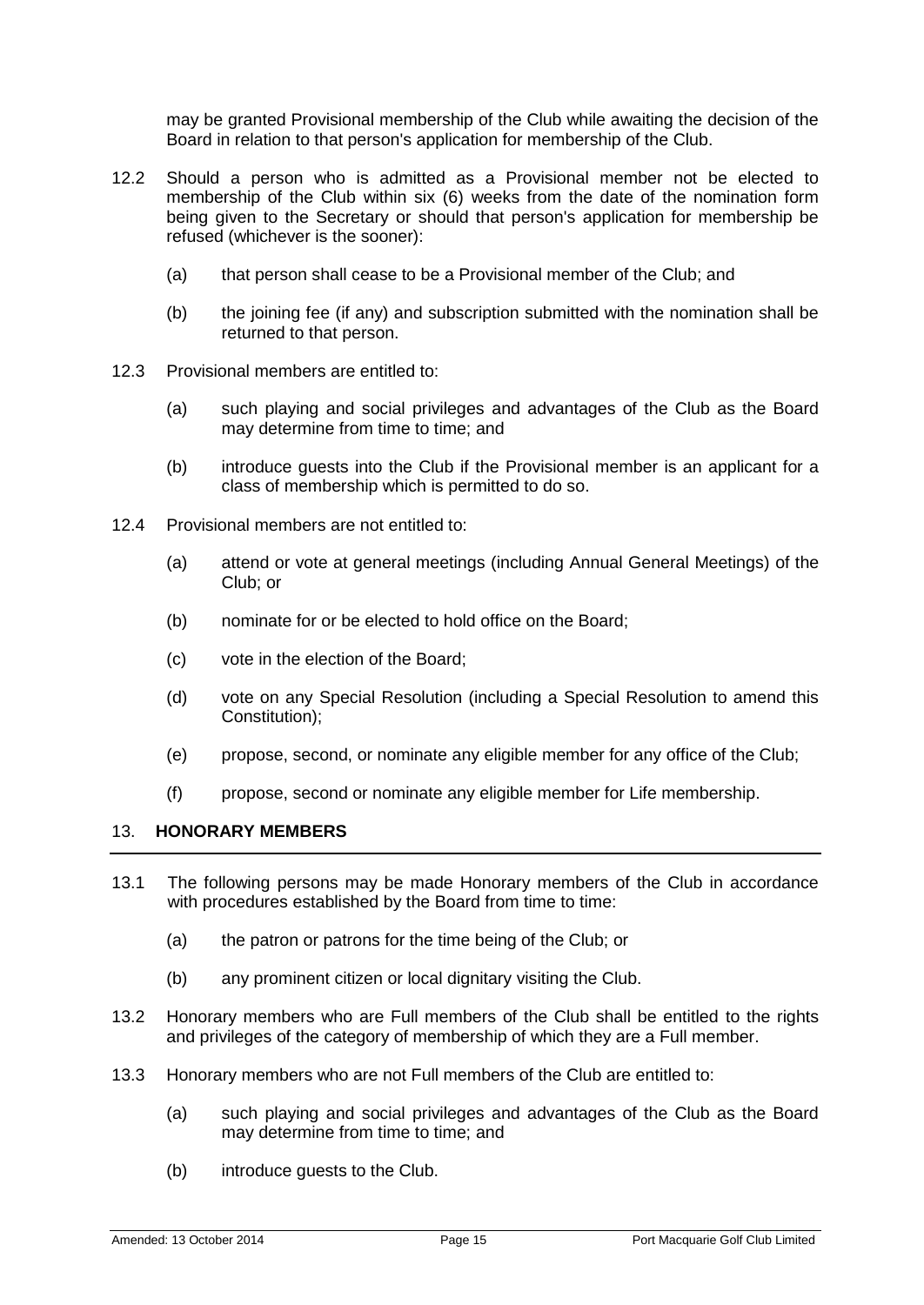- 13.4 Honorary members who are not Full members of the Club are not entitled to:
	- (a) vote at any meeting of the Club; or
	- (b) nominate for or be elected to the Board or any office in the Club;
	- (c) vote in the election of the Board;
	- (d) vote on any Special Resolution (including a Special Resolution to amend this Constitution);
	- (e) propose, second or nominate any eligible member for any office of the Club; or
	- (f) propose, second or nominate any eligible member for Life membership.

#### <span id="page-17-0"></span>14. **TEMPORARY MEMBERS**

- 14.1 The following persons in accordance with procedures established by the Board may be made Temporary members of the Club:
	- (a) Any person whose ordinary place of residence in New South Wales is not less than such minimum distance from the Club's premises as may be prescribed by the Registered Clubs Act or such other greater distance as may be determined from time to time by the Board by By-law pursuant to this Constitution.
	- (b) A full member (as defined in the Registered Clubs Act) of any registered club which has objects similar to those of the Club.
	- (c) A full member (as defined in the Registered Clubs Act) of any registered club who, at the invitation of the Board of the Club, attends on any day at the premises of the Club for the purpose of participating in an organised sport or competition to be conducted by the Club on that day from the time on that day when he or she so attends the premises of the Club until the end of that day.
	- (d) Any interstate or overseas visitor.
- <span id="page-17-1"></span>14.2 Temporary members shall not be required to pay a joining fee or annual subscription.
- 14.3 Temporary members are entitled to:
	- (a) such playing and social privileges and advantages of the Club as the Board may determine from time to time; and
	- (b) in accordance with Rule [25.12,](#page-26-2) introduce minors as guests.
- 14.4 Temporary members are not entitled to:
	- (a) attend or vote at general meetings (including Annual General Meetings) of the Club;
	- (b) nominate for or be elected to the Board;
	- (c) vote in the election of the Board;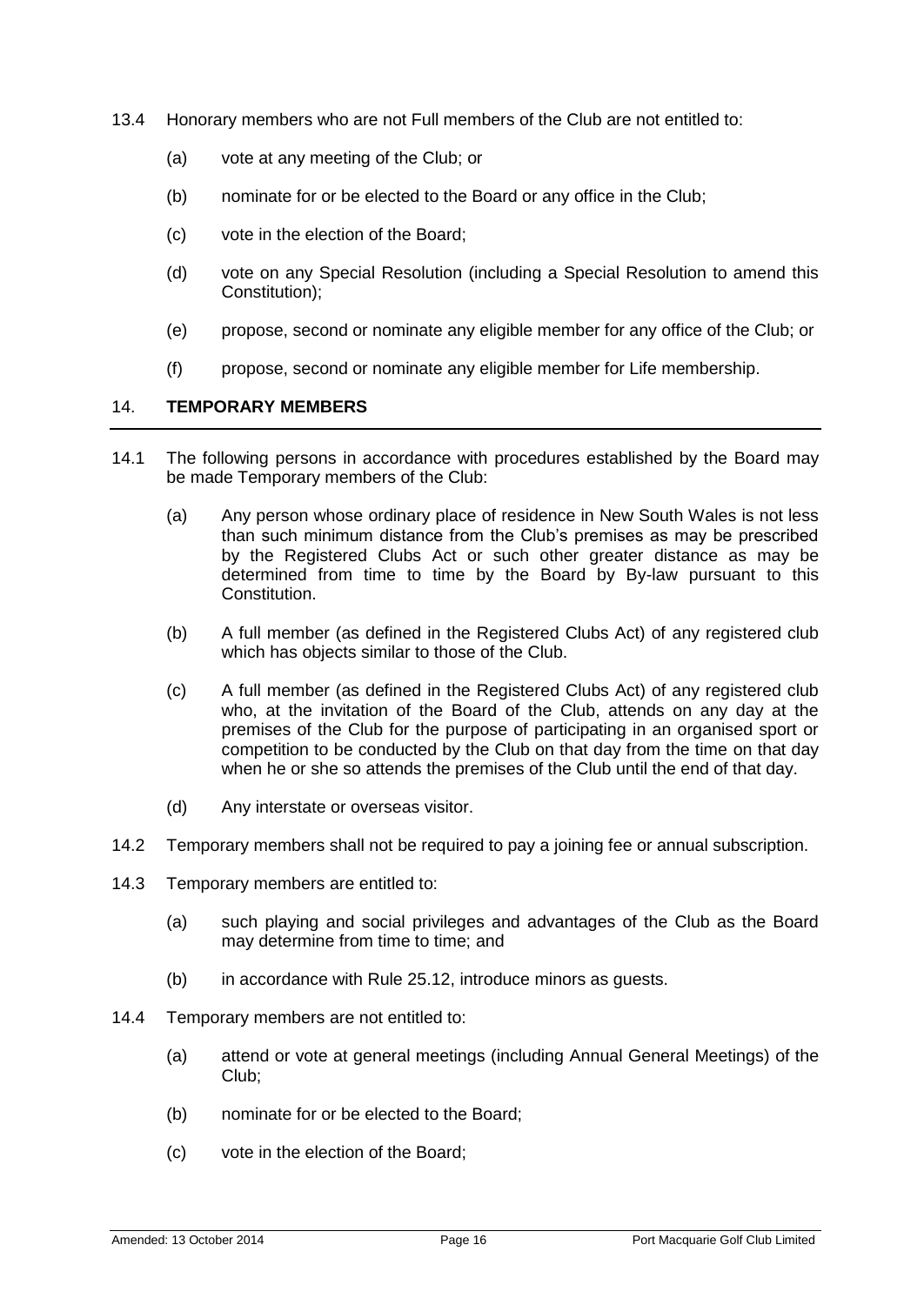- (d) vote on any Special Resolution (including a Special Resolution to amend this Constitution);
- (e) propose, second or nominate any eligible member for any office of the Club; or
- (f) propose, second or nominate any eligible member for Life membership.
- 14.5 The Secretary or senior employee then on duty may terminate the membership of any Temporary member at any time without notice and without having to provide any reason.
- 14.6 No person under the age of eighteen (18) years may be admitted as a temporary member of the Club unless that person is a member of another registered club and satisfies the requirements of Rule [14.1\(c\).](#page-17-1)

#### <span id="page-18-0"></span>15. **ELECTION OF MEMBERS**

- 15.1 A person shall not be admitted as a Foundation member, Seven Day member, Seven Day Conditional member, Six Day member, Weekday member, Country member, Non-Playing member, Student member, Intermediate member, Junior member or Social member of the Club unless that person is elected to membership by a resolution of the Board of the Club, or a duly appointed election committee of the Club.
- 15.2 The names of the members present and voting at that Board or election committee meeting shall be recorded by the Secretary of the Club.
- 15.3 The Board or election committee may reject any application for membership without giving any reason.
- 15.4 Every application for membership of the Club (which shall be a proposal for membership by the applicant) shall be in writing and shall be in such form as the Board may prescribe and shall contain the following particulars:
	- (a) the full name of the applicant; and
	- (b) the residential address of the applicant;
	- (c) the date of birth of the applicant;
	- (d) the occupation of the applicant;
	- (e) a statement to the effect that the applicant agrees to be bound by the Constitution and By-laws of the Club;
	- (f) the signature of the applicant and, in the case of a Junior member, the signature of the parent or guardian of the applicant;
	- (g) such other particulars as may be prescribed by the Board from time to time.
- 15.5 Every form of application for membership shall be presented by the applicant to an authorised officer of the Club together with:
	- (a) the joining fee (if any) and the appropriate subscription; and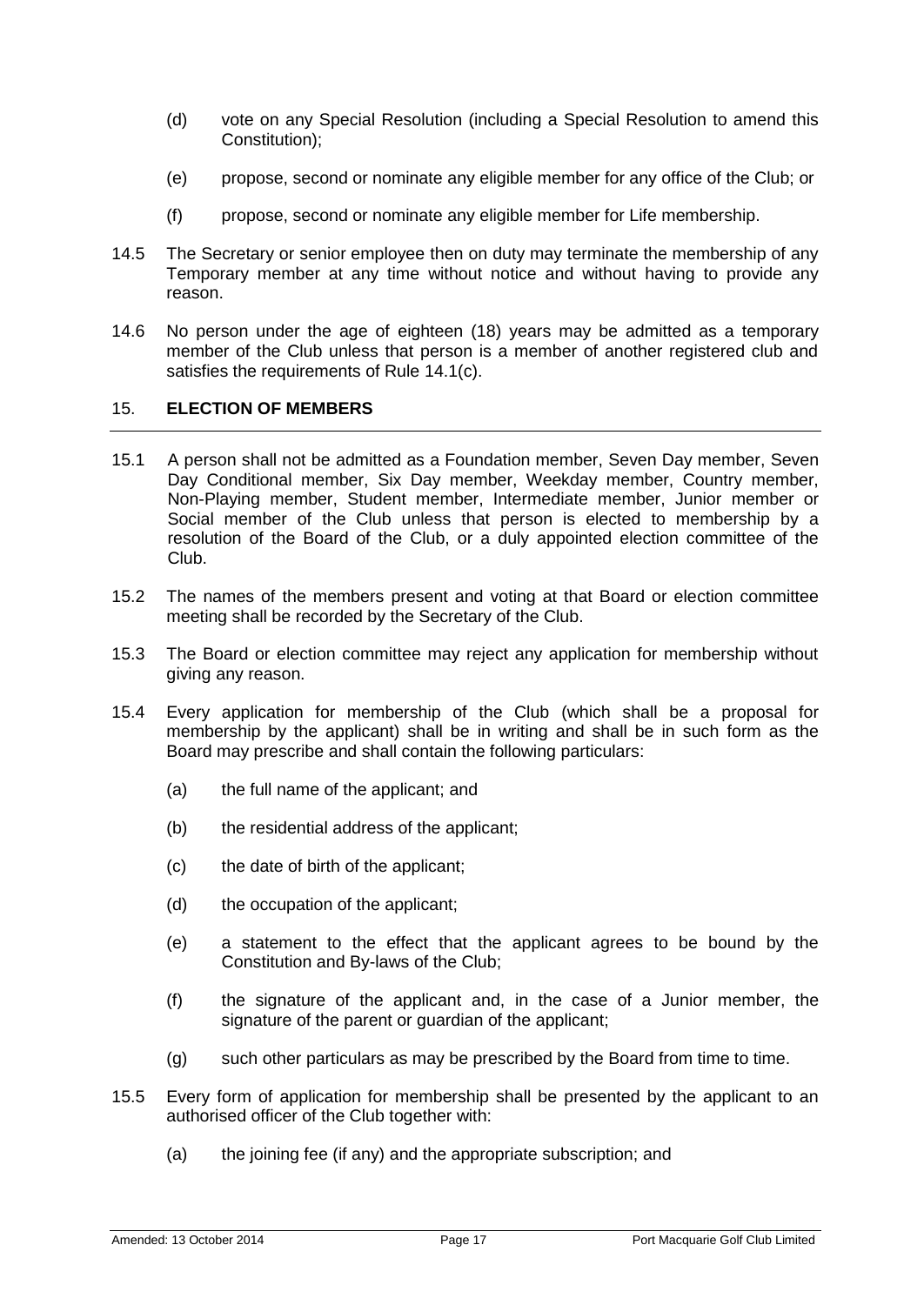- (b) evidence of a current driver's licence or a current passport held by that applicant or such other form of identification as determined by the Board.
- <span id="page-19-2"></span>15.6 The authorised officer of the Club to whom the application for membership is presented shall compare the particulars of the applicant as appearing on the application with the particulars of that person as appearing in the evidence of identification. If the authorised officer is satisfied that the particulars of the applicant in the application and in the evidence of identification correspond, the authorised officer shall sign the application and shall cause the application to be sent to the Secretary.
- 15.7 A person whose application has been signed by an authorised officer of the Club in accordance with Rule [15.6](#page-19-2) and who has paid the Club the joining fee (if any) and the first annual subscription for the class of membership applied for may become a Provisional member.
- 15.8 The full name and address of each applicant for membership shall be placed on the Club Notice Board and shall remain on the Club Notice Board for not less than seven (7) days.
- 15.9 An interval of at least fourteen (14) days shall elapse between the deposit at the office of the nomination form of a person for election and the election of that person to membership of the Club.
- 15.10 The Club shall not be required to notify a person if they have been elected to membership. If a person fails to be elected to membership the Secretary shall cause any joining fee and subscription paid by the person to be returned to that person.

#### <span id="page-19-0"></span>16. **JOINING FEES, SUBSCRIPTIONS AND LEVIES**

- 16.1 Joining fees, subscriptions, levies and other payments payable by members of the Club shall be such as the Board may from time to time determine provided that the annual subscription shall be not less than \$2.00 (excluding Goods & Services Tax) or such other minimum subscription provided from time to time by the Registered Clubs Act.
- 16.2 Any member who has been a Seven Day member (or equivalent) for the preceding fifty (50) calendar years shall be entitled to a reduction in their subscription in such amount as may be determined by the Board.
- 16.3 In accordance with the Registered Clubs Act, the Board may from time to time, determine that subscriptions are payable by monthly, quarterly or half yearly instalments, in advance, or for more than one (1) year in advance.
- 16.4 Any person elected during the financial year of the Club to any class of membership shall pay such proportion of the annual subscription as may be determined by the Board from time to time provided that it is not less than \$2.00 (excluding Goods & Services Tax) or such other minimum subscription provided from time to time by the Registered Clubs Act.
- <span id="page-19-1"></span>16.5 All joining fees, subscriptions, levies and other payments shall be due and payable on a date, or dates, determined by the Board from time to time.
- 16.6 Any person who has not paid his or her joining fee, subscription, levy or other payment by the due date shall cease to be entitled to the privileges of membership of the Club and by resolution of the Board may be removed from membership of the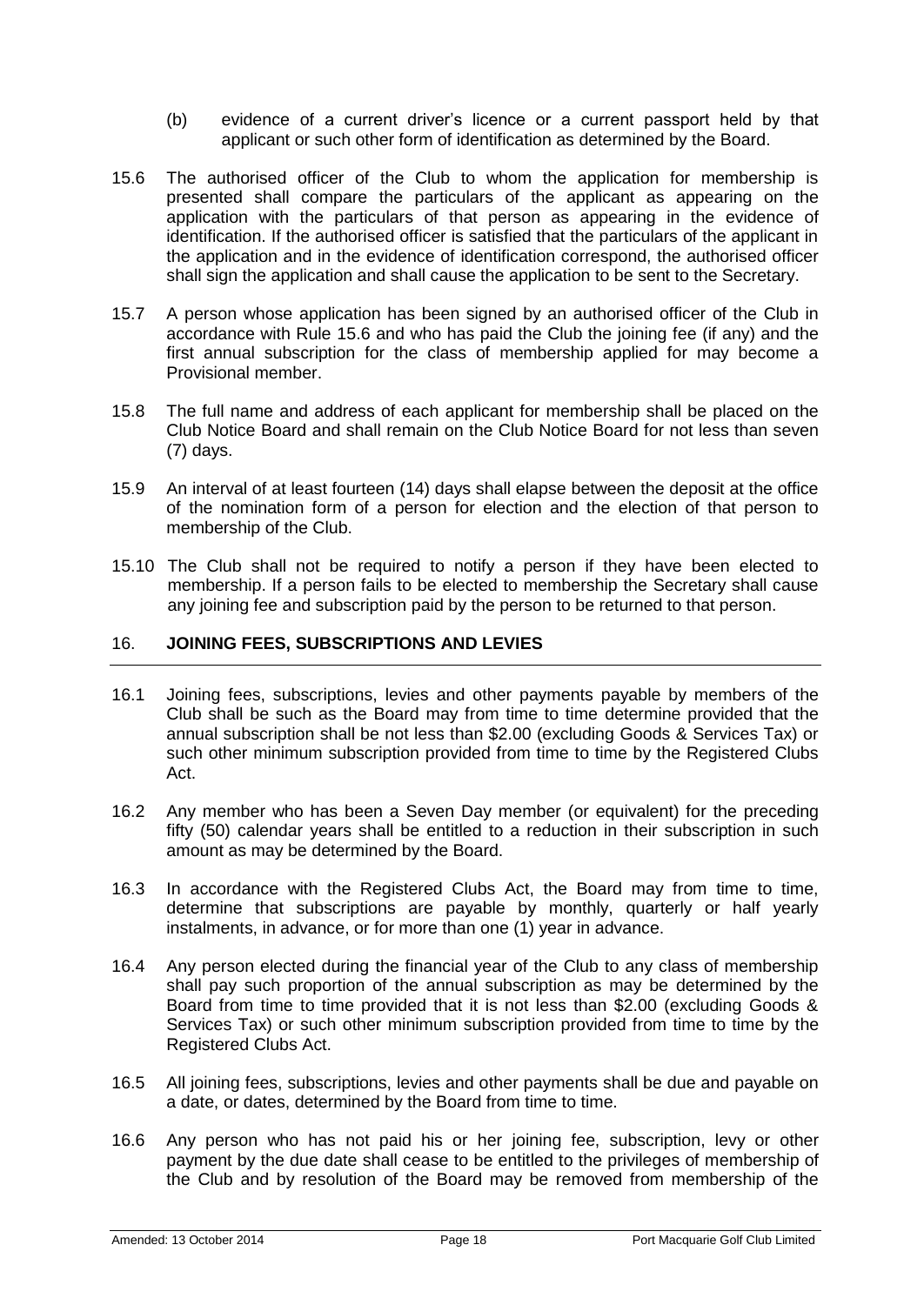Club and the provisions of Rule [20.1](#page-21-2) and Rule [20.2](#page-21-3) shall not apply to such resolution.

16.7 The Secretary shall cause reasonable notice to be given in writing to each member of the due date for payment of the joining fee, subscription, levy or other payment in Rule [16.5.](#page-19-1)

#### <span id="page-20-0"></span>17. **NON-FINANCIAL MEMBERS**

- 17.1 Notwithstanding any Rule contained in this Constitution, any member who is not a Financial member shall not be entitled to:
	- (a) attend at the premises or use any of the facilities of the Club for any purpose without the permission of the Board; or
	- (b) participate in any of the recreational, social or sporting activities of the Club or any Sub club without the permission of the Board;
	- (c) attend or vote at any meeting of the Club or any Sub club;
	- (d) nominate or be elected or appointed to the Board or any committee of a Sub club;
	- (e) vote in the election of the Board or any committee of a Sub club;
	- (f) propose, second or nominate any eligible member for any office of the Club or any Sub club;
	- (g) propose, second or nominate any eligible member for Life membership.

#### <span id="page-20-1"></span>18. **REGISTERS OF MEMBERS AND GUESTS**

- <span id="page-20-2"></span>18.1 The Club shall keep the following registers:
	- (a) A register of persons who are Full members which shall be kept in accordance with section 31(1)(a) of the Registered Clubs Act. This register shall set forth in respect of each of those members:
		- (i) the name in full; and
		- (ii) the occupation;
		- (iii) the address;
		- (iv) the date on which the entry of the member's name in the register is made;
		- (v) the date on which that member last paid the annual fee for membership of the Club (excluding Life members).
	- (b) A register of persons who are Honorary members which shall be kept in accordance with Section 31(1)(b) of the Registered Clubs Act. This register shall set forth in respect of each of those members:
		- (i) the name in full or the surname and initials; and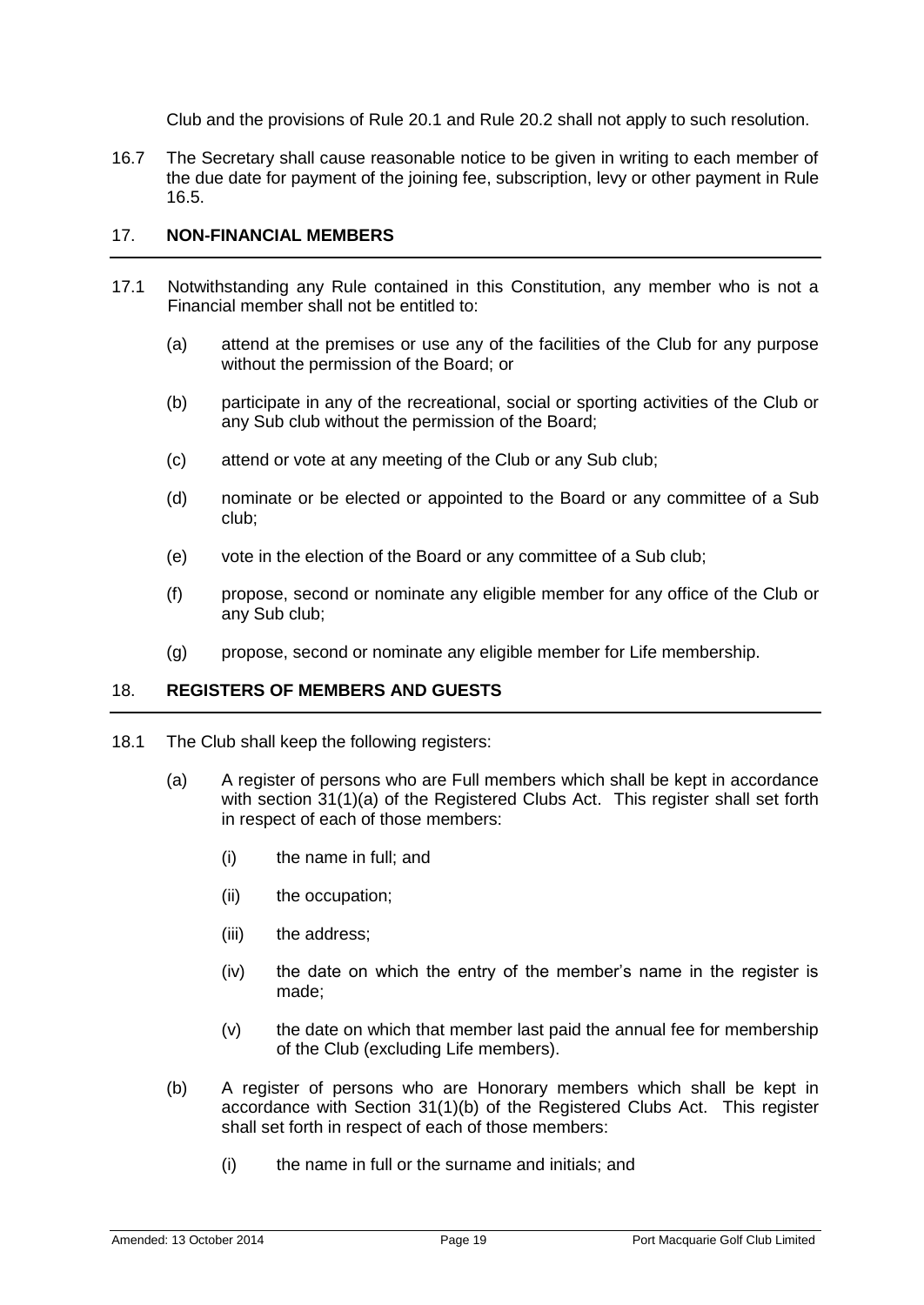- (ii) the address.
- (c) A register of persons who are Temporary members (other than Temporary members referred to in Rule [14.1\(c\)\)](#page-17-1) which shall be kept in accordance with Section 31(1)(d) of the Registered Clubs Act. This register shall set forth in respect of each of those members:
	- (i) the name in full or the surname and initials; and
	- (ii) the address;
	- (iii) the signature of the member.
- (d) A register of persons of or over the age of eighteen (18) years who enter the premises of the Club as guests of members which shall be kept in accordance with Section 31(1)(c) of the Registered Clubs Act. This register shall set forth in respect of each of those guests:
	- (i) the name in full or the surname and initials; and
	- (ii) the address;
	- (iii) the date on which the entry of the guest's name in the register is made;
	- (iv) the signature of the member introducing the guest.

#### <span id="page-21-0"></span>19. **ADDRESSES OF MEMBERS**

19.1 Members must advise the Secretary of the Club of any change in their address within seven (7) days of changing their address as recorded in the register referred to in Rule [18.1\(](#page-20-2)a).

#### <span id="page-21-1"></span>20. **DISCIPLINARY PROCEEDINGS**

- <span id="page-21-2"></span>20.1 Subject to Rule [20.2,](#page-21-3) the Board shall have power to reprimand, fine, suspend, expel or accept the resignation of any member, if that member:
	- (a) in the reasonable opinion of the Board, has wilfully refused or neglected to comply with any of the provisions of this Constitution or any By-Law; or
	- (b) is, in the reasonable opinion of the Board;
		- (i) guilty of any conduct prejudicial to the interests of the Club; or
		- (ii) guilty of conduct which is unbecoming of a member.
- <span id="page-21-3"></span>20.2 The following procedure shall apply to disciplinary proceedings of the Club:
	- (a) A member shall be notified of:
		- (i) any charge against the member pursuant to Rule [20.1;](#page-21-2) and
		- (ii) the date, time and place of the meeting of the Board at which the charge is to be heard.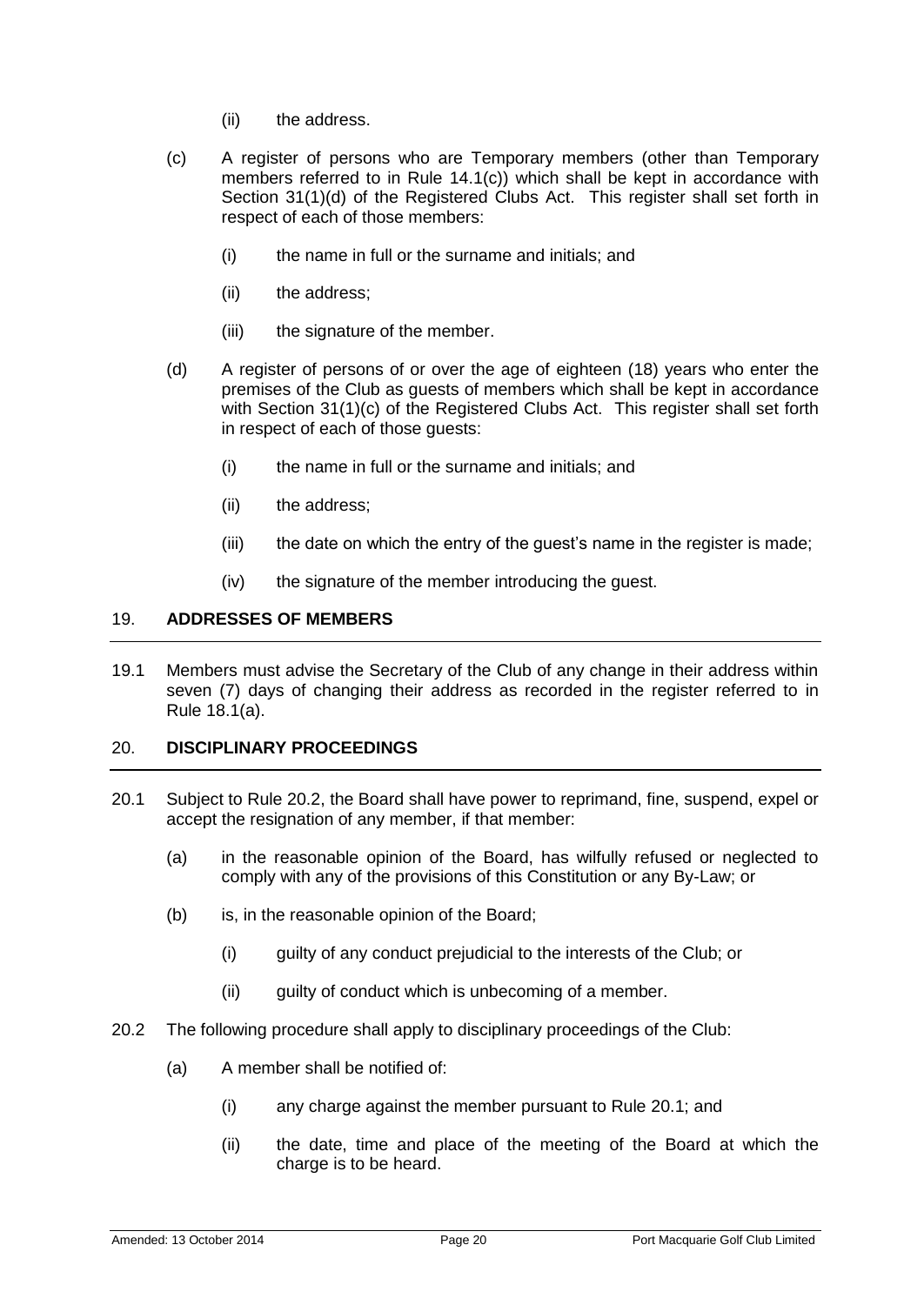- (b) The member charged shall be notified of the matters in paragraph (a) of this Rule [20.2](#page-21-3) by notice in writing by a prepaid letter sent by post to the member's last known address at least fourteen (14) days before the meeting of the Board at which the charge is to be heard.
- (c) The member charged shall be entitled to:
	- (i) attend the meeting for the purpose of answering the charge; and
	- (ii) submit to the meeting written representations for the purpose of answering the charge.
- (d) If the member fails to attend such meeting:
	- (i) the charge may be heard and dealt with and the Board may decide on the evidence before it; and
	- (ii) the Board may impose any penalties,

the member's absence notwithstanding, but having regard to any representations which may have been made to it in writing by the member charged.

- (e) After the Board has considered the evidence put before it, the Board must come to a decision as to whether the member is guilty or not of the charge.
- (f) When the Board has made a decision as to whether the member is guilty or not, if the member charged is at the meeting, the Board must inform the member of the Board's decision.
- (g) If the member charged has been found guilty and is at the meeting, the member must be given a further opportunity at the meeting to address the Board in relation to an appropriate penalty for the charge of which the member has been found guilty.
- (h) No motion by the Board to reprimand, fine, suspend or expel a member shall be deemed to be passed unless a two-thirds majority of the directors present in person vote in favour of such motion by secret ballot.
- (i) The Board shall have the power to adjourn, for such period as it considers fit, a meeting pursuant to this Rule [20.](#page-21-1)
- (j) Any decision of the Board on such hearing shall be final and the Board shall not be required to give any reason for its decision.
- <span id="page-22-0"></span>20.3 If a notice of charge is issued to a member pursuant to Rule [20.2\(](#page-21-3)a):
	- (a) the Board by resolution; or
	- (b) the Secretary (independently of the Board),

shall have power to suspend that member from all rights and privileges as a member of the Club until the charge is heard and determined or for five (5) weeks whichever is the sooner. Such suspension shall be promptly notified in writing to the member concerned.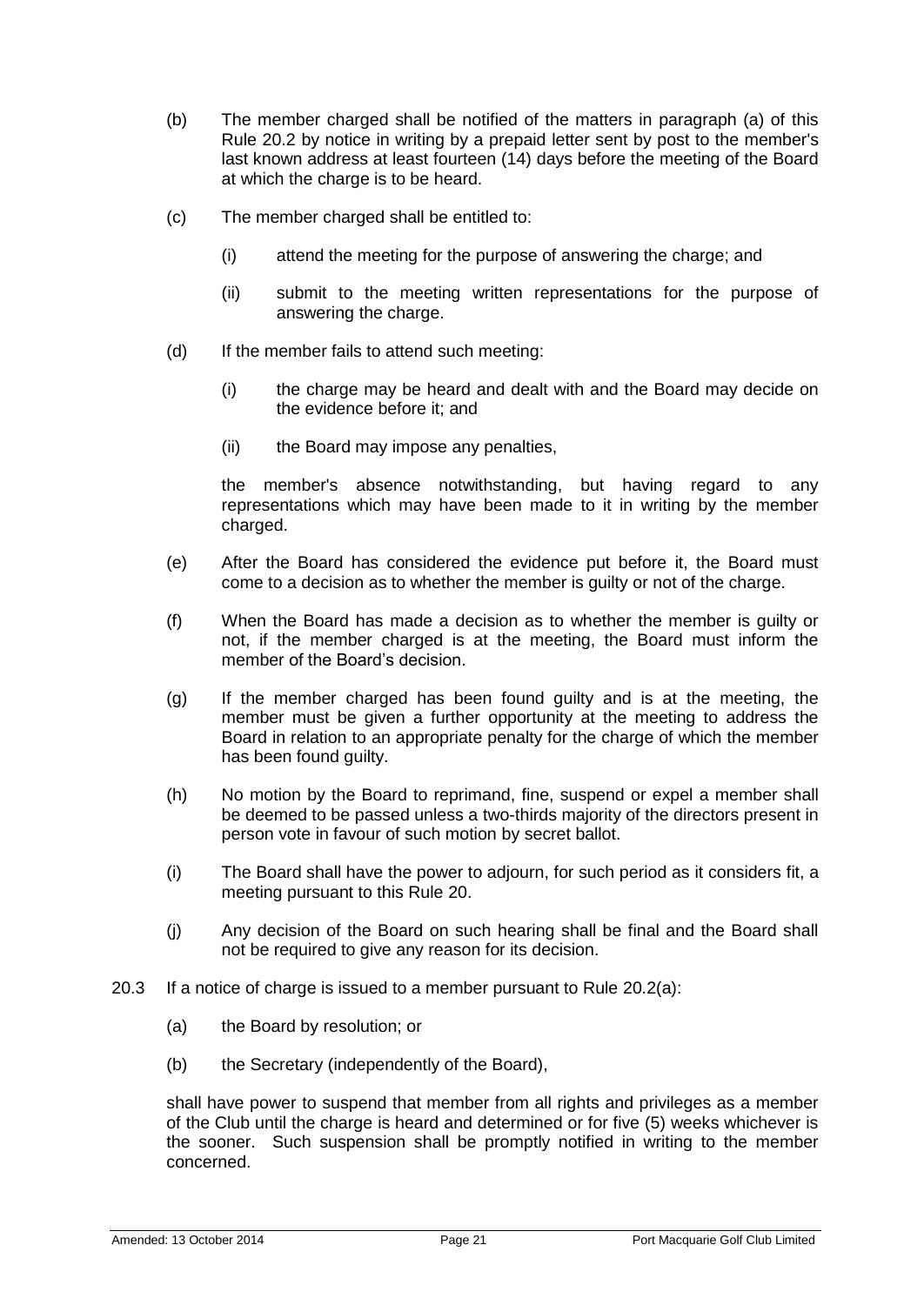- <span id="page-23-4"></span>20.4 Subject to Rules [20.5](#page-23-2) and [20.6,](#page-23-3) a member who:
	- (a) incurs a debt to the Club; and
	- (b) fails to discharge such debt within seven (7) days from service on that member of a notice from the Club in writing requiring payment thereof

may, by resolution of the Board, be suspended or expelled from membership.

- <span id="page-23-2"></span>20.5 A member shall be notified, by notice in writing sent by post to the member's last known address, at least fourteen (14) days before the meeting of the Board at which the resolution is to be considered of the Board's intention to suspend or expel the member pursuant to Rule [20.4.](#page-23-4)
- <span id="page-23-3"></span>20.6 The provisions of Rules [20.1](#page-21-2) and [20.2](#page-21-3) shall not apply to any member suspended or expelled pursuant to Rule [20.4.](#page-23-4)

#### <span id="page-23-0"></span>21. **DISCIPLINARY COMMITTEE**

- <span id="page-23-6"></span>21.1 The Board may by resolution delegate all of the powers and functions given to the Board by Rule [20](#page-21-1) to a Disciplinary Committee comprising not less than three (3) directors of the Club selected by the Board.
- 21.2 The Disciplinary Committee shall conduct its activities in accordance with the procedures referred to in Rule [20](#page-21-1) save that:
	- (a) a quorum of the Disciplinary Committee shall be three (3) directors of the Club; and
	- (b) all references to the Board in Rule [20,](#page-21-1) except in Rule [20.2\(j\),](#page-22-0) shall be read as being references to the Disciplinary Committee.
- <span id="page-23-5"></span>21.3 The Board shall have power to review a decision of the Disciplinary Committee or order a fresh hearing of any matter determined by the Disciplinary Committee and shall have the power to impose any penalty permitted by Rule [20](#page-21-1) on the member charged in substitution for that imposed by the Disciplinary Committee provided that:
	- (a) the procedure set out in Rule [20](#page-21-1) is followed; and
	- (b) the member is notified that the Board is exercising the power under this Rule [21.3](#page-23-5) within forty-two (42) days of the date on which the Disciplinary Committee meeting was held.
- 21.4 The Board shall have power by resolution to revoke any delegation to the Disciplinary Committee pursuant to Rule [21.1](#page-23-6) and may hear and determine any charge against a member which by reason of the nature of or the seriousness of the allegations giving rise to the charge, or the identity of or the position or office held by the member, the Board considers that it would not be appropriate for the charge to be heard by the Disciplinary Committee.

#### <span id="page-23-1"></span>22. **MEMBER UNDER SUSPENSION**

22.1 Any member whose membership is suspended pursuant to Rules [20](#page-21-1) or [21](#page-23-0) shall during the period of such suspension not be entitled to: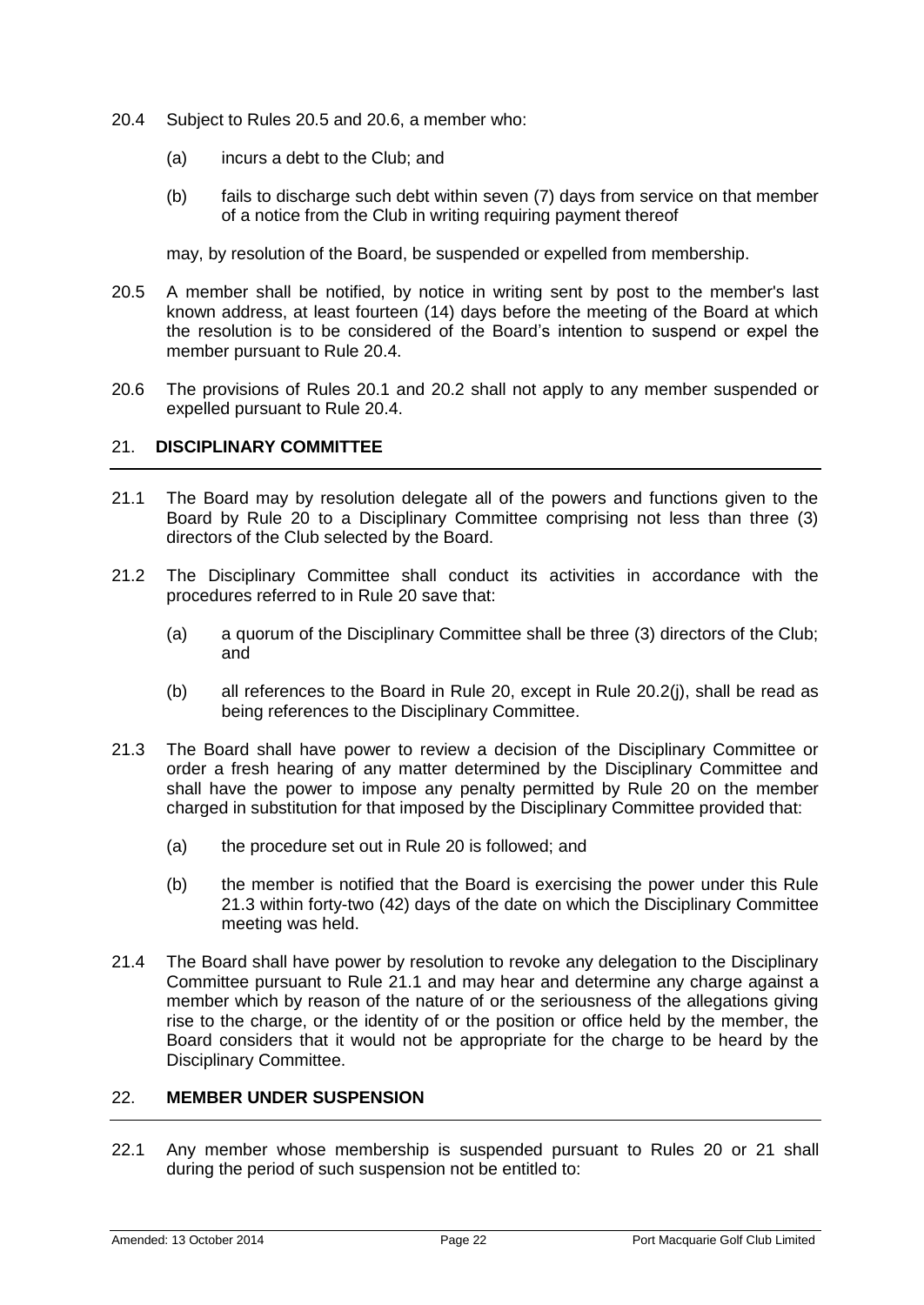- (a) attend at the premises or use any of the facilities of the Club for any purpose without the permission of the Board; or
- (b) participate in any of the recreational, social or sporting activities of the Club or any Sub club without the permission of the Board;
- (c) attend or vote at any meeting of the Club or any Sub club;
- (d) nominate or be elected or appointed to the Board or any committee of a Sub club;
- (e) vote in the election of the Board or any committee of a Sub club;
- (f) propose, second or nominate any eligible member for any office of the Club or any Sub club;
- (g) propose, second or nominate any eligible member for Life membership.

#### <span id="page-24-0"></span>23. **REMOVAL OF PERSONS FROM THE PREMISES OF THE CLUB**

- <span id="page-24-3"></span><span id="page-24-1"></span>23.1 In addition to any powers under Section 77 of the Liquor Act, the Secretary or, subject to Rule [23.5,](#page-25-2) an employee of the Club may refuse to admit to the Club and may turn out, or cause to be turned out, of the premises of the Club any person including any member:
	- (a) who is then intoxicated, violent, quarrelsome or disorderly; or
	- (b) who, for the purposes of prostitution, engages or uses any part of the premises of the Club;
	- (c) whose presence on the premises of the Club renders the Club or the Secretary liable to a penalty under the Registered Clubs Act or the Liquor Act;
	- (d) who hawks, peddles or sells any goods on the premises of the Club;
	- (e) who, within the meaning of the Smoke-free Environment Act, smokes while on any part of the premises that is smoke-free.
	- (f) who uses, or has in his or her possession, while on the premises of the Club any substance that the Secretary suspects of being a prohibited drug or prohibited plant.
	- (g) whom the Club, under the conditions of its club licence, or a term of a liquor accord, is authorised or required to refuse access to the Club.
- <span id="page-24-2"></span>23.2 If pursuant to Rule [23.1](#page-24-1) a person (including a member) has been refused admission to, or has been turned out of, the premises of the Club, the Secretary of the Club or (subject to Rule [23.5\)](#page-25-2) an employee of the Club, may at any subsequent time, refuse to admit that person into the premises of the Club or may turn the person out, or cause the person to be turned out of the premises of the Club.
- 23.3 Without limiting Rule [23.2,](#page-24-2) if a person has been refused admission to or turned out of the Club in accordance with Rule [23.1\(a\),](#page-24-3) the person must not re-enter or attempt to re-enter the Club within twenty four (24) hours of being refused admission or being turned out.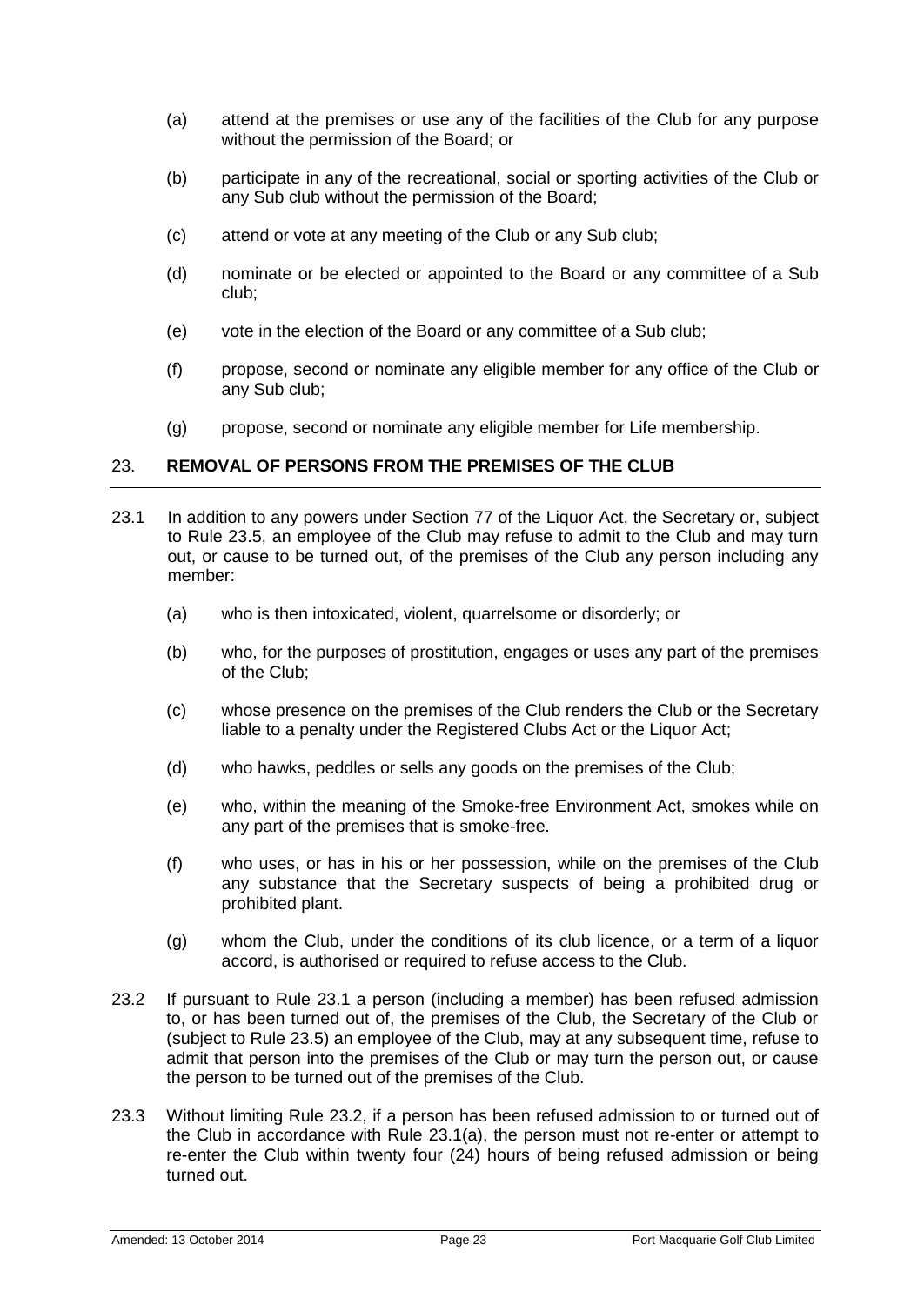- 23.4 Without limiting Rule [23.2,](#page-24-2) if a person has been refused admission to or turned out of the Club in accordance with Rule [23.1\(a\),](#page-24-3) the person must not:
	- (a) remain in the vicinity of the Club; or
	- (b) re-enter the vicinity of the Club within six (6) hours of being refused admission or being turned out.
- <span id="page-25-2"></span>23.5 Without limiting the provisions of Section 77 of the Liquor Act the employees who under this Constitution are entitled to exercise the powers set out in this Rule shall be:
	- (a) in the absence of the Secretary from the premises of the Club the senior employee then on duty; or
	- (b) any employee authorised by the Secretary to exercise such power.

#### <span id="page-25-0"></span>24. **RESIGNATION AND CESSATION OF MEMBERSHIP**

- <span id="page-25-3"></span>24.1 A member may at any time resign from his or her membership of the Club by either:
	- (a) giving notice in writing to the Secretary; or
	- (b) returning his or her membership card to an officer of the Club and clearly indicating to the officer that he or she resigns from membership.
- 24.2 A resignation pursuant to Rule [24.1](#page-25-3) shall take effect from the date on which the notice is received by the Secretary or the date on which the membership card is received by the officer of the Club.
- 24.3 Any member who has resigned pursuant to [24.1](#page-25-3) will not be entitled to any refund of any joining fee, subscription, levy or other payment made to the Club.

#### <span id="page-25-1"></span>25. **GUESTS**

- 25.1 Subject to Rule [25.2,](#page-25-4) all members (other than Junior members) shall have the privilege of introducing guests to the Club.
- <span id="page-25-4"></span>25.2 A Temporary member may introduce a guest only in accordance with Rule [25.12.](#page-26-2)
- 25.3 Unless the guest is a minor, on each day a member first brings a guest into the Club that member shall enter in the Register of Guests the particulars required by Rule [18.1.](#page-20-2)
- 25.4 No member shall introduce guests more frequently or in greater number than may for the time being be provided by By-law.
- 25.5 No member shall introduce any person as a guest:
	- (a) who has been expelled from the Club pursuant to Rules [20](#page-21-1) or [21;](#page-23-0) or
	- (b) whose membership is then suspended pursuant to Rules [20](#page-21-1) or [21;](#page-23-0)
	- (c) who is then refused admission to or being turned out of the Club pursuant to Rule [23.](#page-24-0)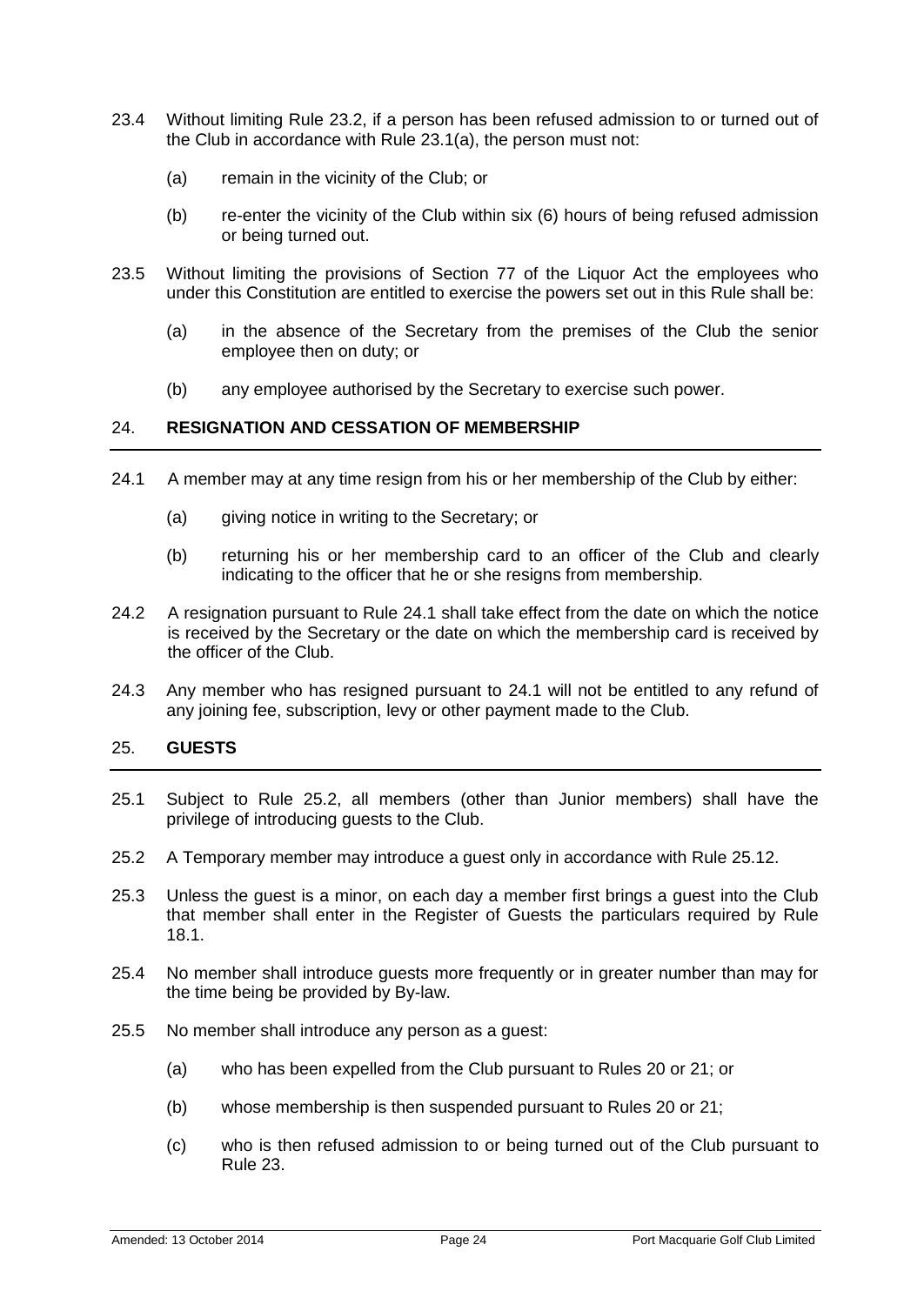- 25.6 Members shall be responsible for the conduct of any guests they may introduce to the Club.
- 25.7 The Board shall have power to make By-laws from time to time not inconsistent with this Constitution or the Registered Clubs Act regulating the terms and conditions on which quests may be admitted to the Club.
- 25.8 No guest shall be supplied with liquor on the premises of the Club except on the invitation of and in the company of a member.
- 25.9 A guest shall at all times remain in the reasonable company of the member who countersigned the entry in the Register of Guests in respect of that guest.
- 25.10 A guest shall not remain on the premises of the Club any longer than the member who countersigned the entry in the Register of Guests in respect of that guest.
- 25.11 The Secretary or senior employee then on duty may refuse a guest of a member admission to the Club or require a guest of a member to leave the premises of the Club (or any part thereof) without giving any reason.
- <span id="page-26-2"></span>25.12 A Temporary member may bring into the non restricted areas of the Club premises as the guest of that Temporary member a minor:
	- (a) who at all times while on the Club premises remains in the company and immediate presence of that Temporary member; and
	- (b) who does not remain on the Club premises any longer than that Temporary member;
	- (c) in relation to whom the member is a responsible adult.
- <span id="page-26-3"></span>25.13 For the purposes of Rule [25.12\(c\),](#page-26-3) "responsible adult" means an adult who is:
	- (a) a parent, step-parent or guardian of the minor; or
	- (b) the minor's spouse or de facto partner;
	- (c) for the time being, standing in as the parent of the minor.

#### <span id="page-26-0"></span>26. **PATRONS**

- 26.1 The members in general meeting may appoint a Patron or Patrons from time to time upon a recommendation being made by the Board to the meeting.
- 26.2 If such Patron or Patrons are not members of the Club they shall thereupon be deemed to be Honorary members of the Club and, subject to this Constitution, shall remain Honorary members while they remain Patron.

#### <span id="page-26-1"></span>27. **BOARD OF DIRECTORS**

<span id="page-26-4"></span>27.1 Subject to Rule [35,](#page-36-2) the Board shall consist of nine (9) directors who shall comprise a President, Captain, Treasurer and six (6) ordinary directors.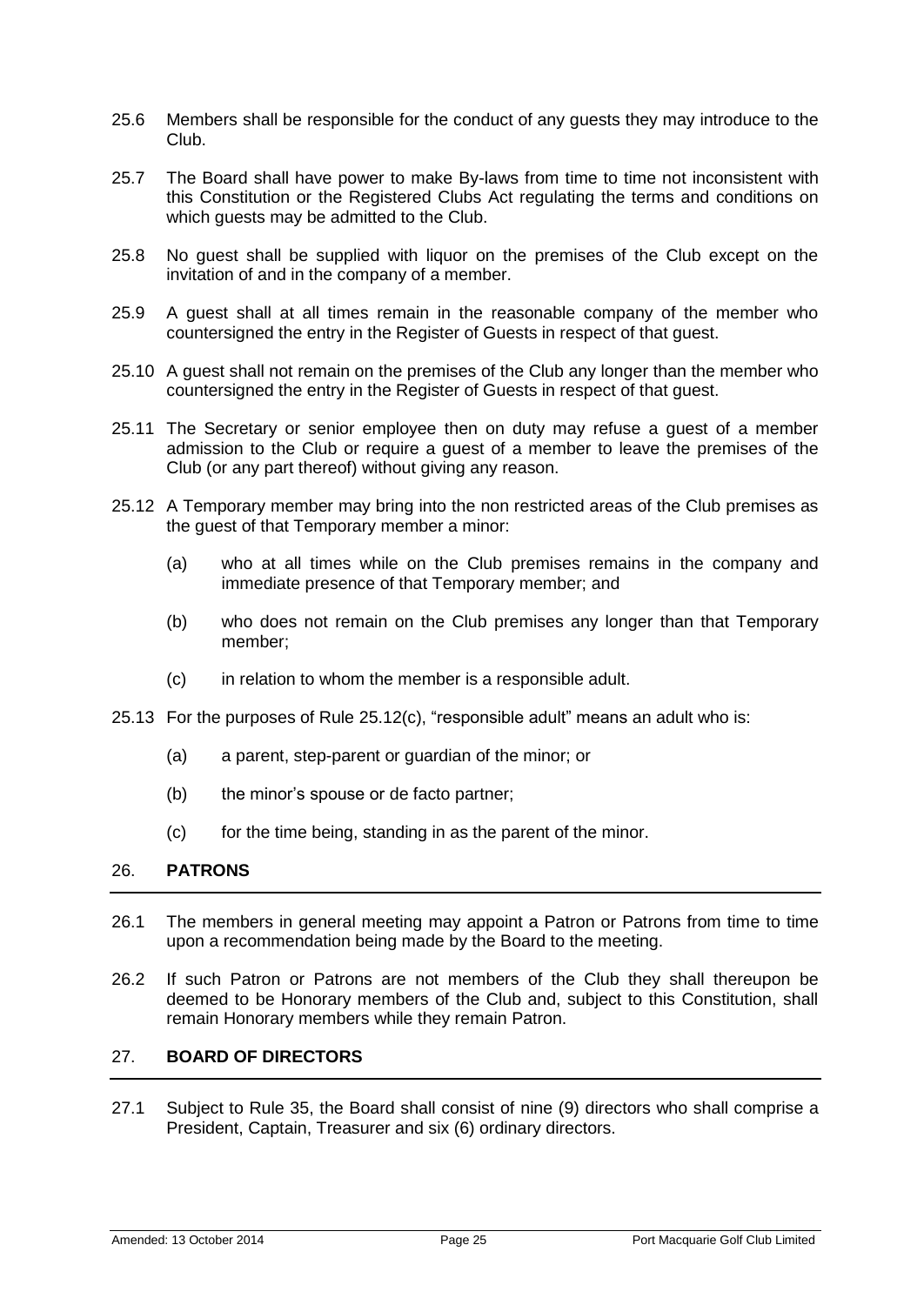<span id="page-27-0"></span>27.2 The Board shall be elected triennially in accordance with Schedule 4 of the Registered Clubs Act (which is set out below):

| <b>SCHEDULE 4</b>                          |                                                                                                                                                                                                                                                                               |                                                                                                                                                                                                                                    |                                                        |  |  |
|--------------------------------------------|-------------------------------------------------------------------------------------------------------------------------------------------------------------------------------------------------------------------------------------------------------------------------------|------------------------------------------------------------------------------------------------------------------------------------------------------------------------------------------------------------------------------------|--------------------------------------------------------|--|--|
| <b>DEFINITIONS</b>                         |                                                                                                                                                                                                                                                                               |                                                                                                                                                                                                                                    |                                                        |  |  |
| 1.                                         | In this Schedule -                                                                                                                                                                                                                                                            |                                                                                                                                                                                                                                    |                                                        |  |  |
|                                            | "general meeting" means a meeting of the members of the club at<br>which members of the governing body are to be elected;                                                                                                                                                     |                                                                                                                                                                                                                                    |                                                        |  |  |
|                                            | "triennial rule" means the rule of the club that provides for the election<br>of members of the governing body in accordance with this Schedule;                                                                                                                              |                                                                                                                                                                                                                                    |                                                        |  |  |
|                                            | "year" means the period between successive general meetings.                                                                                                                                                                                                                  |                                                                                                                                                                                                                                    |                                                        |  |  |
| 2.                                         | Repealed.                                                                                                                                                                                                                                                                     |                                                                                                                                                                                                                                    |                                                        |  |  |
| First general meeting under triennial rule |                                                                                                                                                                                                                                                                               |                                                                                                                                                                                                                                    |                                                        |  |  |
| 3.                                         | (1)                                                                                                                                                                                                                                                                           | The members elected to the governing body at the first general<br>meeting at which the triennial rule applies shall be divided into 3<br>groups.                                                                                   |                                                        |  |  |
|                                            | (2)                                                                                                                                                                                                                                                                           | The groups -                                                                                                                                                                                                                       |                                                        |  |  |
|                                            |                                                                                                                                                                                                                                                                               | (a)                                                                                                                                                                                                                                | shall be determined by drawing lots; and               |  |  |
|                                            |                                                                                                                                                                                                                                                                               | (b)                                                                                                                                                                                                                                | shall be as nearly as practicable equal in number; and |  |  |
|                                            |                                                                                                                                                                                                                                                                               | (c)                                                                                                                                                                                                                                | shall be designated as group 1, group 2 and group 3.   |  |  |
|                                            | (3)                                                                                                                                                                                                                                                                           | Unless otherwise disqualified, the members of the governing body                                                                                                                                                                   |                                                        |  |  |
|                                            |                                                                                                                                                                                                                                                                               | (a)                                                                                                                                                                                                                                | in group 1 shall hold office for 1 year; and           |  |  |
|                                            |                                                                                                                                                                                                                                                                               | (b)                                                                                                                                                                                                                                | in group 2 shall hold office for 2 years; and          |  |  |
|                                            |                                                                                                                                                                                                                                                                               | (c)                                                                                                                                                                                                                                | in group 3 shall hold office for 3 years.              |  |  |
| <b>Subsequent general meetings</b>         |                                                                                                                                                                                                                                                                               |                                                                                                                                                                                                                                    |                                                        |  |  |
| 4.                                         | At each general meeting held while the triennial rule is in force (other than<br>the first such meeting) the number of the members required to fill<br>vacancies on the governing body shall be elected and shall, unless<br>otherwise disqualified, hold office for 3 years. |                                                                                                                                                                                                                                    |                                                        |  |  |
| <b>Casual vacancies</b>                    |                                                                                                                                                                                                                                                                               |                                                                                                                                                                                                                                    |                                                        |  |  |
| 5.                                         | (1)                                                                                                                                                                                                                                                                           | A person who fills a casual vacancy in the office of a member of<br>the governing body elected in accordance with this Schedule<br>shall, unless otherwise disqualified, hold office until the next<br>succeeding general meeting. |                                                        |  |  |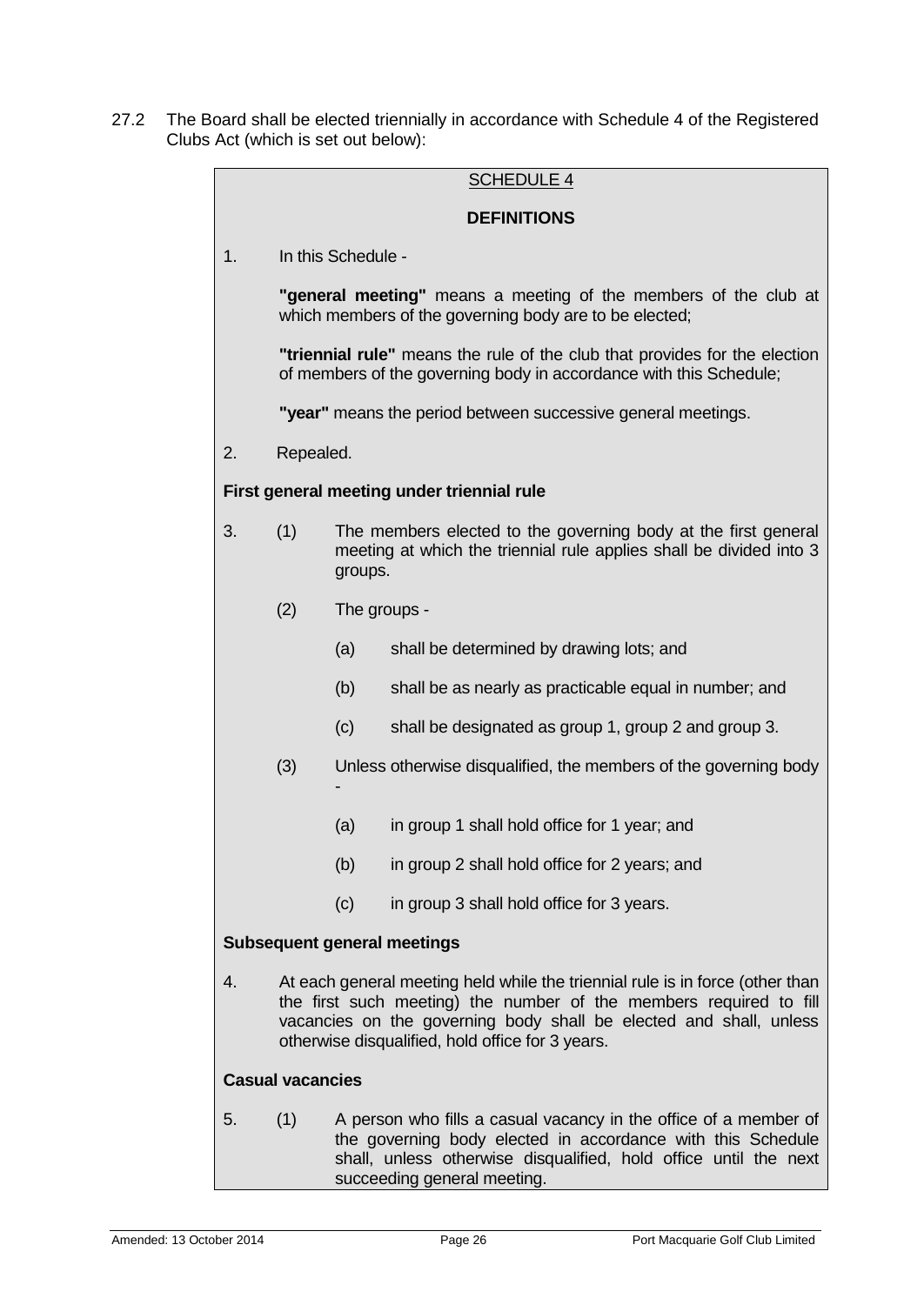(2) The vacancy caused at a general meeting by a person ceasing to hold office under subclause (1) shall be filled by election at the general meeting and the person elected shall, unless otherwise disqualified, hold office for the residue of the term of office of the person who caused the casual vacancy initially filled by the person who ceased to hold office at the general meeting.

#### **Re-election**

6. A person whose term of office as a member of the governing body under the triennial rule expires is not for that reason ineligible for election for a further term.

#### **Revocation of triennial rule**

- 7. If the triennial rule is revoked
	- (a) at a general meeting all the members of the governing body cease to hold office; or
	- (b) at a meeting other than a general meeting all the members of the governing body cease to hold office at the next succeeding general meeting,

and an election shall be held at the meeting to elect the members of the governing body."

- 27.3 Subject to Rules [27.1](#page-26-4) and [27.4,](#page-28-0) the following members shall be entitled to stand for and be elected or appointed to the Board:
	- (a) Life members; and
	- (b) Foundation members;
	- (c) Seven Day members;
	- (d) Seven Day Conditional members.
- <span id="page-28-0"></span>27.4 A member who is:
	- (a) an employee; or
	- (b) currently under suspension pursuant to Rules [20](#page-21-1) or [21;](#page-23-0)
	- (c) not a Financial member,

shall not be eligible to stand for or be elected or appointed to the Board.

<span id="page-28-1"></span>27.5 Any person who is elected or appointed to the Board must, unless exempted, complete such mandatory training for directors as required by the Regulations made under the Registered Clubs Act.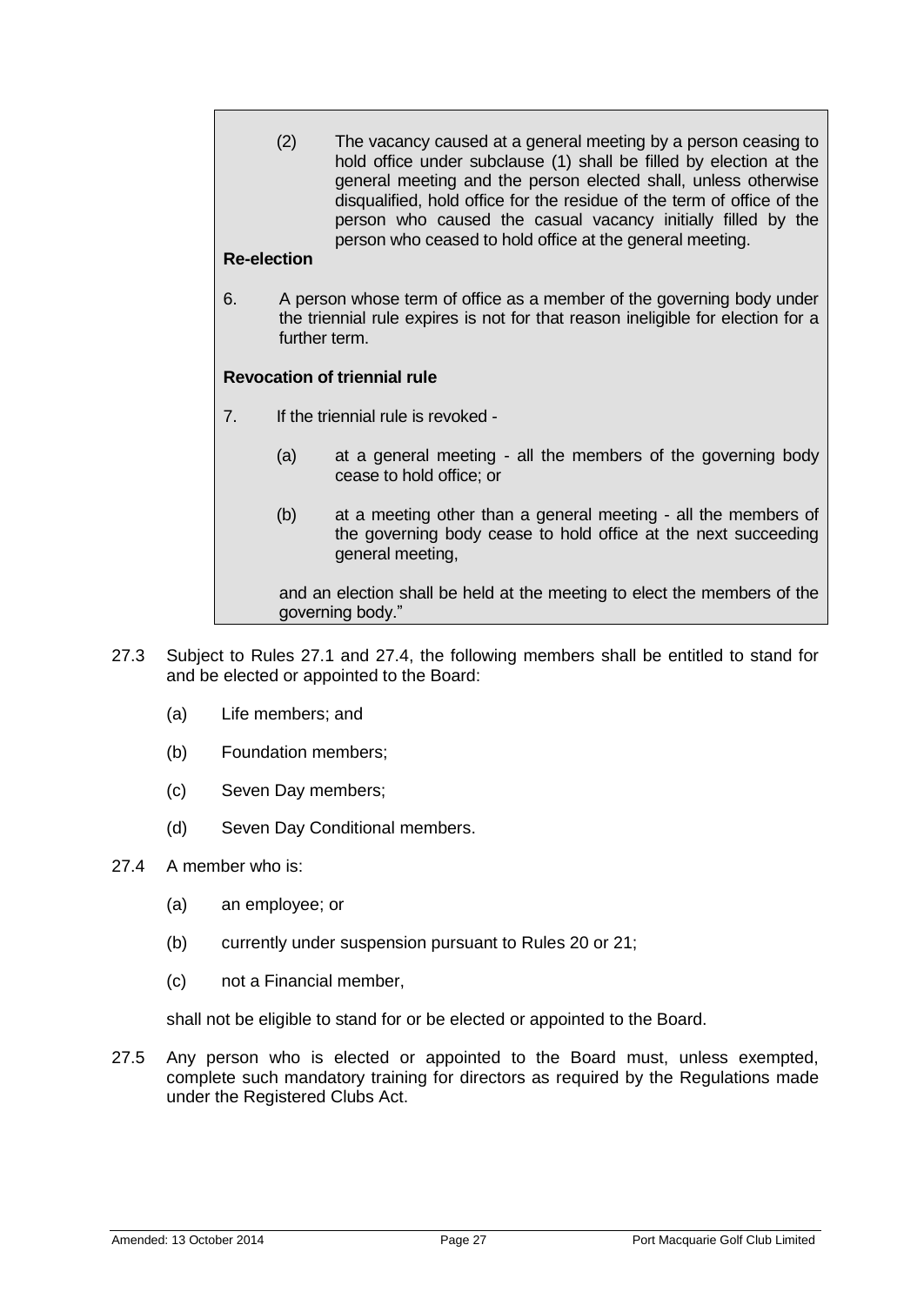#### <span id="page-29-0"></span>28. **ELECTION OF BOARD**

- <span id="page-29-1"></span>28.1 The election of the Board shall be conducted in the following manner:
	- (a) The Board shall appoint a Returning Officer and at least two (2) scrutineers to take charge of the ballot. A candidate for any position shall not be appointed as the Returning Officer or as a scrutineer.
	- (b) Notice of the date and time of the last day for receiving nominations for office in accordance with paragraph (c) of this Rule [28.1](#page-29-1) shall be prominently posted on the Club Notice Board at least twenty-one (21) days prior to the date fixed for the Annual General Meeting.
	- (c) Nominations shall close at least seven (7) days prior to the date fixed for the Annual General Meeting and must be delivered to the Secretary on or before that date.
	- (d) Nominations for election to the Board shall be made in writing and signed by one and seconded by another Foundation member, Seven Day member, Seven Day Conditional member or Life member and signed by the nominee who shall thereby signify his or her consent to the nomination.
	- (e) A nomination can be withdrawn at any time prior to the close of nominations.
	- (f) An eligible member may be nominated for more than one office.
	- (g) The Secretary shall post the name of the candidate and his or her proposers on the Club Notice Board.
	- (h) If the full number of candidates for the various positions on the Board is not nominated then those candidates who are nominated shall be declared elected to the relevant positions and any positions not so filled shall be casual vacancies and may be filled in accordance with Rule [35.3.](#page-37-1)
	- (i) If there be only the requisite number nominated for the various positions those candidates shall be declared duly elected.
	- (j) If there be more than the required number nominated for any position an election by secret ballot shall take place in respect of that position.
	- (k) If a member who has been nominated for more than one office is elected to a senior office, the member shall be eliminated from the election for the junior office. For the purposes of this Rule [28.1](#page-29-1) the order of seniority shall be:
		- (i) President
		- (ii) Captain
		- (iii) Treasurer
		- (iv) Ordinary director
	- (l) The Returning Officer shall supervise the preparation of ballot papers.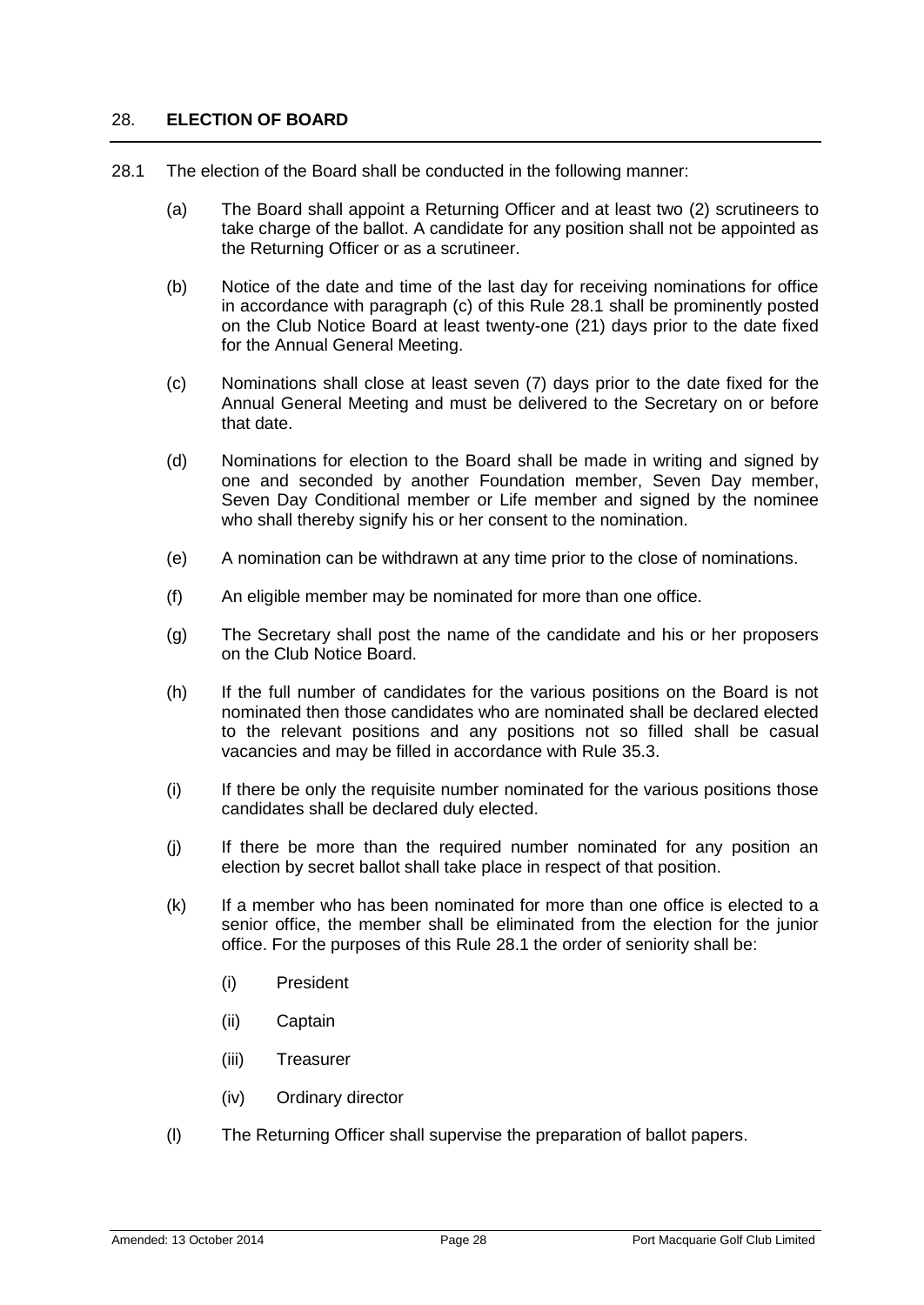- (m) The order in which names appear on the ballot paper shall be determined by lot.
- (n) The ballot shall be conducted during such times as shall be determined by the Board from time to time.
- (o) The Returning Officer shall supervise the issue of ballot papers.
- (p) Members shall record their vote in such manner as may be prescribed by the Board from time to time. Failure to comply with those requirements shall render the vote invalid.
- (q) Members shall place their ballot papers in the ballot box provided at the Club.
- (r) The Returning Officer shall supervise the safe custody of ballot papers returned.
- (s) The Returning Officer shall supervise the examination of ballot papers.
- (t) The decision of the Returning Officer as to the formality or informality of any vote shall be final.
- (u) The Returning Officer shall supervise the counting of votes.
- (v) In the event of an equality of votes, the Returning Officer shall draw lots between the candidates and the candidate who is drawn first shall be declared elected to that position.
- (w) The Returning Officer shall report the result of the ballot to the meeting.
- (x) If the Returning Officer is not present, a scrutineer shall perform the duties of the Returning Officer set out in this Rule [28.1.](#page-29-1)
- (y) The Board may, at any time, engage the services of a professional electoral consultant or company to perform, or assist in performing, any or all of the duties of the Returning Officer or scrutineers set out in this Rule [28.1.](#page-29-1)
- 28.2 The Board shall have the power to make by-laws regulating all matters in connection with the election of the Board that are not inconsistent with Rule [28.1.](#page-29-1)

#### <span id="page-30-0"></span>29. **POWERS OF THE BOARD**

29.1 The Board shall be responsible for the management of the business and affairs of the Club.

#### **GENERAL POWERS**

<span id="page-30-1"></span>29.2 The Board may exercise its powers and do all such acts and things as the Club is by this Constitution or otherwise authorised to exercise and do and which are not hereby or by statute directed or required to be exercised or done by the Club in general meeting.

#### **SPECIFIC POWERS**

29.3 Without limiting the general powers conferred by Rule [29.2,](#page-30-1) the Board shall have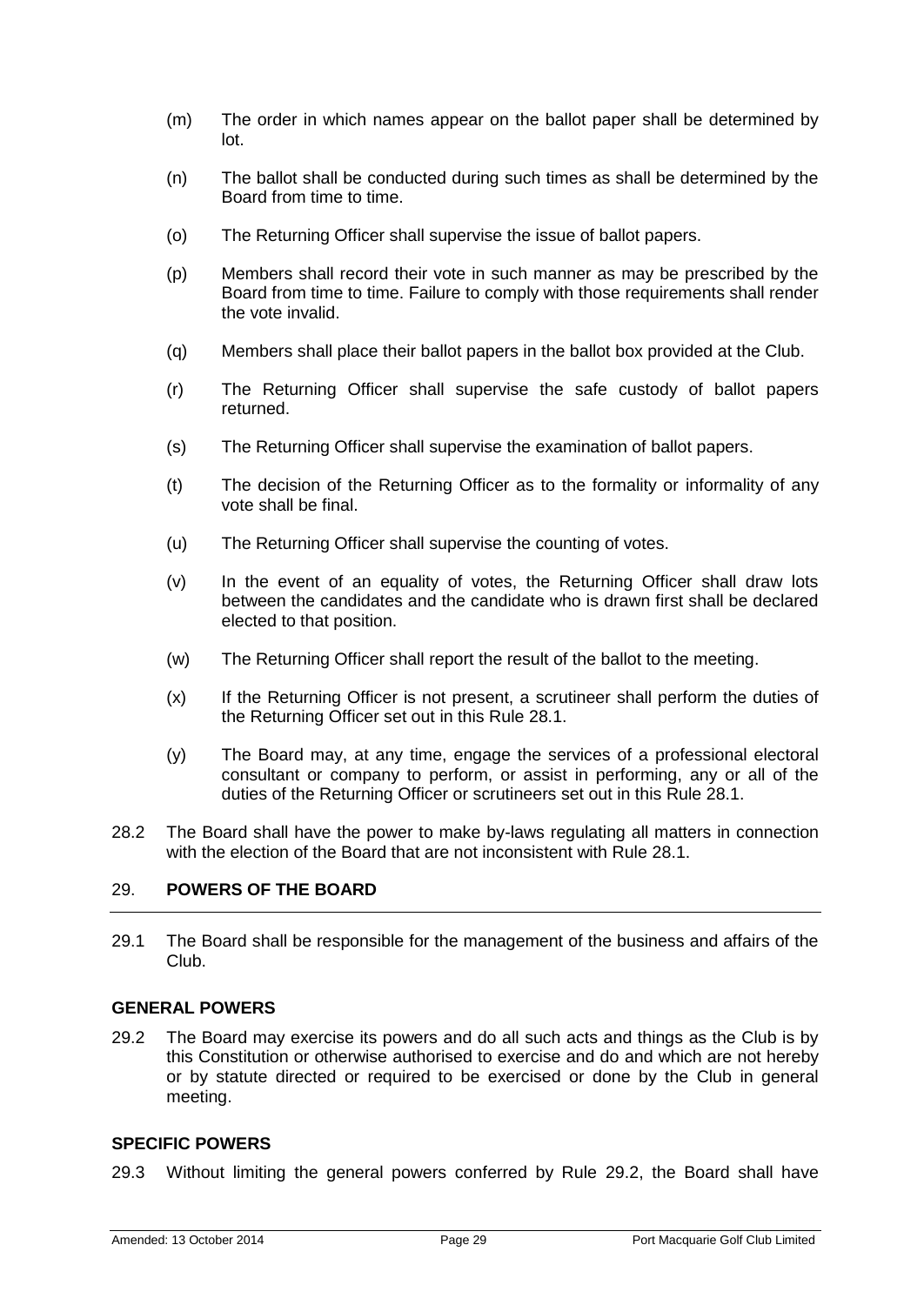power from time to time to:

- (a) make, alter and repeal By-Laws pursuant to Rule [29.17.](#page-33-0)
- (b) enforce or procure the enforcement of all By-Laws by suspension from enjoyment of the Club privileges or any of them or otherwise as the Board thinks fit.
- (c) purchase or otherwise acquire for the Club any property rights or privileges which the Club is authorised to acquire at such price and generally on such terms and conditions as it shall think fit.
- (d) secure the fulfilment of any contract or engagement entered into by the Club by mortgaging or charging all or any of the property of the Club as may be thought fit.
- (e) institute, conduct, defend, compound or abandon any legal proceedings by or against the Club or its officers or otherwise concerning the affairs of the Club and also to compound or allow time for payment and satisfaction of any debts due to any claims or demands by or against the Club and to refer any claims or demands by or against the Club to arbitration and to observe and perform the award.
- (f) determine who shall be entitled to sign or endorse on the Club's behalf contracts, receipts, acceptances, cheques, bills of exchange, promissory notes and other documents or instruments.
- (g) invest and deal with any of the moneys of the Club not immediately required for the purposes of the Club upon such securities and in such manner as the Board may think fit and from time to time to vary or realise such investments.
- (h) borrow or secure the payment of any sum or sums of money for the purposes of the Club and raise or secure the payment of such sum or sums in such manner and upon such terms and conditions in all respects as it shall think fit and to give security including by way of mortgage and/or charge upon or over all or any part of the Club's property both present and future.
- (i) subject to paragraph [\(j\)](#page-31-0) of this Rule, sell, lease, exchange or otherwise dispose of any furniture, fittings, equipment, plant, goods or other rights (property or otherwise).
- <span id="page-31-0"></span>(j) sell, lease, exchange or otherwise dispose of any land belonging to the Club provided that the power of the Board to dispose of any land shall be subject to the requirements of the Liquor Act and the Registered Clubs Act.
- (k) appoint, discharge and arrange the duties and powers of the Secretary, to determine the remuneration and terms of employment of the Secretary, and to specify and define the duties of the Secretary.
- (l) engage, appoint, control, remove, discharge, suspend, determine and dismiss managers, employees, officers, representatives and agents in respect to permanent, temporary or special services and to determine the duties, pay, salary or other remuneration. The Board may delegate these powers (or any of them) to the Secretary or other officer or committee of the Club.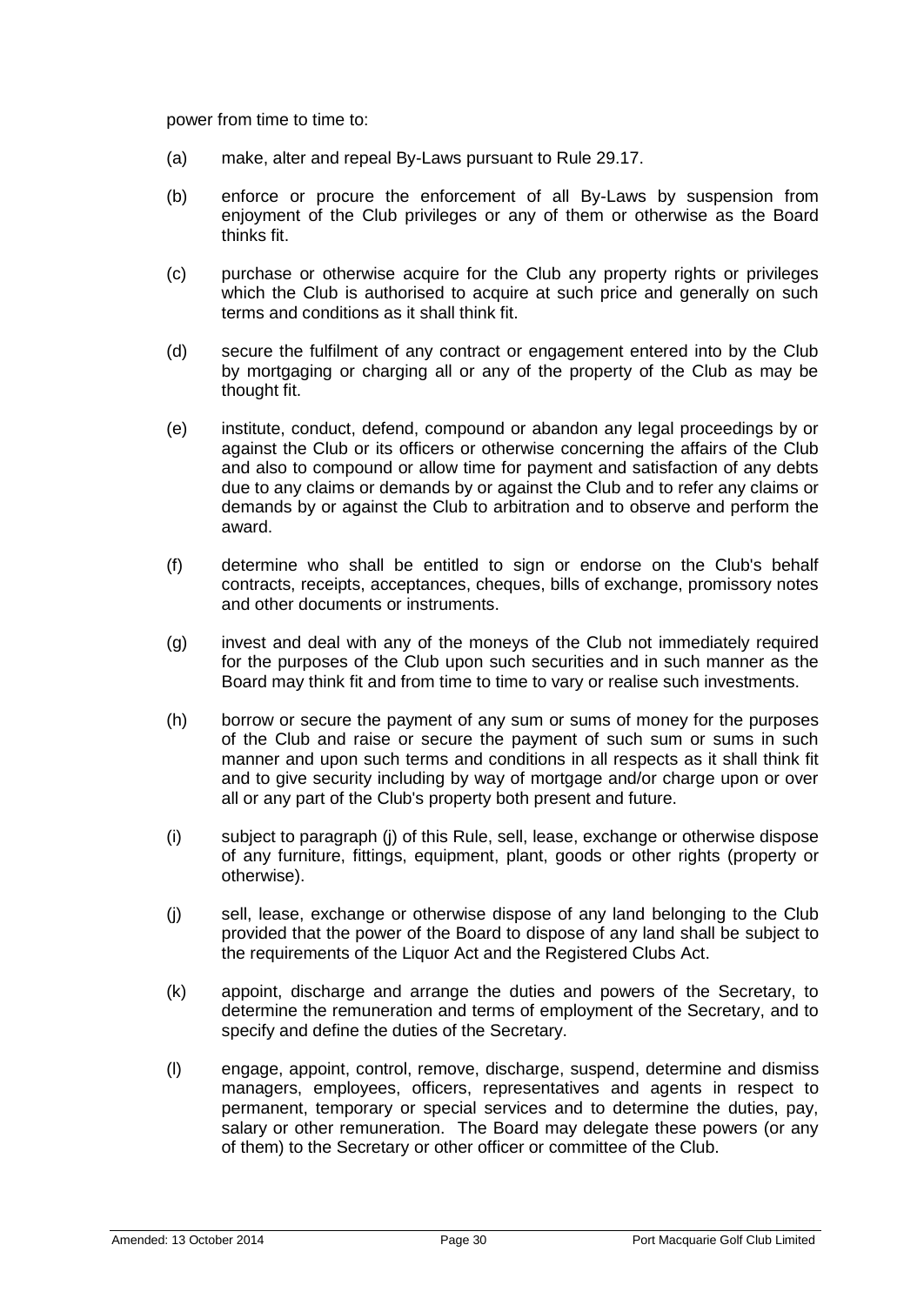- (m) impose levies on all members.
- (n) set the joining fees, subscriptions and other payments payable by all members.
- (o) fix the maximum number of persons who may be admitted to each class of membership of the Club in accordance with this Constitution.
- (p) affiliate with any sporting club or sporting association whether incorporated or unincorporated and in accordance with this Constitution nominate members to represent the Club on such sporting club, or sporting association.

#### **COMMITTEES**

- 29.4 Without limiting the general powers conferred by Rule [29.2,](#page-30-1) the Board shall have power to delegate any of its powers to committees consisting of any:
	- (a) director; or
	- (b) member;
	- (c) employee;
	- (d) person who is not a member but who has a particular skill or expertise which they will apply to a committee;

or any combination thereof. The Board shall also have the power to revoke any such delegation.

- 29.5 Any committee so formed shall, in the exercise of the powers so delegated, conform to any regulation or restriction that the Board may impose.
- 29.6 The President shall be a member of all such committees and may nominate a person or persons to represent him or her on one or more of those committees.
- 29.7 The meetings and proceedings of any committee consisting of two or more persons shall be governed by the provisions herein contained for regulating the meetings and proceedings of the Board so far as the same are applicable thereto and are not superseded by this Rule [29](#page-30-0) or by any by-law made by the Board pursuant to this Rule [29.](#page-30-0)
- 29.8 The quorum for a meeting of any committee shall be a majority of the committee members.
- 29.9 Any committee shall make minutes of its meetings and will forthwith submit those minutes to the Board and the Board will retain those minutes as if they were minutes of the Board.

#### **SUB CLUBS**

- <span id="page-32-0"></span>29.10 Without limiting the general powers conferred by Rule [29.2,](#page-30-1) the Board shall have power to:
	- (a) establish Sub clubs with such rules (including objects, powers and membership qualifications) as the Board may determine; and
	- (b) allow Sub clubs established pursuant to this Rule [29.10](#page-32-0) or those already in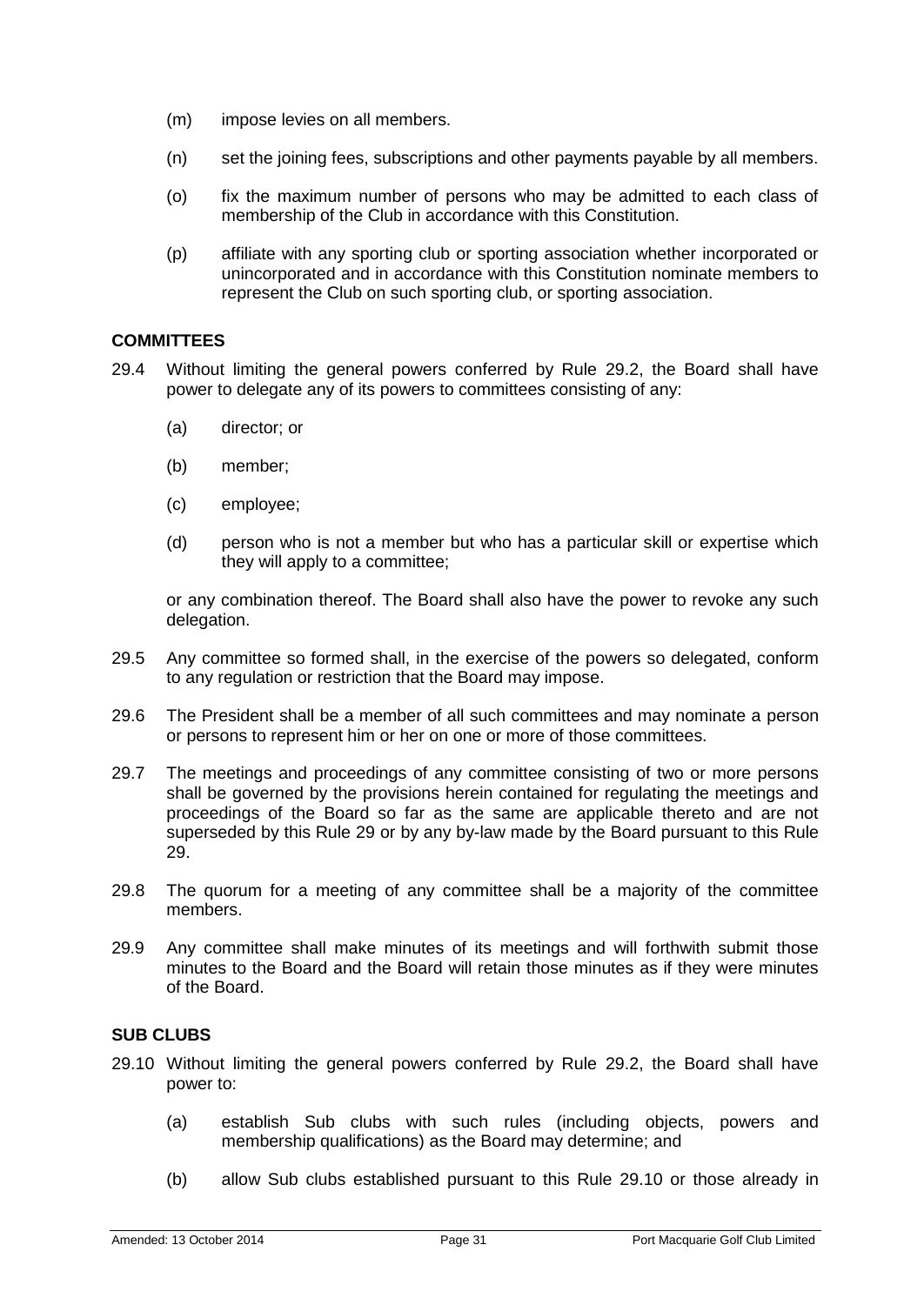existence, to conduct, manage and control sport or other activities for which they were respectively established;

- (c) allow Sub clubs to create by-laws for the control and regulation of the sporting or other activities for which they are respectively established;
- (d) permit Sub clubs to adopt a name (provided it be described as a Sub club of the Club);
- (e) allow Sub clubs to become affiliated with the bodies controlling sports or other activities on such terms and conditions (not inconsistent with this Constitution or the Registered Clubs Act) as such controlling bodies may require and to pay on behalf of the Club capitation or affiliation fees to any such controlling bodies or as required by such bodies.
- 29.11 Any of the Sub clubs established pursuant to Rule [29.10](#page-32-0) or those already in existence must conform to any regulation or restriction that the Board may impose.
- 29.12 The President shall be a member of all the committees of Sub clubs and may nominate a person or persons to represent him or her on one or more of those committees.
- 29.13 Subject to the general control and supervision of the Board, each Sub club may manage its own affairs but shall:
	- (a) make regular reports to the Board (or otherwise as may be required by the Board); and
	- (b) submit copies of all minutes and records to the Board for the purposes of Rules 38 and 39.
- 29.14 The Board may empower each Sub club to open and operate a bank account in the name of the Sub club in such bank or banks as the Board may approve provided that the persons eligible to operate upon any such account shall be approved by the Board which may remove and replace such persons or any of them.
- 29.15 The rules of each Sub club may be amended by the members of the Sub club provided that no amendment proposed or approved by the members of the Sub club shall have effect unless and until it is approved by resolution of the Board.
- 29.16 Any disciplinary action taken by a Sub club in respect of any member of the Sub club shall be promptly reported to the Board together with the reasons for the action.

#### **BY-LAWS**

- <span id="page-33-0"></span>29.17 The Board may make such By-laws not inconsistent with this Constitution as are necessary or desirable for the proper conduct and management of the Club and may amend or repeal any such By-laws.
- 29.18 Without limiting the generality of Rule [29.17](#page-33-0) the Board may regulate:
	- (a) such matters as the Board is specifically by this Constitution empowered to regulate by By-law; and
	- (b) the operations of the Club;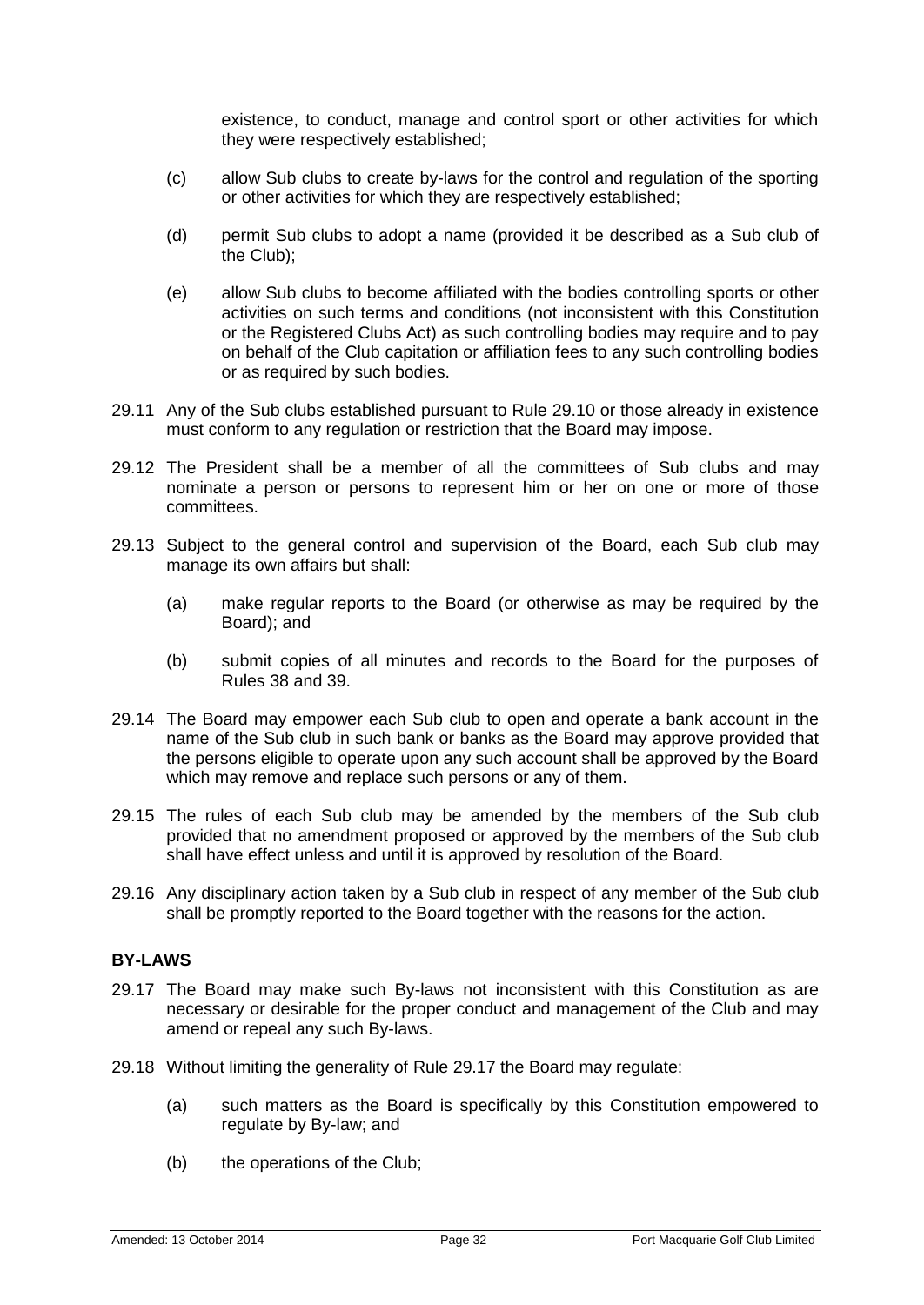- (c) the control and use of the Club's premises;
- (d) the control and management of competitions;
- (e) the conduct of members and guests of members;
- (f) the playing and social privileges of each category of membership;
- (g) the conduct of members in relation to Club employees;
- (h) generally, all such matters as are commonly the subject matter of a constitution or by-laws or made under a constitution or which by this Constitution are not reserved for decision by the Club in general meeting.
- 29.19 Any By-law made under Rule [29.17](#page-33-0) or any other Rule shall come into force and be fully operative upon the posting of an appropriate notice containing such By-law on the Club Notice Board.
- 29.20 The Board shall cause a copy of all By-laws to be made available to any member on request and without charge to that member.

#### <span id="page-34-0"></span>30. **PROCEEDINGS OF THE BOARD**

- 30.1 The Board may meet together for the dispatch of business, adjourn and otherwise regulate its meetings as it thinks fit provided that the Board shall meet at least once in each calendar month for the transaction of business.
- 30.2 A record of all members of the Board present at each Board meeting and of all resolutions and proceedings of the Board at such meeting shall be entered in a minute book provided for that purpose.
- 30.3 The President shall be entitled to take the chair at every meeting of the Board. If the President is not present within fifteen (15) minutes from the time appointed for the start of the meeting or is unwilling or unable to act then the Captain shall take the chair of the meeting. If the Captain is not present within fifteen (15) minutes of the time appointed for the start of the meeting or is unwilling or unable to act then the directors present shall elect one of their number to take the chair for that meeting.
- 30.4 The quorum for a meeting of the Board shall be five (5) members of the Board.
- 30.5 The President or Captain may at any time and the Secretary upon the request of not less than three (3) directors shall convene a meeting of the Board.
- 30.6 Subject to this Constitution questions arising at any meeting of the Board shall be decided by a majority of votes and a determination by a majority of the Board shall for all purposes be deemed a determination of the Board. In case of an equality of votes the chairperson of the meeting shall have a second or casting vote.
- 30.7 All acts done by any meeting of the Board or of a committee or by any person acting as a member of the Board shall, notwithstanding that it is afterwards discovered that there was some defect in the appointment of any such member of the Board or person acting as aforesaid, or that the members of the Board or any of them were disqualified, be as valid as if every such person had been duly appointed and was qualified to be a member of the Board.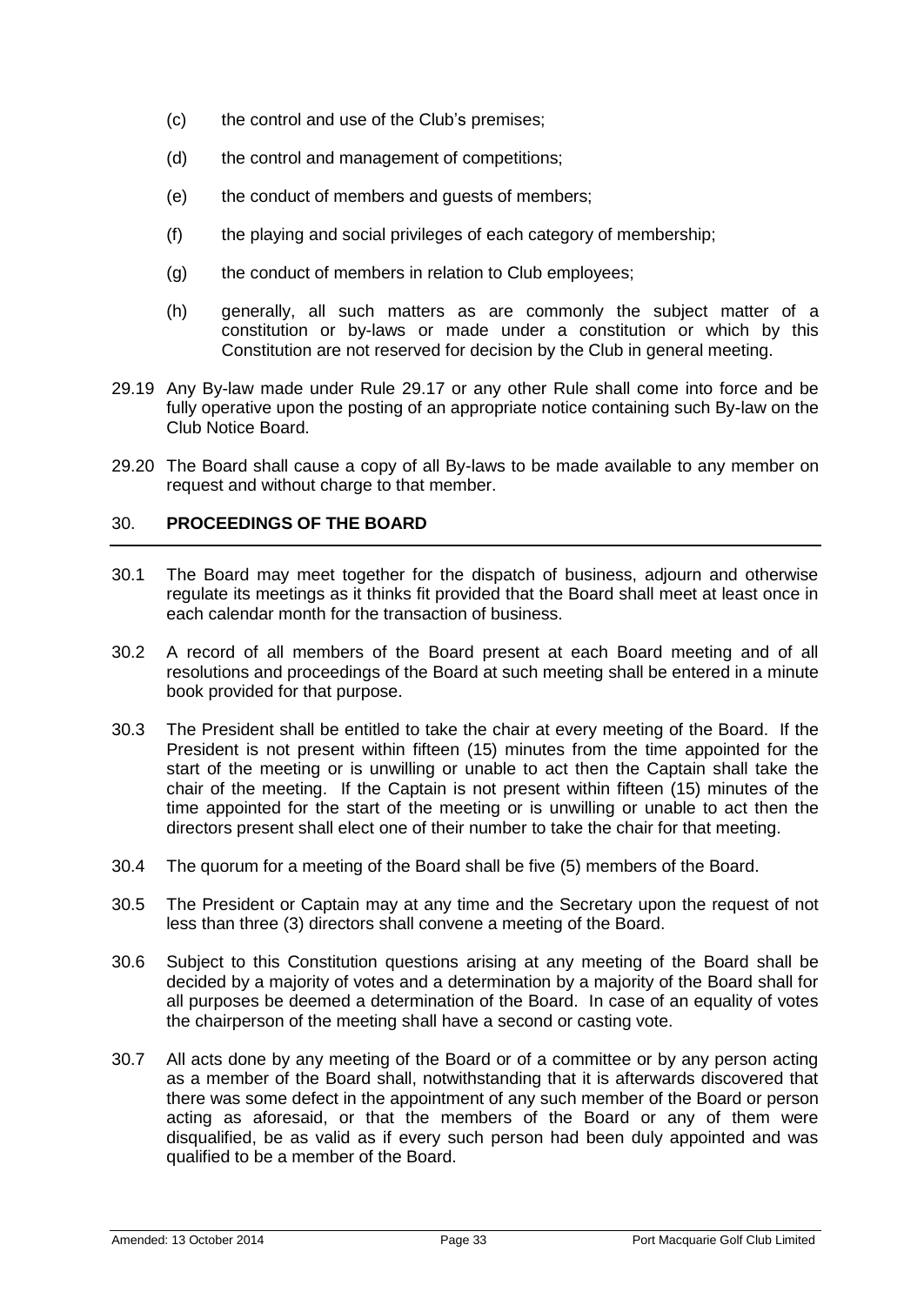- 30.8 A resolution in writing signed by all the directors shall be as valid and effectual as if it had been passed at a meeting of the Board duly convened and held. Any such resolution may consist of several documents in like form each signed by one or more directors. The resolution shall be passed when the last director signs the document containing the resolution.
- 30.9 A meeting of the Board may be called or held using any technology consented to by all the directors. The consent may be a standing one. A director may only withdraw his or her consent within a reasonable period before the meeting.

#### <span id="page-35-0"></span>31. **DECLARATIONS OF INTERESTS BY DIRECTORS**

- <span id="page-35-3"></span>31.1 Any director who has a material personal interest in a matter that relates to the affairs of the Club must, as soon as practicable after the relevant facts have come to the director's knowledge and in accordance with Section 41C of the Registered Clubs Act:
	- (a) declare the nature of the interest at a meeting of the Board; and
	- (b) comply with Rule [31.6.](#page-35-2)
- 31.2 Any director who has or acquires a financial interest in respect of a hotel must in accordance with Section 41D of the Registered Clubs Act give a written declaration of that interest to the Secretary of the Club within fourteen (14) days.
- 31.3 A director must, in accordance with Section 41E of the Registered Clubs Act, declare any gift or remuneration received from an affiliated body (as defined in the Registered Clubs Act) if the value of the gift or the amount of the remuneration exceeds such amount as may be prescribed by the Registered Clubs Act.
- <span id="page-35-4"></span>31.4 A director must, in accordance with Section 41F of the Registered Clubs Act, submit a written return in each year to the Club declaring any gift or remuneration received by that director from a person or organisation that is party to a contract or commercial arrangement with the Club if the value of the gift or the amount of the remuneration exceeds such amount as may be prescribed by the Registered Clubs Act.
- 31.5 Rules [31.1](#page-35-3) to [31.4](#page-35-4) inclusive do not limit the provisions of the Registered Clubs Act referred to in those Rules.

#### **PROHIBITION ON DIRECTORS WITH MATERIAL INTEREST FROM VOTING**

- <span id="page-35-2"></span>31.6 Subject to Section 195 of the Act, a director who has a material personal interest in a matter that is being considered at a meeting of the Board, or of the Directors of the Club:
	- (a) must not vote on the matter; and
	- (b) must not be present while the matter is being considered at the meeting.

### <span id="page-35-1"></span>32. **CONTRACTS WITH DIRECTORS**

<span id="page-35-5"></span>32.1 In accordance with Section 41K of the Registered Clubs Act, the Club must not enter into a commercial arrangement or a contract with a director or with a company or other body in which a director has a pecuniary interest, unless the proposed commercial arrangement or contract is first approved by the Board.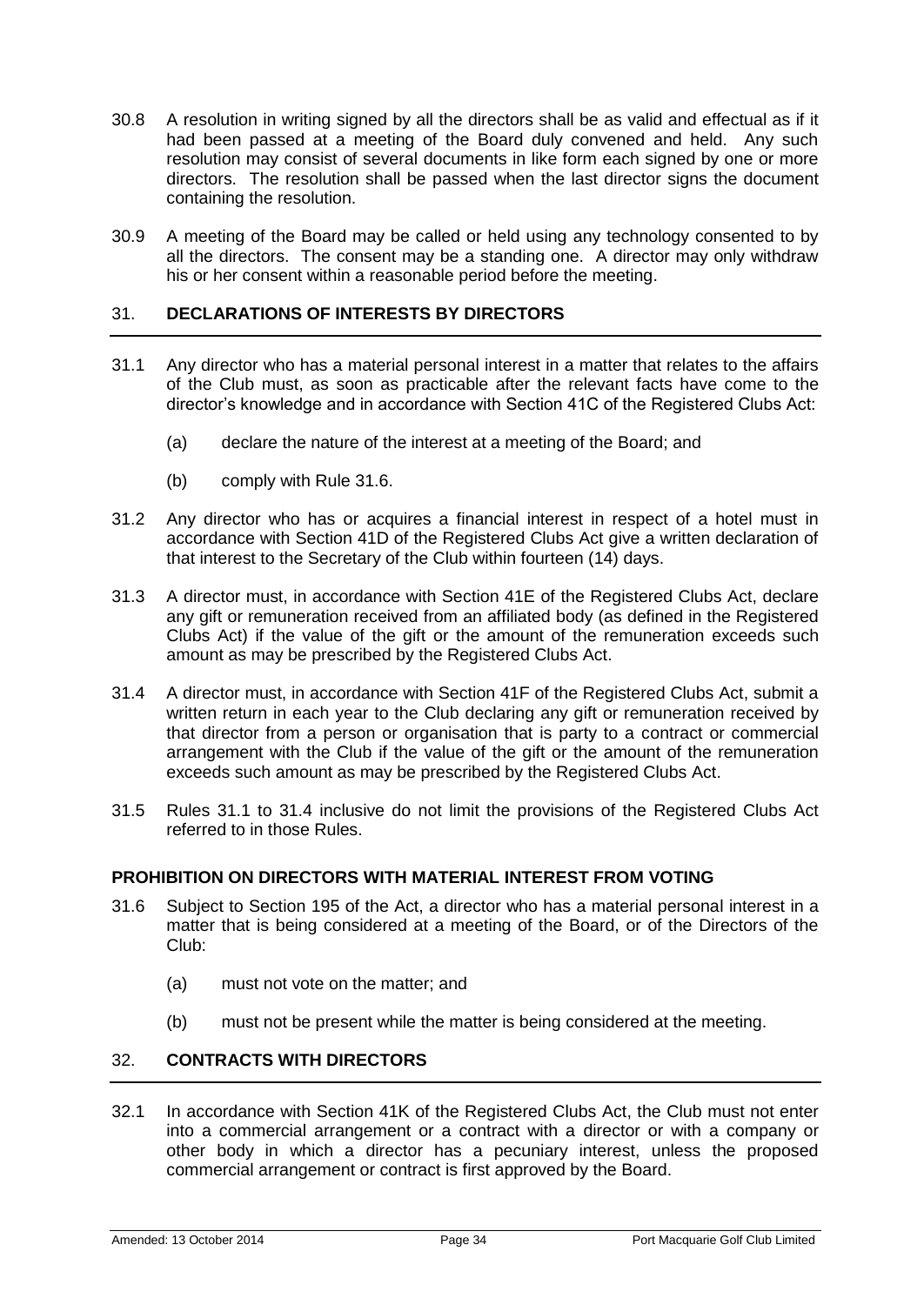32.2 A "pecuniary interest" in a company for the purposes of Rule [32.1](#page-35-5) does not include any interest exempted by the Registered Clubs Act.

#### <span id="page-36-0"></span>33. **CONTRACTS WITH SECRETARY**

- <span id="page-36-4"></span>33.1 Subject to Rule [33.2,](#page-36-3) the Club must not enter into a commercial arrangement or contract for the provision of goods or services with:
	- (a) the Secretary; or
	- (b) any close relative (as defined in the Registered Clubs Act) of the Secretary;
	- (c) any company or other body in which the Secretary or a close relative of the Secretary has a controlling interest (as defined in the Registered Clubs Act).
- <span id="page-36-3"></span>33.2 Rule [33.1](#page-36-4) does not prevent the Club entering into a contract with any of the above persons which is:
	- (a) a contract of employment; or
	- (b) otherwise permitted by the Registered Clubs Act.

#### <span id="page-36-1"></span>34. **REMOVAL FROM OFFICE OF DIRECTORS**

- 34.1 The members in general meeting may by ordinary resolution:
	- (a) remove from office any director, directors or the whole of the Board before the expiration of his or her or their period of office; and
	- (b) appoint another person or persons in his or her or their stead provided any person so appointed is eligible to be a director in accordance with this Constitution.
- <span id="page-36-5"></span>34.2 Any person appointed pursuant to paragraph [34.1\(b\)](#page-36-5) shall hold office for the remainder of the term of office of the person he or she replaces.
- 34.3 Notice of the intention to move a resolution to remove a member of the Board from office must be given to the Club at least two (2) months before the meeting at which the resolution is to be considered and voted on. The provisions of Section 203D of the Act shall be followed in relation to that meeting.

#### <span id="page-36-2"></span>35. **VACANCIES ON BOARD**

- 35.1 The office of a member of the Board shall automatically be vacated if the person holding that office:
	- (a) is disqualified for any reason referred to in Section 206B of the Act.
	- (b) becomes of unsound mind or a person whose person or estate is liable to be dealt with in any way under the law relating to mental health.
	- (c) is absent from meetings of the Board for a continuous period of three (3) months without leave of absence from the Board and the Board resolves that the office be vacated.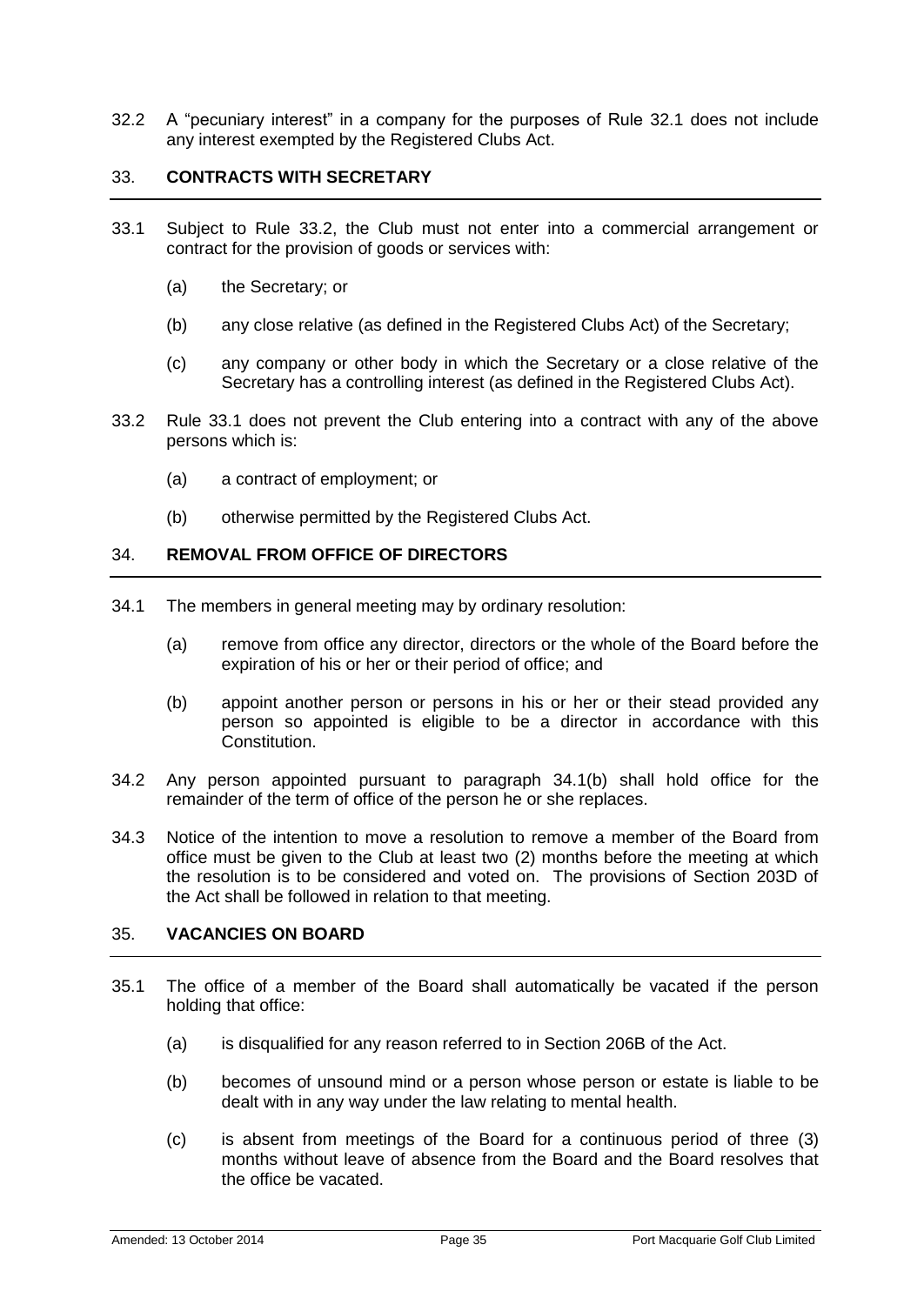- (d) by notice in writing given to the Secretary resigns from office as a director.
- (e) becomes prohibited from being a member of the Board by reason of any order or declaration made under the Act, the Registered Clubs Act or the Liquor Act.
- (f) ceases to be a member of the Club.
- (g) becomes an employee of the Club.
- (h) if, for the purposes of Rule [27.5,](#page-28-1) the person fails complete the mandatory training requirements referred to in that Rule within the prescribed period (unless exempted).
- 35.2 The continuing directors on the Board may act notwithstanding any vacancy on the Board, but if and so long as their number is reduced below the number fixed by this Constitution as the necessary quorum of the Board, the continuing director or directors may act for the purpose of increasing the number of directors on the Board to that number or of summoning a general meeting of the Club, but for no other purpose.

#### **FILLING CASUAL VACANCY**

<span id="page-37-1"></span>35.3 The Board shall have power at any time and from time to time, to appoint any eligible person to the Board to fill a casual vacancy. The person so appointed shall hold office only until the conclusion of the following Annual General Meeting.

#### <span id="page-37-0"></span>36. **GENERAL MEETINGS**

- 36.1 A general meeting of the members of the Club must be held for a proper purpose.
- 36.2 A general meeting called the Annual General Meeting shall be held once at least in every calendar year at such time and place as may be determined by the Board but within five (5) months of the close of the financial year. All meetings other than Annual General Meetings shall be called general meetings.
- 36.3 The Board may whenever it considers fit call and arrange to hold a general meeting of the Club.
- <span id="page-37-2"></span>36.4 (a) Subject to this Rule [36,](#page-37-0) the Board must call and arrange to hold a general meeting of the Club on the request of either:
	- (i) members with at least 5% of the votes that may be cast at the general meeting; or
	- (ii) at least one hundred (100) members who are entitled to vote at the general meeting.
	- (b) In this Rule [36.4](#page-37-2) the term "the request" shall mean the request referred to in paragraph (a).
	- (c) The request must:
		- (i) be in writing; and
		- (ii) state any resolution to be proposed at the meeting;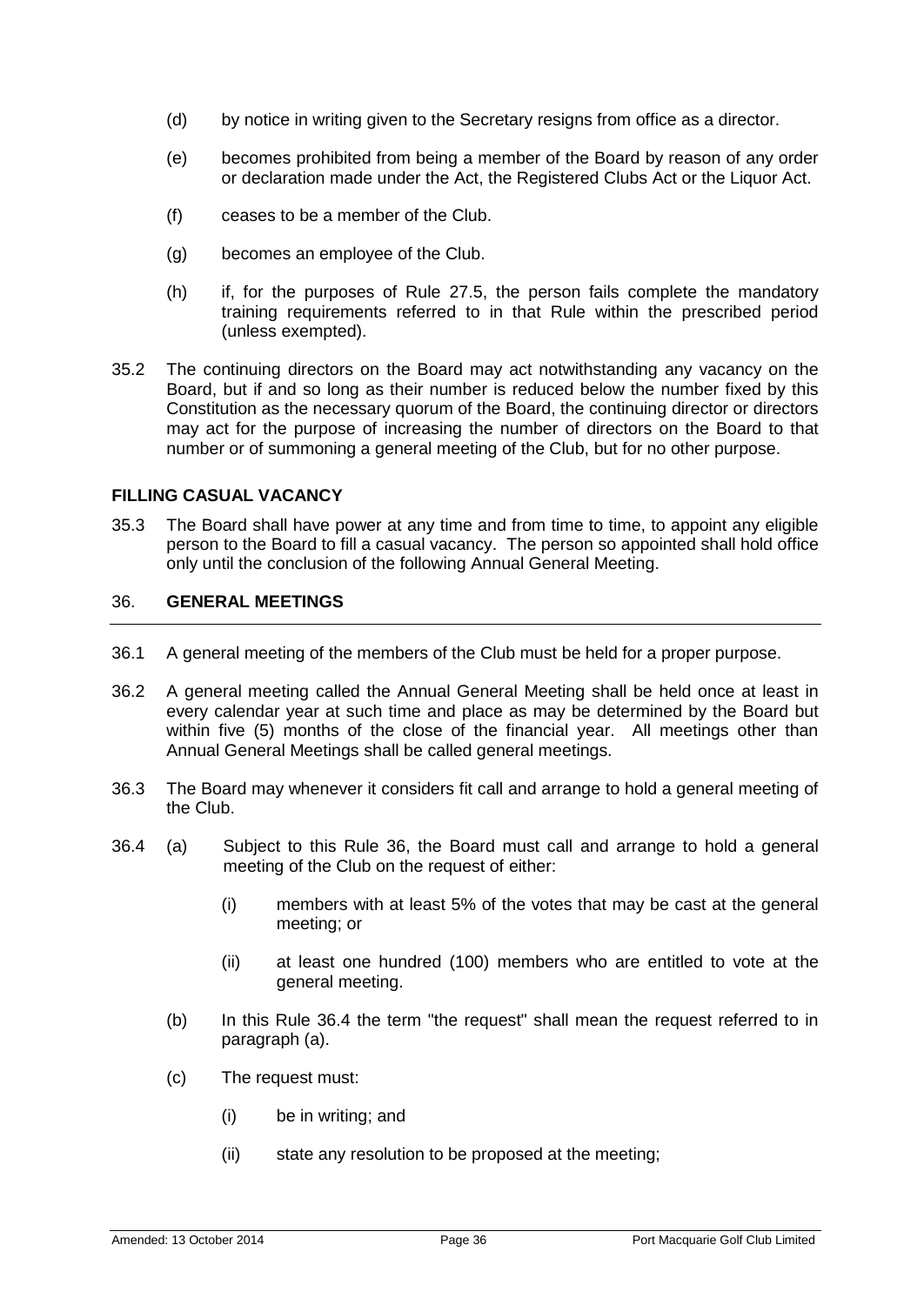- (iii) be signed by the members making the request;
- (iv) be given to the Secretary.
- (d) Separate copies of a document setting out the request may be used for signing by the members if the wording of the request is identical in each copy.
- (e) The Board must call the meeting within twenty one (21) days after the request is given to the Secretary. The meeting is to be held not later than two (2) months after the request is given to the Secretary.
- (f) Members with more than 50% of the votes of all the members who make the request may call and arrange to hold a general meeting if the Board do not do so within twenty one (21) days after the request is given to the Secretary.
- (g) The meeting referred to in paragraph (f) of this Rule [36.4](#page-37-2) must be called in the same way, so far as is possible, in which general meetings of the Club may be called. The meeting must be held not later than three (3) months after the request is given to the Club.
- (h) To call the meeting the members requesting the meeting may ask the Secretary for a copy of the register of members and the Secretary must give the members the copy of the register of members without charge.

#### **NOTICE OF GENERAL MEETINGS**

- 36.5 At least twenty one (21) days notice in writing of any general meeting of the members of the Club (including an Annual General Meeting) must be given to all Full members who are entitled to attend and vote at that meeting and to the auditor.
- 36.6 A notice of a general meeting of the members of the Club (including an Annual General Meeting) must:
	- (a) set out the place, date and time of the meeting; and
	- (b) state the general nature of the meeting's business;
	- (c) if a special resolution is to be proposed at the meeting set out an intention to propose the special resolution and state the resolution.
- 36.7 Neither:
	- (a) the accidental omission to give notice of a meeting; nor
	- (b) the non-receipt by any person of notice of a meeting;

shall invalidate any proceedings at such meeting unless pursuant to Section 1322 of the Act such proceedings are declared to be void.

#### **ANNUAL GENERAL MEETINGS**

- 36.8 The business of the Annual General Meeting shall be as follows:
	- (a) to receive and consider the minutes of the previous Annual General Meeting and the minutes of any other general meeting requiring confirmation; and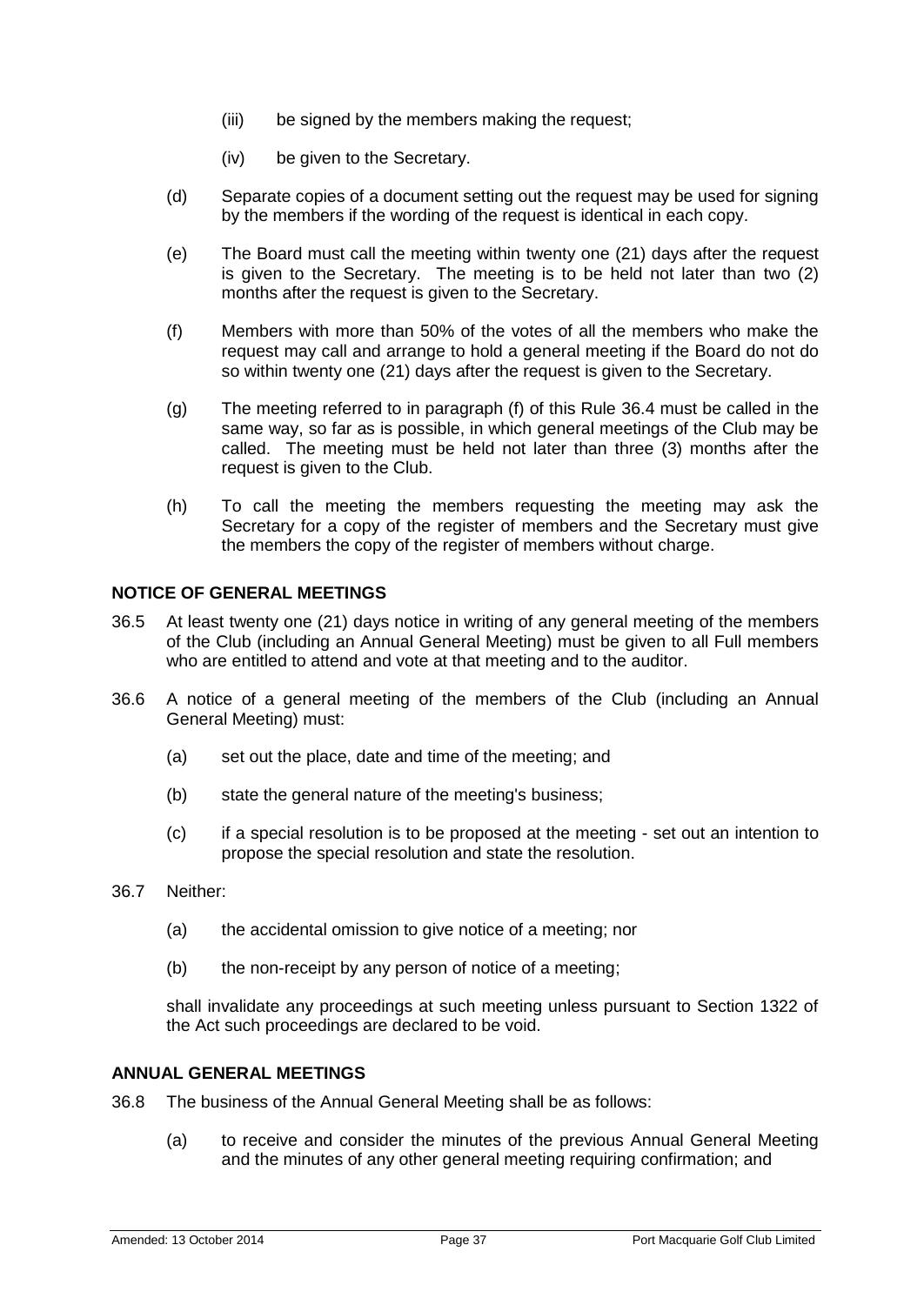- (b) to receive and consider the reports referred to in Rule [39.4;](#page-44-3)
- (c) to declare the results of the election of directors to the vacancies on the Board caused by the operation of the triennial rule referred to in clause [27.2;](#page-27-0)
- (d) to appoint an auditor or auditors in the event that there be a vacancy in the office of Auditor;
- (e) to approve the payment of honorariums (if any);
- (f) to deal with any other business the general nature of which has been notified to the members in writing not less than twenty-one (21) days prior to the meeting.
- 36.9 The chairperson of the Annual General Meeting must allow a reasonable opportunity for the members as a whole at the meeting to ask questions about or make comments on the management of the Club.
- 36.10 If the Club's auditor or a representative of the Club's auditor is at the meeting, the chairperson of the Annual General Meeting must allow a reasonable opportunity for the members as a whole at the meeting to ask the auditor or the auditor's representative questions relevant to the conduct of the audit and the preparation and conduct of the auditor's report.

#### **AUDITOR'S RIGHT TO BE HEARD AT GENERAL MEETINGS**

- 36.11 The Club's auditor shall be given notice of all general meetings at the same time as such notice is given to the members and is entitled to attend any general meeting of the Club.
- 36.12 The auditor is entitled to be heard at the meeting on any part of the business of the meeting that concerns the auditor in their capacity as auditor.
- 36.13 The auditor is entitled to be heard even if:
	- (a) the auditor retires at the meeting; or
	- (b) the meeting passes a resolution to remove the auditor from office.
- 36.14 The auditor may authorise a person in writing as their representative for the purpose of attending and speaking at any general meeting.

#### **CHAIR AT GENERAL MEETINGS**

- 36.15 The President shall be entitled to take the chair at every general meeting.
- 36.16 If the President within fifteen (15) minutes from the time appointed for the start of the general meeting or is unwilling or unable to act then the Captain shall preside as chairperson of the meeting.
- 36.17 If the Captain is not n present within fifteen (15) minutes from the time appointed for the start of the general meeting or is unwilling or unable to act then the members of the Club present shall elect a member of the Board to preside as chairperson of the meeting.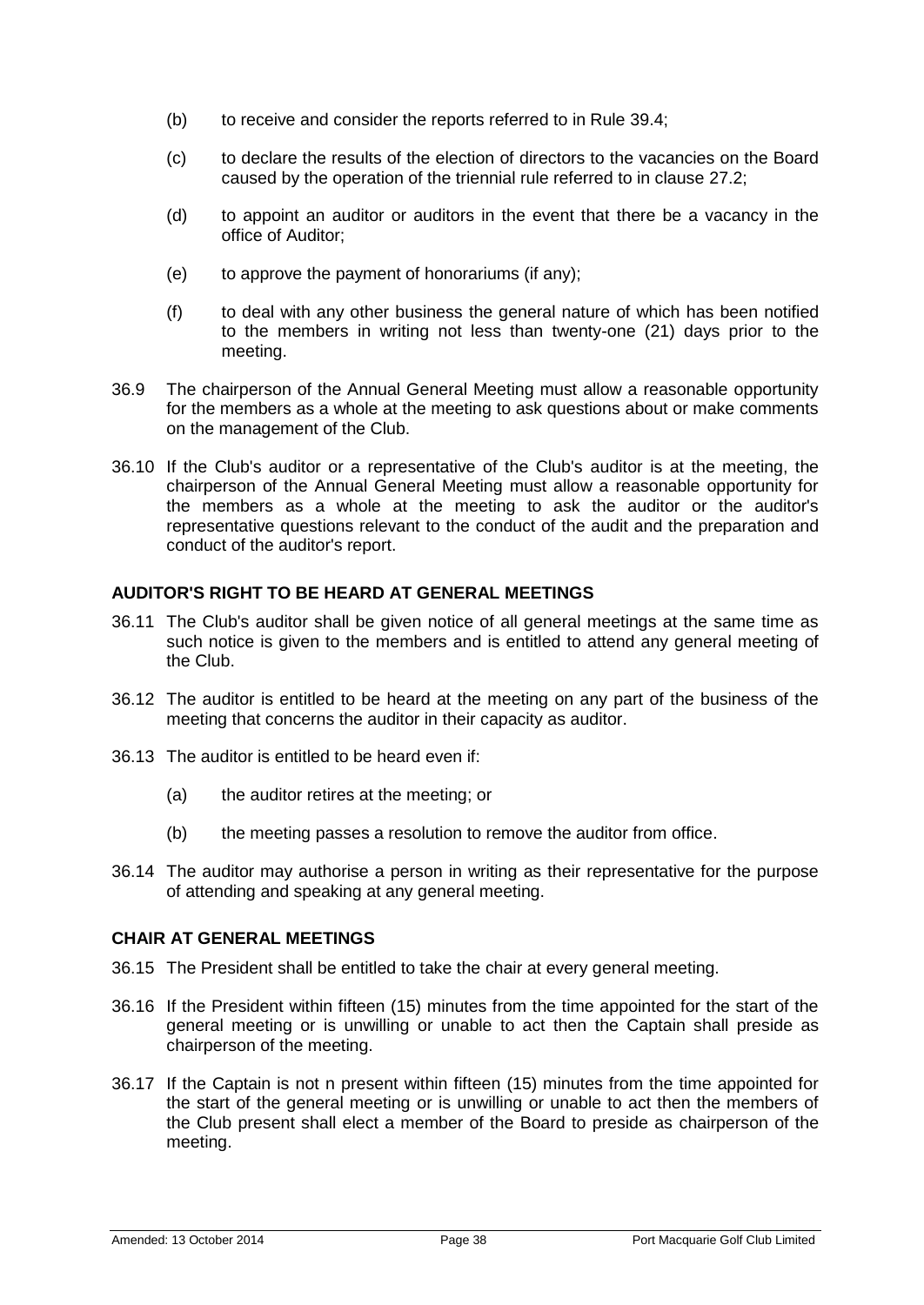36.18 If a member of the Board is not present within fifteen (15) minutes from the time appointed for the start of the general meeting or is unwilling or unable to act then the members of the Club present shall elect a member to preside as chairperson of the meeting.

#### **ATTENDANCE AND VOTING AT GENERAL MEETINGS**

- <span id="page-40-0"></span>36.19 Subject to the Registered Clubs Act and Gaming Machines Act, Life members, Foundation members, Seven Day members and Seven Day Conditional members are entitled to attend and vote at a general meeting (and an Annual General Meeting) of the Club. Notwithstanding this, Six Day members, Weekday members, Country members, Non-Playing members, Student members, Intermediate members and Social members are entitled to attend a general meeting (and an Annual General Meeting) of the Club if, at that general meeting (or Annual General Meeting) either of the following resolutions are proposed:
	- (a) an ordinary resolution which proposes an honorarium to a member in respect of his or her services as a member of the Board or of any committee of the Board; or
	- (b) an ordinary resolution to remove a director or directors and appoint a director or directors in accordance with Rule 34,

however, those members shall only be entitled to participate and vote on the above resolutions and shall not be entitled to participate or vote in respect of any other matter that may be dealt with at the general meeting (or Annual General Meeting).

- 36.20 A person shall not:
	- (a) attend or vote at any meeting of the Club or of the Board or of any committee thereof; or
	- (b) vote at any election including an election of a member or of the Board,

as the proxy of another person.

- 36.21 Every member eligible to vote shall be entitled to vote on a show of hands and on the taking of a poll and shall have one vote.
- 36.22 In the case of an equality of votes, whether on a show of hands or on a poll, the chairperson of the meeting shall have a second or casting vote.
- 36.23 No member of the Club who is an employee of the Club shall be eligible to vote at any meeting of the Club.
- 36.24 Subject to this Constitution, every question and ordinary resolution submitted to a meeting shall be decided by a simple majority of votes from those members present and voting at the meeting.
- 36.25 Voting shall be on a show of hands unless a poll is demanded.
- 36.26 Five (5) members or the chairperson may demand a poll.
- 36.27 A demand for a poll may be withdrawn.
- 36.28 If a poll is demanded it shall be taken in such manner and either at once or after the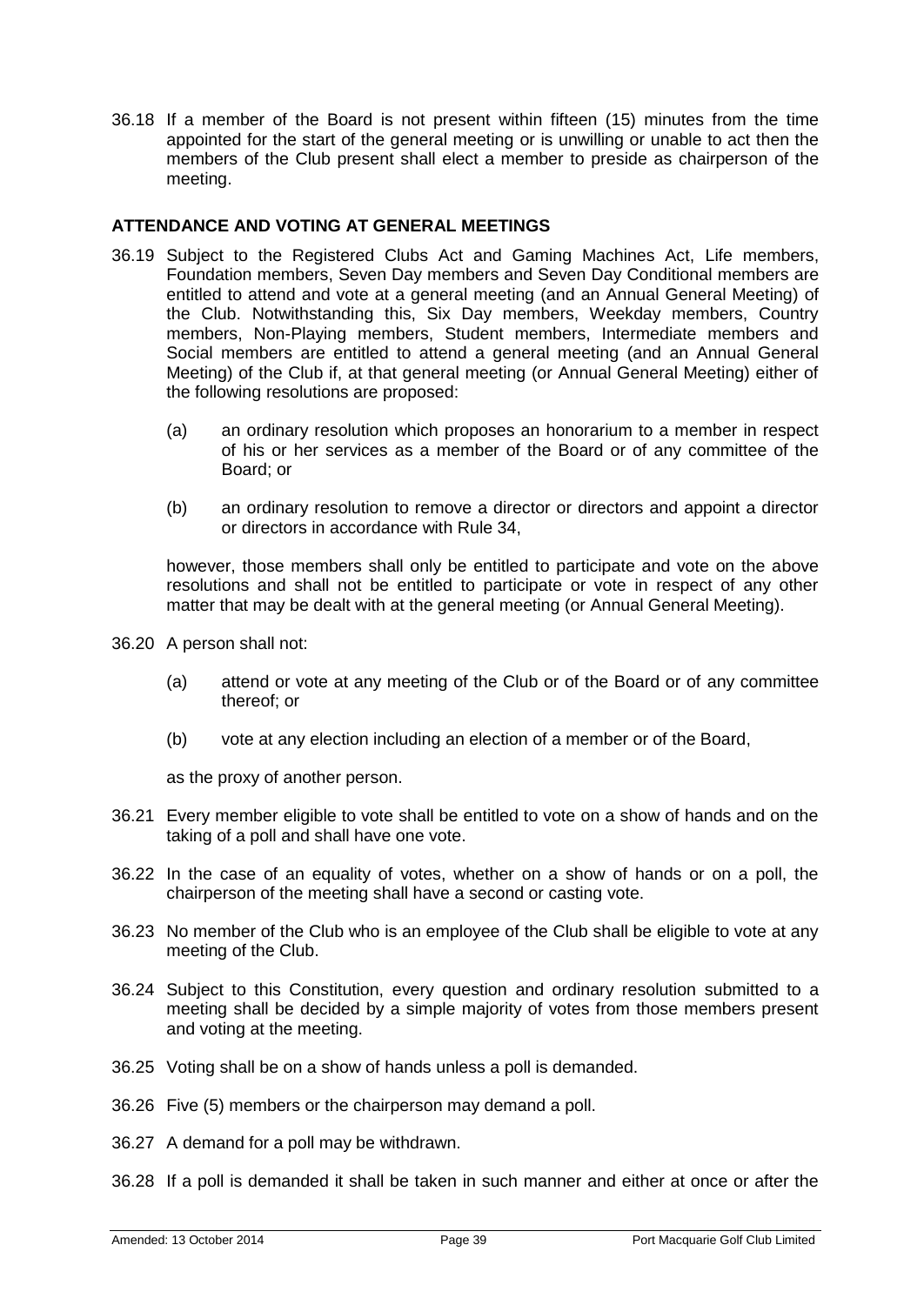interval or adjournment or otherwise as the chairperson directs.

- 36.29 The result of the poll shall be the resolution of the meeting at which the poll was demanded.
- 36.30 A poll demanded on the election of the chairperson or on a question of adjournment shall be taken immediately.
- 36.31 At any general meeting (unless a poll is demanded) a declaration by the chairperson that:
	- (a) a resolution has been carried or carried by a particular majority or lost or not carried by a particular majority; and
	- (b) an entry to that effect in the book containing the minutes of the proceedings of the Club,

shall be conclusive evidence of the fact without proof of the number or proportion of votes recorded in favour of or against such resolution.

#### **QUORUM FOR GENERAL MEETINGS**

- 36.32 No business shall be transacted at any general meeting of members unless a quorum of members is present.
- 36.33 At any general meeting of the Club (including an Annual General Meeting), twenty (20) members present in person and eligible to vote shall be a quorum.
- 36.34 If a quorum is not present within fifteen (15) minutes after the time appointed for the commencement of the meeting, the meeting shall:
	- (a) be dissolved if it was convened at the request of members pursuant to Rule [36.4;](#page-37-2) or
	- (b) stand adjourned to the same day in the next week at the same time and place.
- <span id="page-41-0"></span>36.35 If at any meeting adjourned pursuant to Rule [36.34\(b\)](#page-41-0) a quorum is not present, the members present shall be a quorum and may transact any business for which the meeting was called.

#### **ADJOURNMENT OF GENERAL MEETINGS**

- 36.36 The chairperson of a meeting may with the consent of the meeting (and shall if so directed by the meeting) adjourn the meeting from time to time and from place to place.
- 36.37 No business shall be transacted at any adjourned meeting other than the business left unfinished at the meeting from which the adjournment took place.
- 36.38 A resolution passed at an adjourned meeting is passed on the day it was passed and shall not be deemed to have been passed on any earlier day.
- 36.39 It shall not be necessary to give any notice of an adjourned meeting or of the business to be transacted at an adjourned meeting except when a meeting is adjourned for thirty (30) days or more, when notice of the adjourned meeting shall be given as in the case of an original meeting.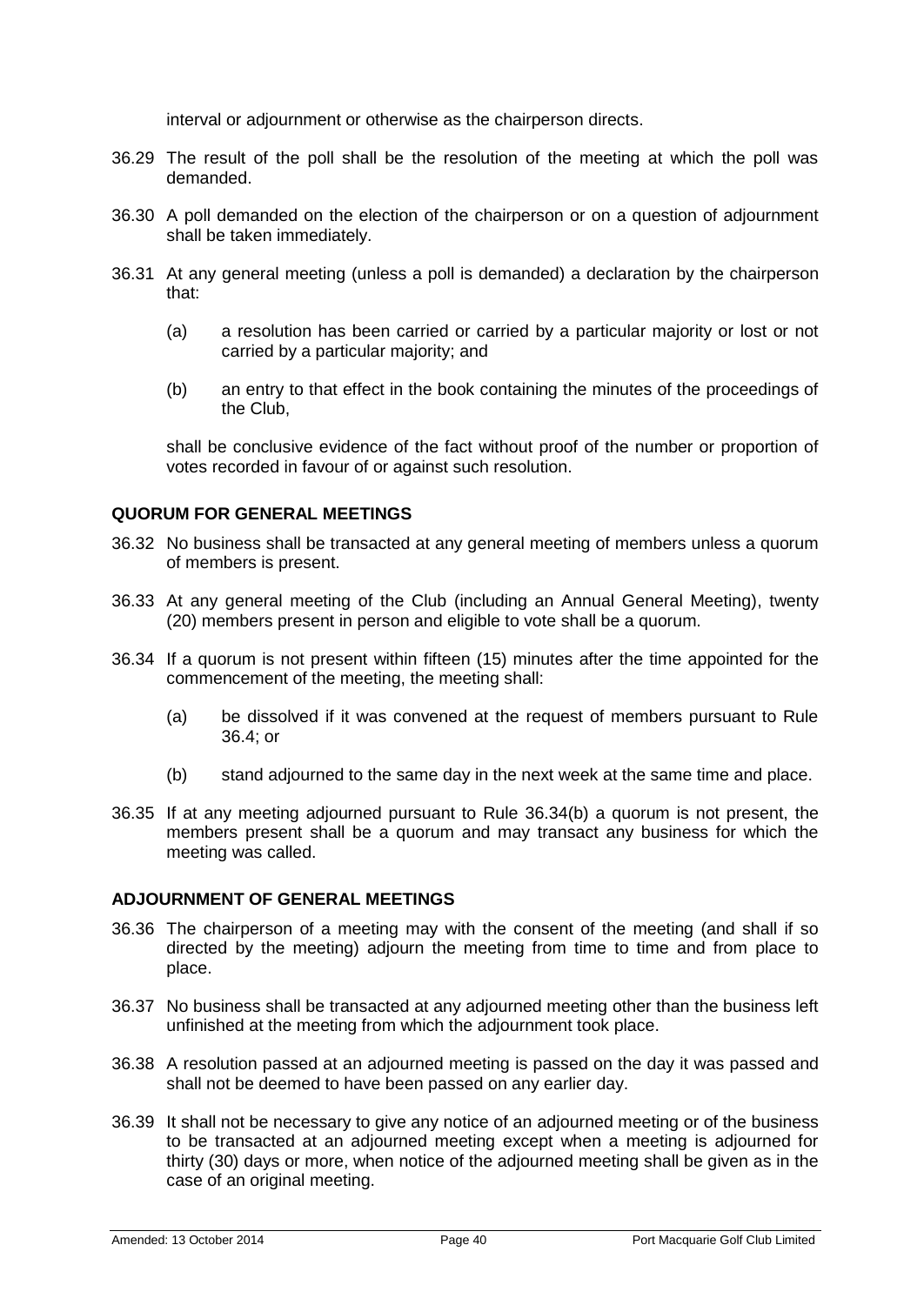#### <span id="page-42-0"></span>37. **MEMBERS' RESOLUTIONS AND STATEMENTS**

#### **RESOLUTIONS FROM INDIVIDUAL MEMBERS**

- <span id="page-42-2"></span>37.1 Notwithstanding Rules [37.3](#page-42-1) to [37.12,](#page-43-0) individual members may submit items of business and notices of motion which they wish to have included in the business of the Annual General Meeting. All such items of business and notices of motion must be in writing and received by the Secretary at least forty-two (42) days prior to the date fixed for such Annual General Meeting.
- 37.2 The Secretary shall cause all items of business and notices of motion referred to in Rule [37.1](#page-42-2) to be presented to the Board and the Board shall have absolute discretion as to whether to include those items of business and/or notices of motion in the Notice of the Annual General Meeting that is sent to members.

#### **MEMBERS' RESOLUTIONS**

- <span id="page-42-1"></span>37.3 Subject to Rules [37.4](#page-42-3) to [37.11](#page-43-1) inclusive, the following may give the Secretary notice of a resolution that they propose to move at a general meeting:
	- (a) members with at least 5% of the votes that may be cast on the resolution; or
	- (b) at least one hundred (100) members who are entitled to vote at a general meeting.
- <span id="page-42-3"></span>37.4 The notice must:
	- (a) be in writing; and
	- (b) set out the wording of the proposed resolution;
	- (c) be signed by the members proposing to move the resolution.
- 37.5 Separate copies of a document setting out the notice may be used for signing by members if the wording of the notice is identical in each copy.
- 37.6 The percentage of votes that members have is to be worked out as at the midnight before the members give the notice to the Secretary.
- 37.7 If the Secretary has been given notice of a resolution under Rule [37.3,](#page-42-1) the resolution is to be considered at the next general meeting that occurs more than two (2) months after the notice is given.
- 37.8 The Club must give all its members notice of the resolution at the same time, or as soon as practicable afterwards, and in the same way, as it gives notice of a meeting.
- 37.9 The Club is responsible for the cost of giving members notice of the resolution if the Club receives the notice in time to send it out to members with the notice of meeting.
- 37.10 The members requesting the resolution are jointly and individually liable for the expenses reasonably incurred by the Club in giving members notice of the resolution if the Club does not receive the members' notice in time to send it out with the notice of meeting. At a general meeting, the members present and entitled to vote may resolve that the Club meet the expenses itself.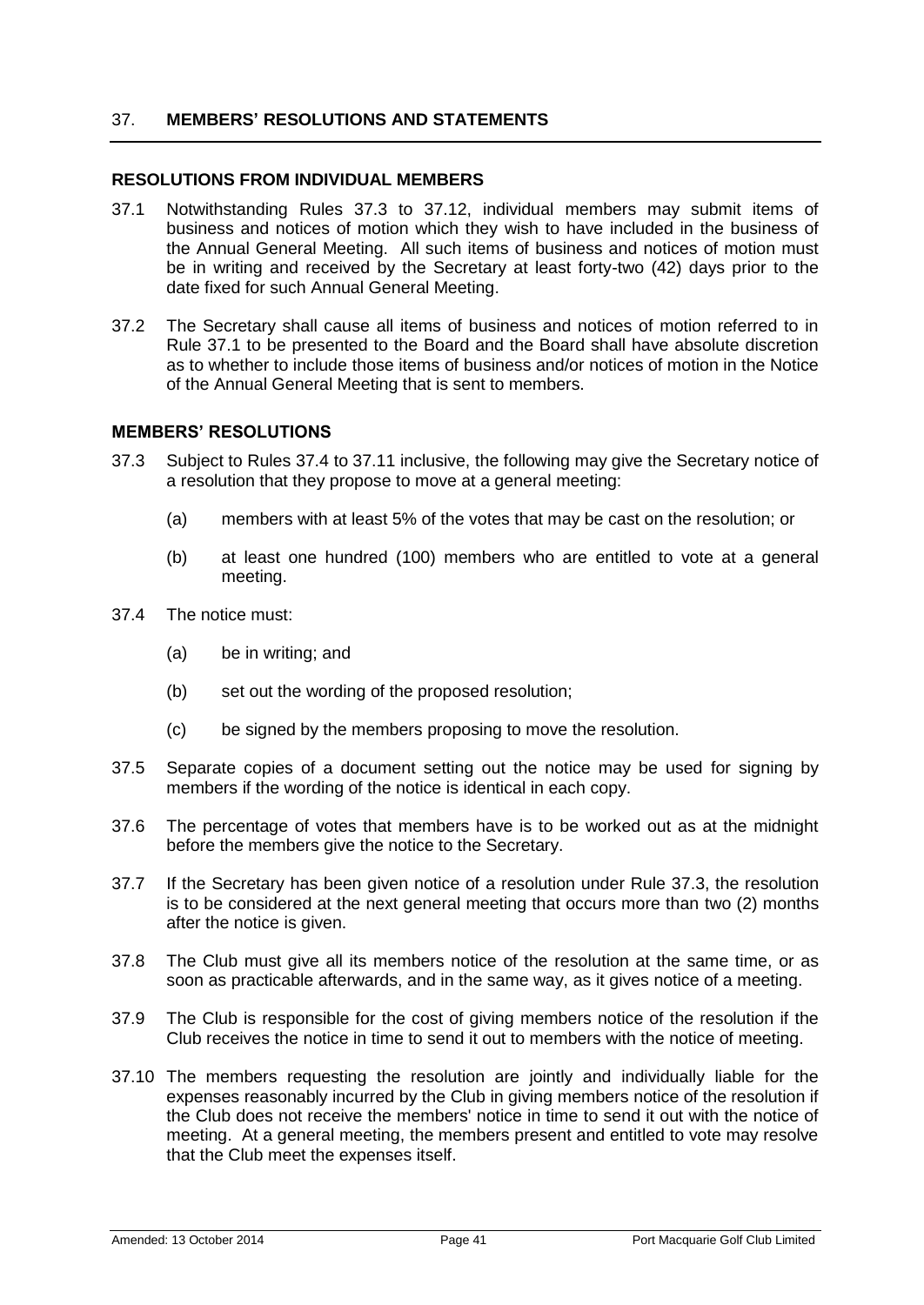- <span id="page-43-1"></span>37.11 The Club need not give notice of the resolution:
	- (a) if it is more than 1,000 words long or defamatory; or
	- (b) if the members making the request are to bear the expenses of sending the notice out - unless the members give the Club a sum reasonably sufficient to meet the expenses that it will reasonably incur in giving the notice.

#### **MEMBERS' STATEMENTS**

- <span id="page-43-0"></span>37.12 Subject to Rules [37.13](#page-43-2) to [37.20](#page-43-3) inclusive, members may request the Club to give to all its members a statement provided by the members making the request about:
	- (a) a resolution that is proposed to be moved at a general meeting; or
	- (b) any other matter that may be properly considered at a general meeting.
- <span id="page-43-2"></span>37.13 The request must be made by either:
	- (a) members with at least 5% of the votes that may be cast on the resolution; or
	- (b) at least one hundred (100) members who are entitled to vote at the meeting.
- 37.14 The request must be:
	- (a) in writing; and
	- (b) signed by the members making the request;
	- (c) given to the Secretary.
- 37.15 Separate copies of a document setting out the request may be used for signing by members if the wording of the request is identical in each copy.
- 37.16 The percentage of votes that members have is to be worked out as at the midnight before the request is given to the Secretary.
- 37.17 After receiving the request, the Club must distribute to all its members a copy of the statement at the same time, or as soon as practicable afterwards, and in the same way, as it gives notice of a general meeting.
- 37.18 The Club is responsible for the cost of making the distribution if the Secretary receives the statement in time to send it out to members with the notice of meeting.
- 37.19 The members making the request are jointly and individually liable for the expenses reasonably incurred by the Club in making the distribution if the Club does not receive the statement in time to send it out with the notice of meeting. At a general meeting, the Club may resolve to meet the expenses itself.
- <span id="page-43-3"></span>37.20 The Club need not comply with the request:
	- (a) if the statement is more than 1,000 words long or defamatory; or
	- (b) if the members making the request are responsible for the expenses of the distribution - unless the members give the Club a sum reasonably sufficient to meet the expenses that it will reasonably incur in making the distribution.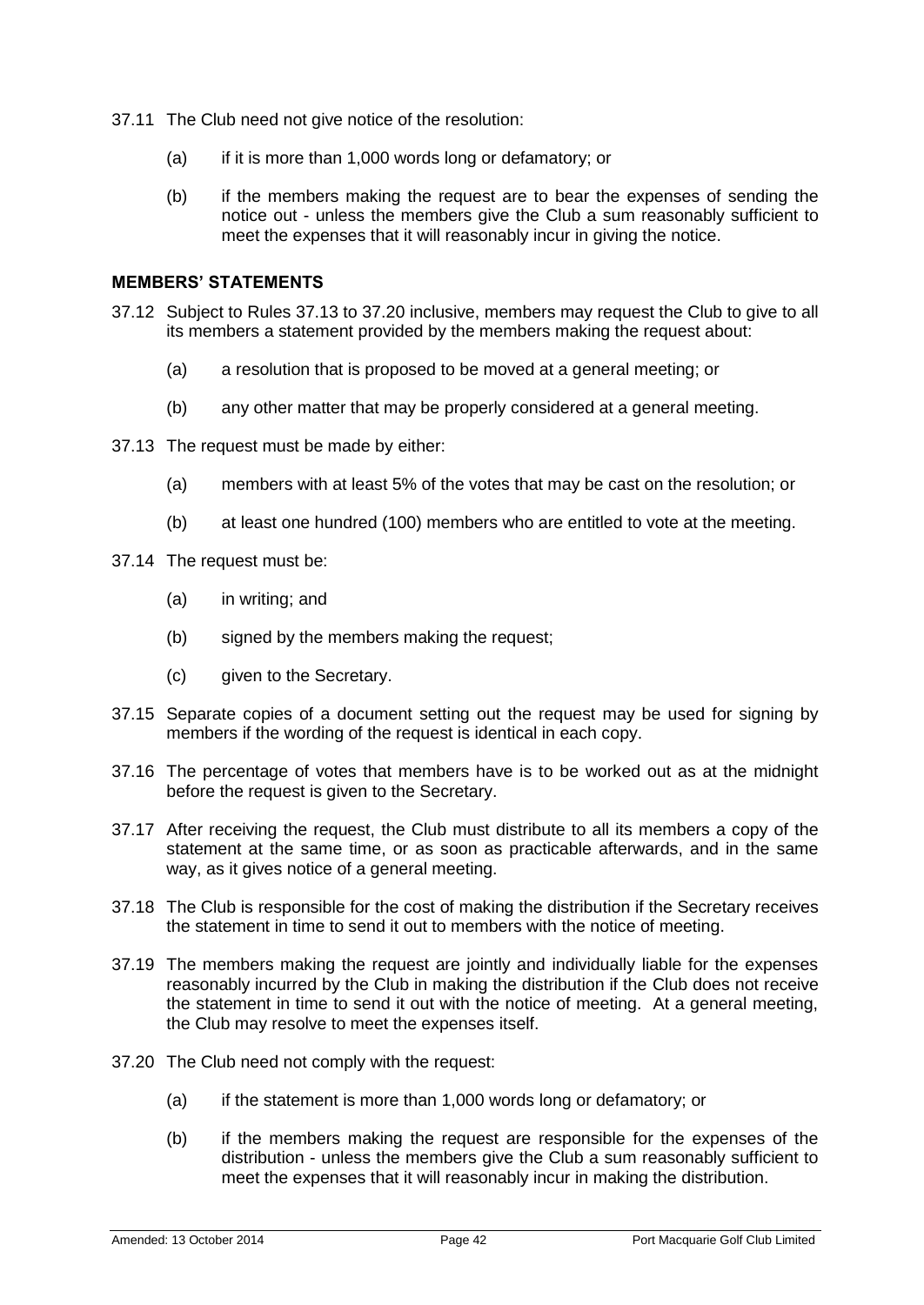#### <span id="page-44-0"></span>38. **MINUTES**

- 38.1 The Club must keep minute books in which it records:
	- (a) proceedings and resolutions of general meetings of the Club; and
	- (b) proceedings and resolutions of meetings of the directors of the Club (including meetings of a committee of directors);
	- (c) resolutions passed by directors without a meeting.
- 38.2 The Club must ensure that:
	- (a) minutes of a meeting are signed within one (1) month of the meeting by the chairperson of the meeting or the chairperson of the next meeting; and
	- (b) minutes of the passing of a resolution without a meeting are signed by a director within one (1) month of the date on which the resolution is passed.
- 38.3 A minute that is so recorded and signed is evidence of the proceeding, resolution or declaration to which it relates, unless the contrary is proved.

#### <span id="page-44-1"></span>39. **ACCOUNTS AND REPORTING TO MEMBERS**

- 39.1 The Board shall cause proper accounts and records to be kept with respect to the financial affairs of the Club in accordance with the Act and the Registered Clubs Act.
- 39.2 The books of account shall be kept at the Registered Office of the Club or at such other place as the Board thinks fit. The Club shall at all reasonable times make its accounting records available in writing for the inspection of members of the Board and any other persons authorised or permitted by or under the Act to inspect such records.
- 39.3 The Board shall, not less than twenty one (21) days before each Annual General Meeting and in any event within four (4) months of the end of the financial year of the Club, report to members in accordance with Division 4 of Part 2M.3 of the Act.
- <span id="page-44-3"></span>39.4 In accordance with Section 317 of the Act, the Board shall lay before the Annual General Meeting in respect of the financial year ending on the last day of June immediately prior to the Annual General Meeting:
	- (a) the financial report of the Club; and
	- (b) the directors' report;
	- (c) the auditors' report on the financial report.

#### <span id="page-44-2"></span>40. **FINANCIAL YEAR**

40.1 The financial year of the Club and any sub club or other entity created under this Constitution shall commence on the first day of July in each year and end on the last day of June in the following year or such other period as having regard to the Act, the Board may determine.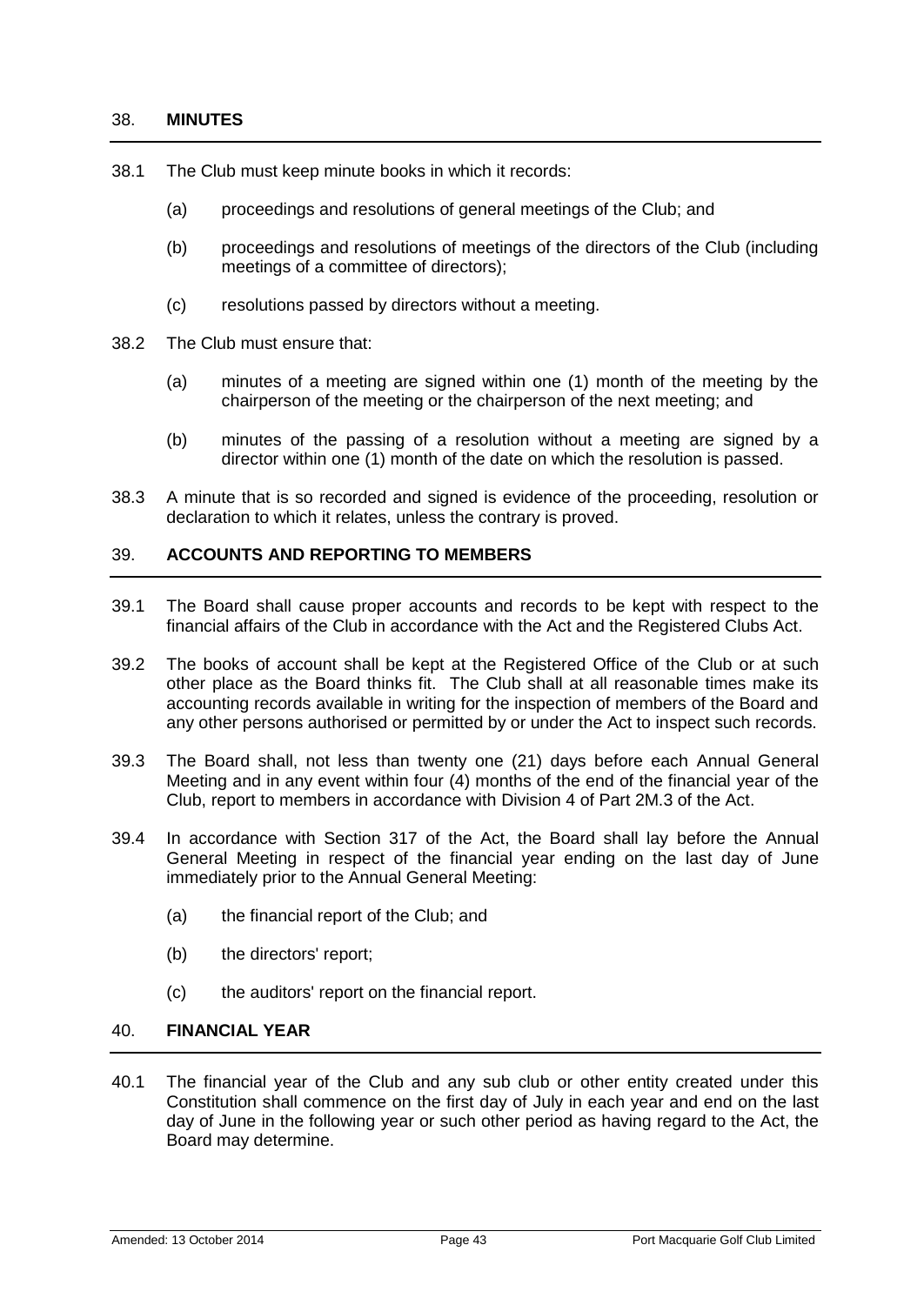#### <span id="page-45-0"></span>41. **AUDITORS**

41.1 Auditors shall be appointed and their duties regulated in accordance with the Act and their remuneration shall be fixed by the Board.

#### <span id="page-45-1"></span>42. **SECRETARY**

42.1 At any time there shall only be one Secretary of the Club who shall be appointed by the Board and who shall be the Chief Executive Officer of the Club for the purposes of the Registered Clubs Act.

#### <span id="page-45-2"></span>43. **EXECUTION OF DOCUMENTS**

- 43.1 The Club shall have a Seal.
- 43.2 The Board must provide for the safe custody of the Seal.
- 43.3 The Club may execute a document (including a deed) with the Seal by fixing the Seal to the document and having the fixing of the Seal witnessed by:
	- (a) two members of the Board; or
	- (b) one member of the Board and the Secretary.
- 43.4 The Club may execute a document (including a deed) without using the Seal if that document is signed by:
	- (a) two members of the Board; or
	- (b) one member of the Board and the Secretary.

#### <span id="page-45-3"></span>44. **NOTICES**

- <span id="page-45-4"></span>44.1 A notice may be given by the Club to any member either:
	- (a) personally; or
	- (b) by sending it by post to the address of the member recorded for that member in the Register of Members kept pursuant to this Constitution;
	- (c) by sending it to the electronic address (if any) nominated by the member.
- 44.2 Where a notice is sent by post to a member in accordance with Rule [44.1](#page-45-4) the notice shall be deemed to have been received by the members:
	- (a) in the case of a notice convening a meeting, on the day following that on which the notice was posted; and
	- (b) in any other case, at the time at which the notice would have been delivered in the ordinary course of post.
- 44.3 Where a notice is sent by electronic means, the notice is taken to have been given on the day following that on which it was sent.